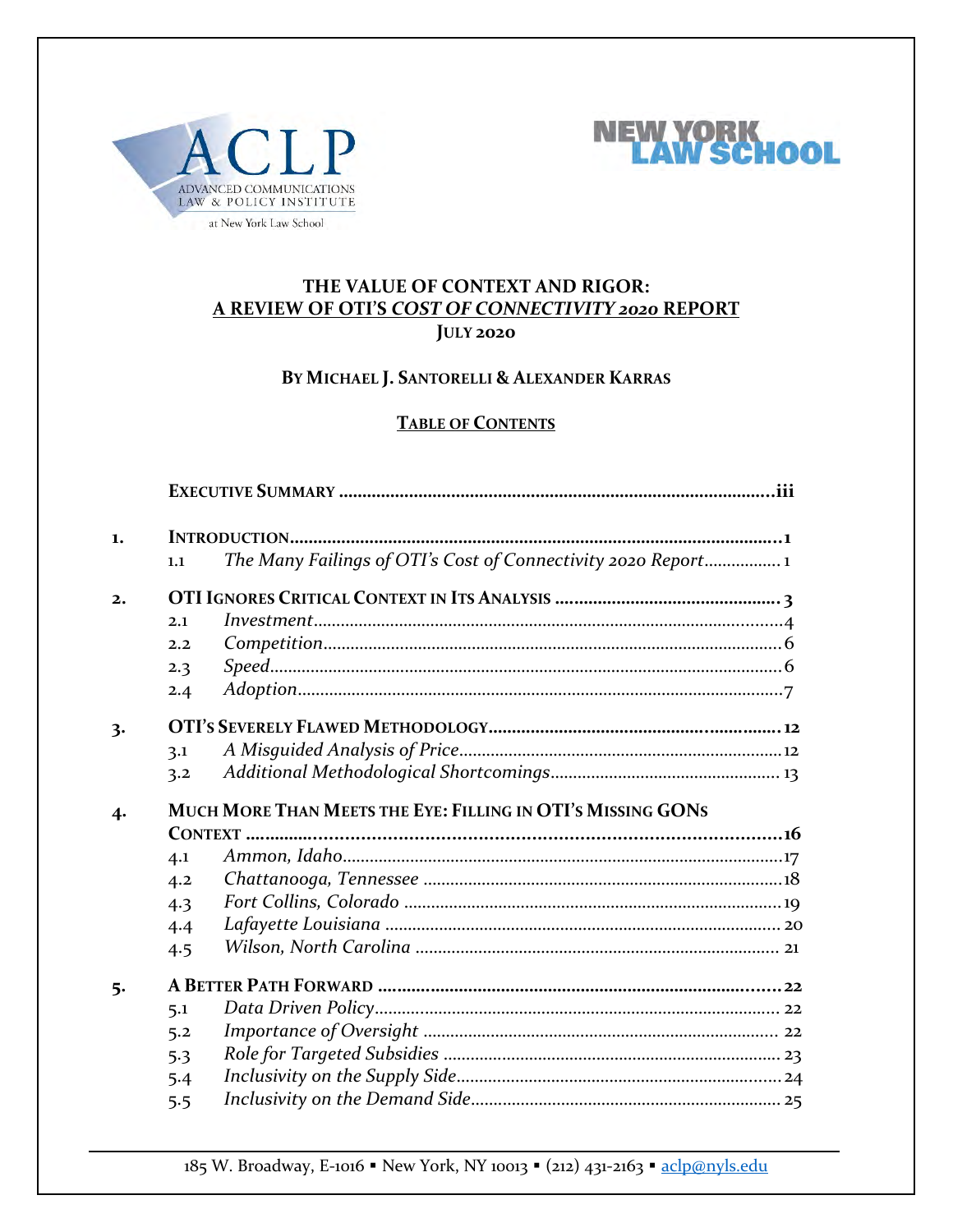#### **LIST OF FIGURES**

| Figure 1  |                                                            |
|-----------|------------------------------------------------------------|
| Figure 2  |                                                            |
| Figure 3  | US Broadband Adoption by Household Income, 2013 & 2018  8  |
| Figure 4  |                                                            |
| Figure 5  |                                                            |
| Figure 6  | Atlanta, GA – Broadband Adoption by Household Income,      |
| Figure 7  | New York, NY – Broadband Adoption by Household Income,     |
| Figure 8  | Seattle, WA – Broadband Adoption by Household Income,      |
| Figure 9  |                                                            |
| Figure 10 | Fort Collins, CO – Broadband Adoption by Household Income, |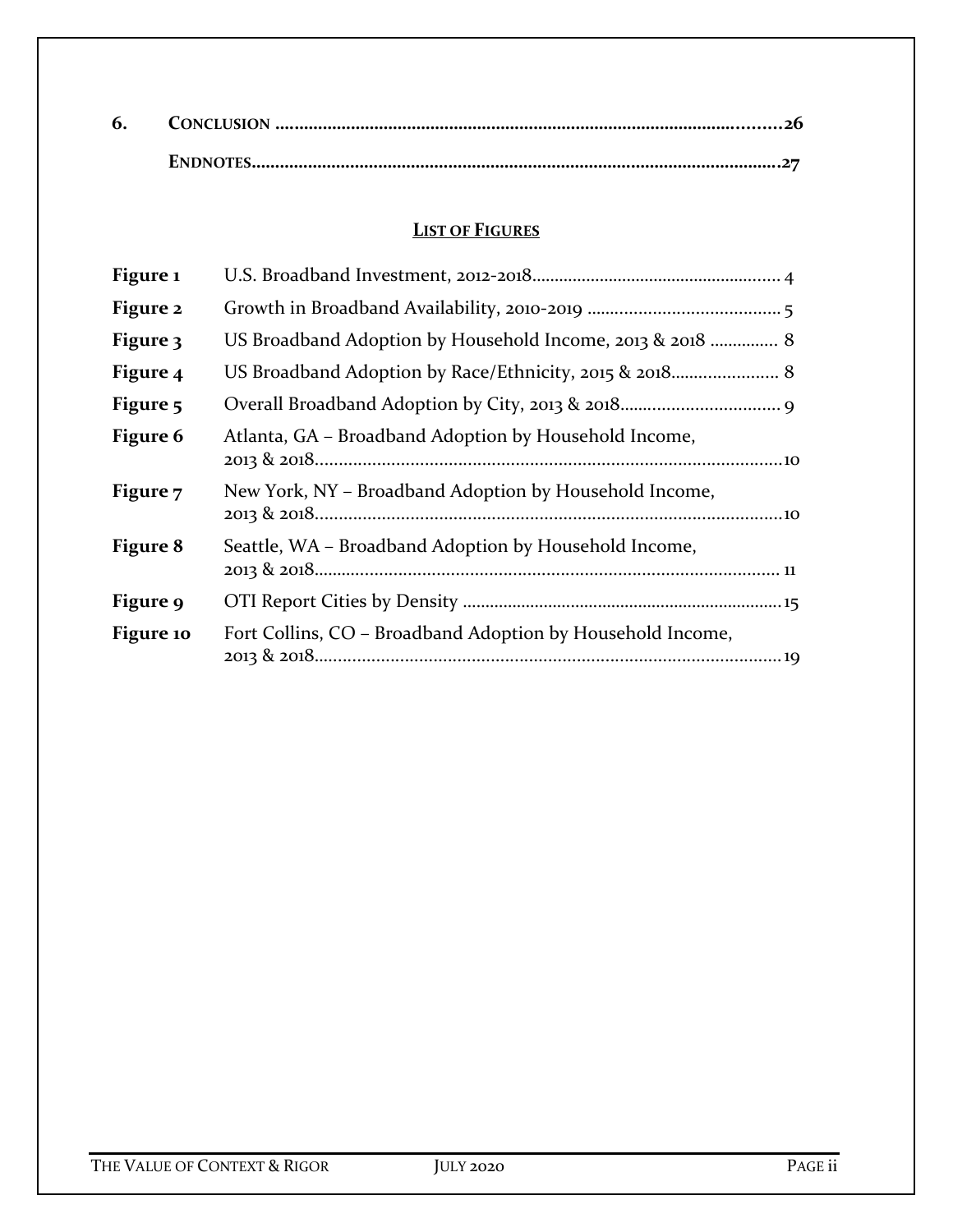#### **EXECUTIVE SUMMARY**

OTI's *Cost of Connectivity 2020* report finds a broadband "affordability crisis" in the United States. A comprehensive review of the report, however, reveals numerous methodological and analytic flaws that undermine OTI's findings and recommendations. These include:

- **OTI Ignores Essential Context.** Rather than undertake a comprehensive analysis, OTI offers merely an ahistorical snapshot of broadband prices at a single point in time. There is no effort to evaluate how the U.S. broadband market, including investment, offerings, broadband speeds, adoption trends, consumer utilization patterns, and other factors, has evolved and continues to evolve.
- **OTI Engages in Disaster Opportunism.** OTI attempts to make up for this absence of context and lack of appreciation for the dynamic nature of broadband connectivity by citing to the urgency stemming from the ongoing COVID-19 pandemic. This attempt to opportunistically leverage a crisis is unfortunate and speaks to the underlying weaknesses of OTI's analysis.
- **OTI Manifests an Anti-ISP Bias.** OTI casually dismisses efforts by private ISPs to bolster broadband connectivity, despite strong evidence that such actions have benefited millions of consumers. OTI's dismissal of responses by ISPs to the pandemic and related efforts to bring more people online via low-income-focused offerings evinces a deep anti-ISP bias that ultimately reflects poorly on its supposed objective analysis.
- **OTI's Report Reflects Many Methodological Shortcomings.** OTI's simplistic attempt at a comparative broadband pricing analysis involves numerous foundational and procedural methodological issues. Despite collecting a seemingly impressive quantity of prices and fees, the resulting analysis fails to yield any meaningful comparisons of the "cost of connectivity."
- **OTI's Support for Municipal Broadband as a "Solution" to the "Crisis" Ignores Data and Real-World Evidence of Struggle & Failure.** An examination of the cherry-picked municipal networks offered by OTI in support of its report reveals numerous shortcomings. Neither the proffered projects nor government-owned broadband networks generally should be seen as a viable means of improving broadband connectivity in a meaningful way.

OTI's *Cost of Connectivity 2020* does not offer an analytically sound foundation upon which any broadband policy should be grounded. The U.S. is not facing a broadband affordability crisis. Although discrete broadband connectivity challenges exist, the extensive policy interventions recommended by OTI would not address these challenges. A more grounded path forward includes targeted, data-driven government interventions and greater collaboration between state and local governments and broadband providers to address issues on both the supply side and demand side.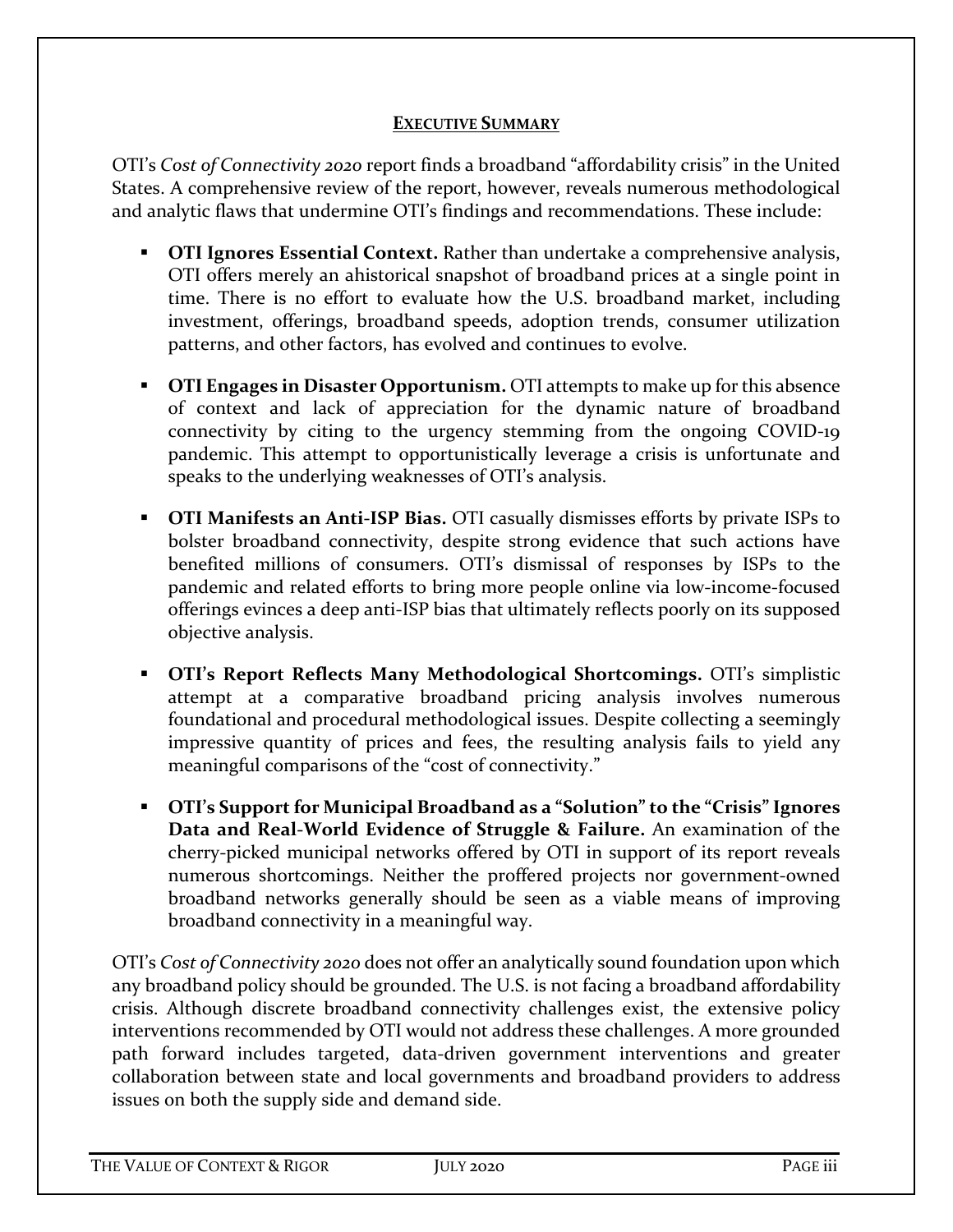#### **1. INTRODUCTION**

There is one certainty with regard to American broadband policy – it has been and will likely continue to be animated by a steady drumbeat of criticisms from naysayers and other advocates seeking to advance their own policy agendas. For those of this ilk, broadband in the U.S. has been so bad that it threatens the nation's ability to compete with other countries said to have some greater Internet capability. The naysayers' messaging has been consistent: service in the United States is too slow; it is not universally available; it is too expensive; there is not enough competition.<sup>[1](#page-30-0)</sup> This negative narrative has, in turn, served as a vehicle for advocates to advance expansive policy proposals for fixing these perceived problems. These prescriptions have ranged from mandating open access (aka unbundling) of broadband networks, $2$  to regulating ISPs like utilities, $3$  to, more recently, encouraging government provision of broadband.[4](#page-30-3)

Time has not been kind to the prognostications of these advocates. In each case, reports of the impending death of broadband in the U.S. were greatly exaggerated. A myriad of metrics – investment; intermodal competition; availability; speed; use – all demonstrate that the broadband market in the U.S. has grown by leaps and bounds since the turn of the century.[5](#page-30-4) In addition, many of the proposed "fixes" have turned out to be failures in and of themselves. It turns out that network unbundling actually undermines intermodal competition rather than promotes it.<sup>[6](#page-30-5)</sup> Utility-style net neutrality rules weaken incentives to invest in broadband infrastructure. [7](#page-30-6) And public broadband networks fail or struggle at an alarming rate.<sup>[8](#page-30-7)</sup>

Nevertheless, the broadband skeptics persist.

It is against this backdrop that the Open Technology Institute's latest *Cost of Connectivity*  report must be assessed.[9](#page-30-8) OTI has long been among the most vociferous critics of the U.S. broadband market, having previously issued several *Cost of Connectivity* studies<sup>[10](#page-30-9)</sup> and numerous other reports seeking to persuade policymakers and the public that broadband is failing and can only be saved by vast government intervention.<sup>11</sup> As discussed herein, OTI's new report, like its previous efforts, misses the mark completely.

## **1.1** *The Many Failings of OTI's* **Cost of Connectivity 2020** *Report*

OTI's *Cost of Connectivity* reports seek to compare broadband prices and service offerings in select U.S. cities with those of handpicked cities in Europe and Asia. Inevitably, each report in the series concludes with a variation on this singular theme: "U.S. consumers in major cities tend to pay higher prices for slower speeds compared to consumers abroad."<sup>[12](#page-30-11)</sup> OTI frames these results as dispositive of the fact that "U.S. cities lag behind cities around the world," thereby "emphasizing the need for policy reform," which, in OTI's view, should revolve around "strategies to increase competition, in turn fostering faster speeds and more affordable access."[13](#page-30-12) Consistently across each *Cost of Connectivity* report, OTI recommends, among other things, that broadband competition in the U.S. would greatly benefit from the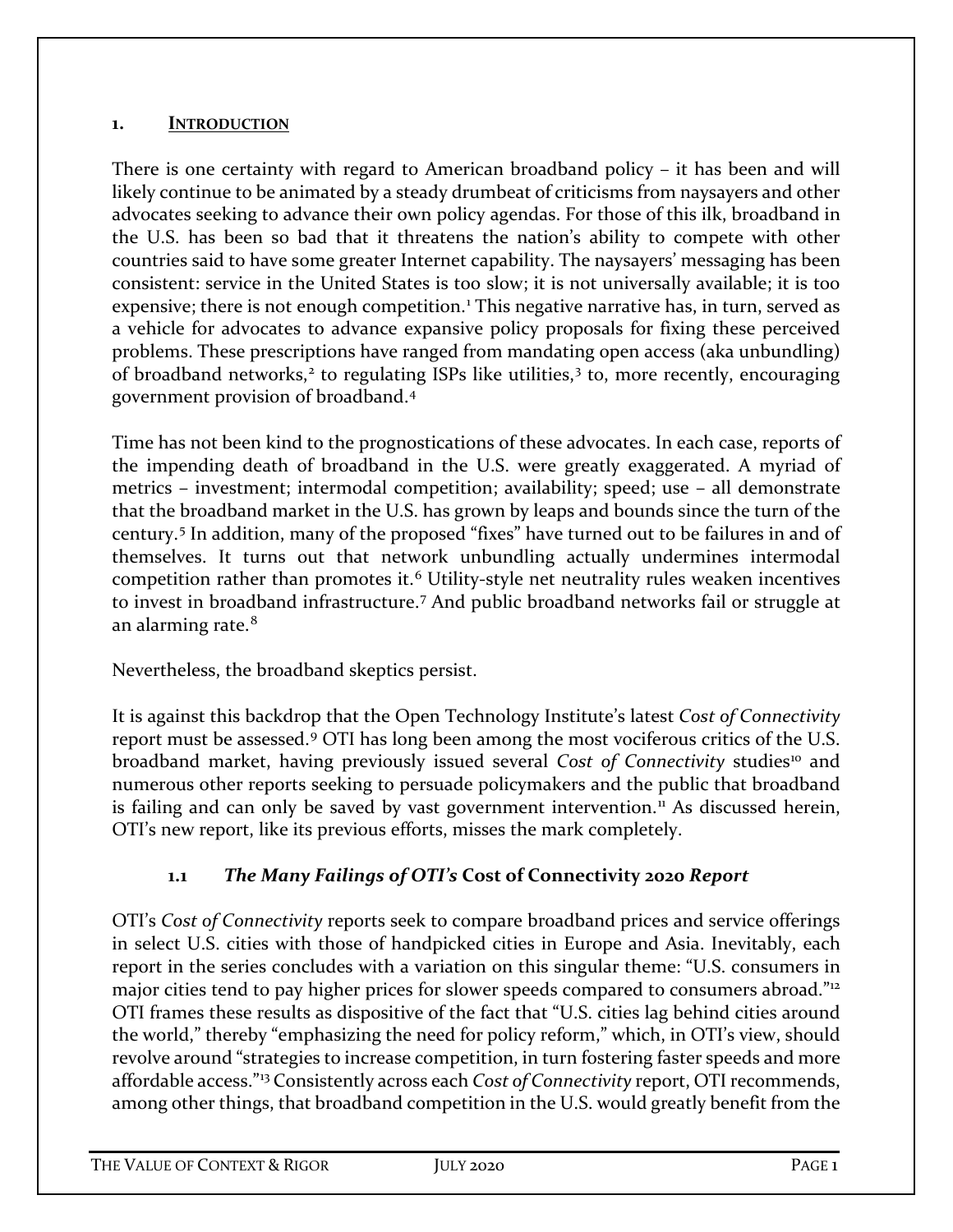entrance of public competitors in the form government-owned broadband networks  $(GONs).<sup>14</sup>$  $(GONs).<sup>14</sup>$  $(GONs).<sup>14</sup>$ 

OTI's latest report, issued in July 2020, puts forward a set of "findings" that differ very little from those included in its very first report, issued in July 2012. One new addition: OTI now concludes that the U.S. faces an "affordability" crisis due to a lack of competition, resulting in an "exacerbate[d]" digital divide.<sup>[15](#page-31-0)</sup> Based on this statement and OTI's overall report, one might reasonably assume that broadband adoption in the U.S. had retrenched in recent years – that the purported "affordability crisis" had driven people offline, thereby widening the divide. Nothing could be further from the truth. As discussed in **section 2**, broadband adoption has, in fact, continued to increase across the board in the U.S. over the last decade.

This error (one among many) speaks to a fatal flaw of OTI's report: the report is a snapshot of cherry-picked data and not a meaningful analysis of broadband markets. In terms of "data," the report only looks at broadband prices in an arbitrary selection of 28 cities spread across Asia (3 cities), Europe (9 cities), the U.S. (14 cities), Mexico (1 city), and Canada (1 city), at a single moment in time.<sup>[16](#page-31-1)</sup> It completely eschews essential context. Indeed, the report is a steadfastly ahistorical document that fails to consider trends in how conditions in these markets have evolved. For example, the report lacks any real examination of America's digital divide - a complex set of issues that have long defied easy solutions.<sup>[17](#page-31-2)</sup> OTI does not consider whether and how the contours of the divide have changed in recent years; instead, it simplistically concludes that "internet access in the United States remains unaffordable and therefore inaccessible for many households, especially those that are considered low-income."[18](#page-31-3) Left undefined and unaddressed is what OTI means by "unaffordable" and for how many households broadband is "inaccessible."

OTI attempts to compensate for this absence of context and lack of understanding of the dynamic nature of broadband connectivity by citing to the urgency stemming from the ongoing COVID-19 pandemic. OTI rightly observes that broadband has proven essential as "many people rely on the internet to navigate new realities presented by the COVID-19 pandemic."[19](#page-31-4) But this "because COVID" reasoning, in addition to being yet another example of disaster opportunism,[20](#page-31-5) is fundamentally undermined by the report's dismissal of responses by ISPs to the pandemic and related efforts by these entities in recent years to bring more people online. ISPs have deftly handled the rapid shift to remote-everything and the accompanying data deluge on their networks, all while making free and low-cost broadband options available to millions.<sup>[21](#page-31-6)</sup> OTI does not acknowledge these efforts. In addition, that the report writes off ISP low-income-oriented programs like Comcast's Internet Essentials (IE) makes no sense.<sup>[22](#page-31-7)</sup> IE has helped some 8 million low-income individuals connect to broadband over the last nine years.<sup>[23](#page-31-8)</sup> Similar offerings by AT&T, Charter, and Cox have likely helped tens of thousands more. These failings of the OTI report are examined in **Section 2**.

OTI's analysis also seems to suggest that any U.S. broadband issues would somehow evaporate if markets here were more like those in Europe and Asia. Prices certainly differ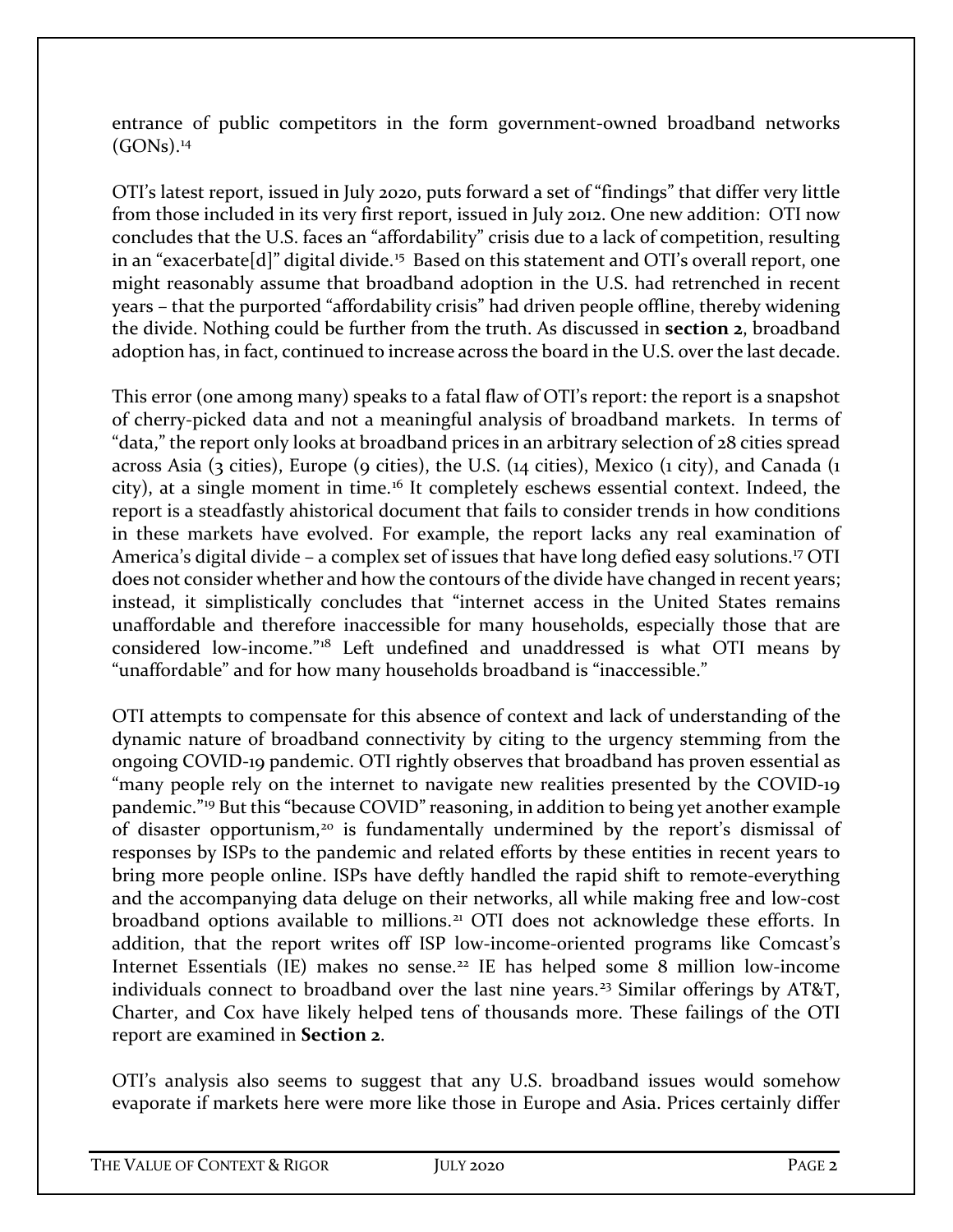across markets, but left unsaid by OTI is that these international counterparts and their home countries face exactly the same digital divide issues as the U.S. OTI's analysis is framed so that the reader will assume that broadband adoption issues in places like Paris and London have been resolved because cheap broadband abounds. Nothing could be further from the truth. Digital divide issues are evident within both Paris and London. Lowincome neighborhoods and communities of color lag in broadband adoption in both cities – and between these cities and surrounding rural areas.<sup>[24](#page-31-9)</sup> A similar dynamic is evident in many of the more demographically diverse cities and countries included in OTI's report. These are just some of the report's shortcomings vis-à-vis international comparisons, which are evaluated at length in **Section 3**.

To remedy what it views as alleged shortcomings in U.S. broadband prices, OTI proposes a rehash of the policy recommendations it has long put forward in previous reports. Foremost among these is an unabashed embrace of GONs as a primary solution to the country's broadband woes. As discussed in **Section 4**, OTI's GONs-related arguments ignore an array of data and key context. The five GONs chosen for inclusion in OTI's analysis would seem to be the cream of the crop – the elite 1% of municipal broadband systems. But a closer look reveals that these systems leave much to be desired. Indeed, dubious aspects of each GON call into question OTI's judgment about positioning these municipal systems as models to be replicated across country.

Targeted approaches to enhancing broadband connectivity in the U.S. abound. These are discussed in **Section 5**.

## **2. OTIIGNORES CRITICAL CONTEXT IN ITS ANALYSIS**

Without any compelling data or analysis, OTI asserts that "the U.S. market suffers from a lack of competition."<sup>[25](#page-31-10)</sup> Such "lack of choice directly affects the cost and quality of internet service," according to OTI.[26](#page-31-11) This generally echoes conclusions included in previous *Cost of Connectivity* studies.[27](#page-31-12) Based on this line of reasoning, it would be reasonable to conclude that most broadband metrics in the U.S. would have been on a downward swing over the last eight years. In such an environment, one would expect investment, for example, to decline since "monopolists" have little incentive to allocate more resources into their networks. Less investment would result in broadband speeds leveling off and adoption would suffer as prices increase to monopoly levels.

As discussed in this section, OTI's assertions are contradicted by an array of data showing that broadband in the U.S. – measured in terms of investment (*section 2.1*), competition (*section 2.2*), speed (*section 2.3*), and adoption (*section 2.4*) – has continued to improve over the last decade. OTI's ahistorical analysis disregards this essential context – *i.e.,* that the market cannot be analyzed from a snapshot of where it stands at a single moment in time. Markets generally, and those for broadband in particular, are incredibly dynamic. They change in response to a number of factors and forces – competition, consumer demand, economic conditions, etc. OTI ignores key data, rendering its analysis unavailing.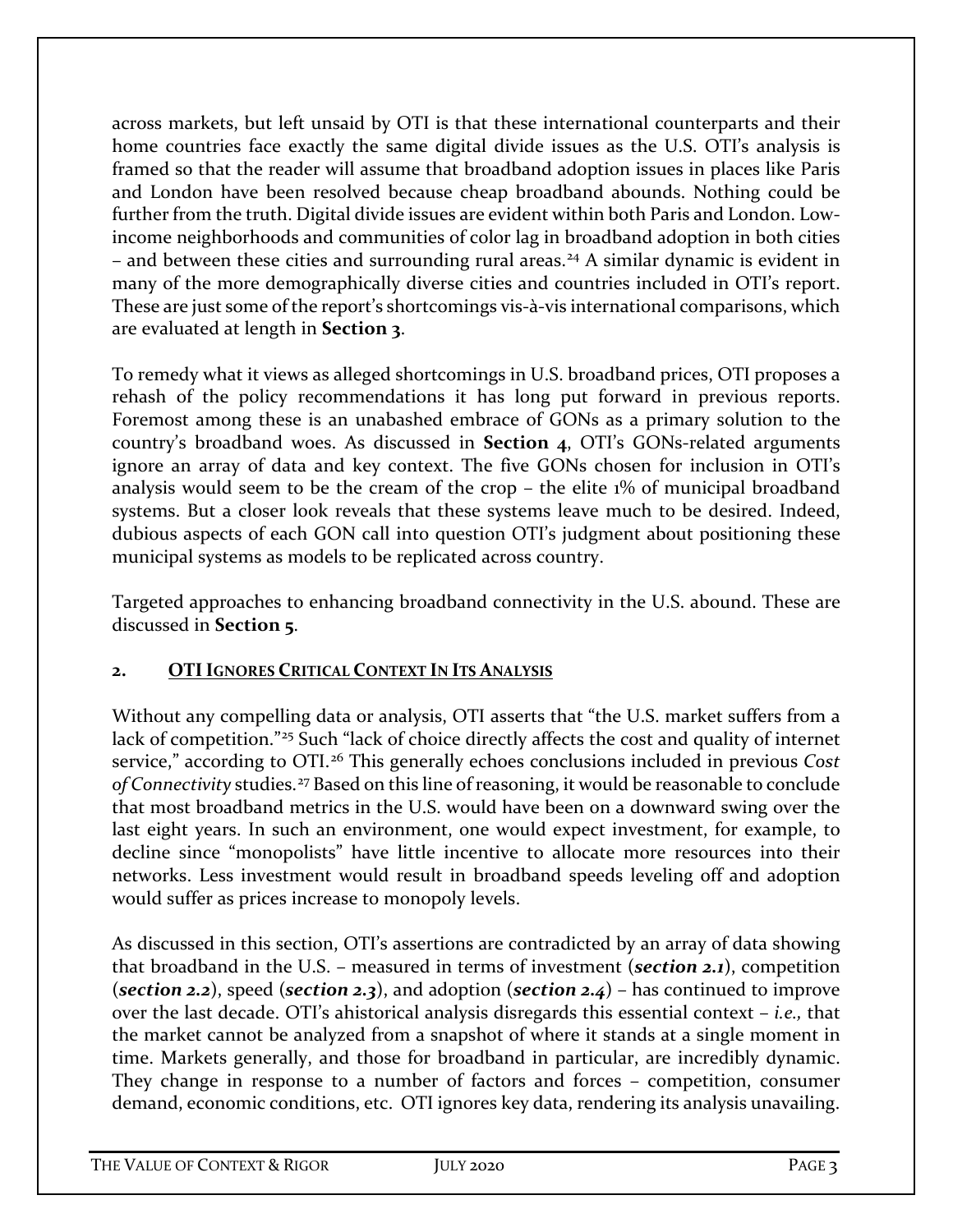#### **2.1** *Investment*

Investment in broadband networks by ISPs has been consistently robust over the last two decades, totaling over \$1.7 trillion since 1996.<sup>[28](#page-31-13)</sup> Figure 1 provides a summary of the last eight years.

| Year | Investment <sup>*</sup> (\$B) |
|------|-------------------------------|
| 2012 | 69.6                          |
| 2013 | 76.0                          |
| 2014 | 78.0                          |
| 2015 | 77.5                          |
| 2016 | 74.8                          |
| 2017 | 76.9                          |
| 2018 | 80.0                          |

**Figure 1 – U.S. Broadband Investment, 2012-2018**

*Source: U.S. Telecom*[29](#page-31-14)

*\*Includes investments by wireline and mobile ISPs* 

The slight decrease in investment evident in 2015 and 2016 has been attributed to the imposition of stifling network neutrality rules on ISPs.<sup>[30](#page-31-15)</sup> Since those rules were reversed, investment has recovered and topped \$80 billion in 2018.

Such high levels of sustained investment have set the broadband industry apart from every other sector of the U.S. economy. Indeed, PPI has recognized firms in the broadband sector as "investment heroes" for several years in a row as companies like AT&T, Charter, and Comcast reinvest billions of dollars each year in their networks.<sup>31</sup>

Investment levels, even as high as those by broadband providers, only tell part of the story. Equally as important are the outcomes of these investments – how have those dollars been spent? Such perspective is completely absent in OTI's analysis. If one relied only on the OTI *Cost of Connectivity* studies to understand the U.S. broadband market, one would be left with the impression that little progress at the network level had taken place since the first report in 2012. Indeed, in its 2012 report, OTI made the following prediction: "erosion in competition is also likely to reduce incentives for cable providers to upgrade their infrastructure to offer higher speeds, despite the fact that the data show how far the U.S. lags behind other countries."<sup>[32](#page-31-17)</sup> OTI was dead wrong. The reality is that broadband networks today are fundamentally different – and more robust – than they were in 2012. ISPs have consistently been upgrading their networks in response to evolving consumer demand and competitive pressures.

Consider the following Figure, which details how widely available broadband at a range of speeds has become over the last decade.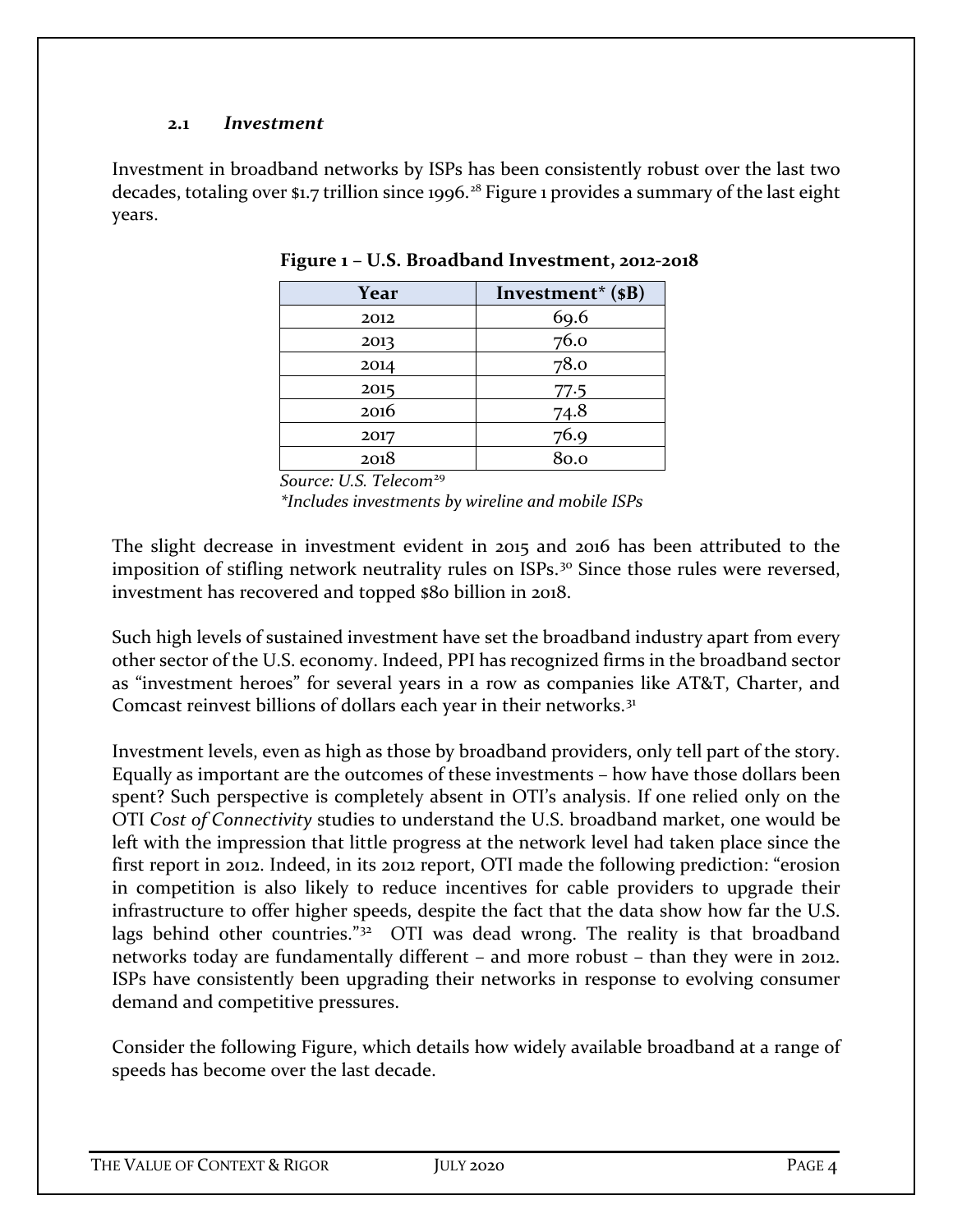|                                              | 2010   | 2019     |
|----------------------------------------------|--------|----------|
| $HU$ w/access to 25 Mbps Wireline Connection | 49%    | $94\%$   |
| HU w/access to 50 Mbps Wireline Connection   | 45%    | $92\%$   |
| HU w/access to 100 Mbps Wireline Connection  | $10\%$ | $91\%$   |
| HU w/access to 1 Gbps Wireline Connection    | ი%     | 85%      |
| $HU$ w/access to 4G Mobile Connection        |        | $99.8\%$ |

#### **Figure 2 – Growth in Broadband Availability, 2010-2019**

*HU – Housing Units Source: U.S. Telecom*[33](#page-31-18)

OTI simply ignores this growth in the availability of high-speed broadband. That OTI does not acknowledge that 85% of U.S. housing units can access a gig is particularly ironic given the report's intense focus on fiber and ultra-high speeds available in Europe, Asia, and some U.S. cities. Instead, this point is linked to the report's lamentable disaster opportunism: "Higher upload speeds are particularly important in the ongoing COVID-19 pandemic because users who telework or participate in distance learning require them for stable video conference connections in real time."[34](#page-31-19)

Also left unsaid in OTI's report is how resilient U.S. networks have been during the pandemic – another outcome of ISPs' commitment to investing in their infrastructure. When lockdowns became widespread in March 2020, some expressed concern about the ability of broadband networks to handle what was expected to be a deluge of data traffic stemming from millions seeking to work, educate children, shop online, and entertain themselves during quarantine.[35](#page-31-20) It quickly became apparent, however, that the networks could handle this surge in traffic and the fundamental shift in usage patterns triggered by millions sheltering in place.<sup>[36](#page-31-21)</sup> It also became clear that U.S. broadband networks - both wireline and wireless – outperformed those in Europe during the pandemic, yet another critical point that OTI does not reference.[37](#page-31-22)

Such resilience in the face of a pandemic stems from innovation within networks. In recent years, most major ISPs have deployed a range of hardware and software solutions to address network issues.[38](#page-32-0) For example, AT&T's move toward virtualization allowed it to accommodate a 700% surge in use of its VPN during the pandemic.[39](#page-32-1) Comcast has used artificial intelligence to manage traffic on its network, allowing it to increase upload speeds by 20% during the lockdown.<sup>[40](#page-32-2)</sup> Going forward, such network-level enhancements are expected to be the norm for ISPs capable of investing in those services. 5G in particular is well positioned to benefit immensely from these kinds of tools.<sup>[41](#page-32-3)</sup> Such innovation and competition between networks and platforms goes unmentioned by OTI.

For all these gains in investment, availability, and network resilience, though, small parts of the U.S remain unserved. Such is the case in every country included in OTI's report,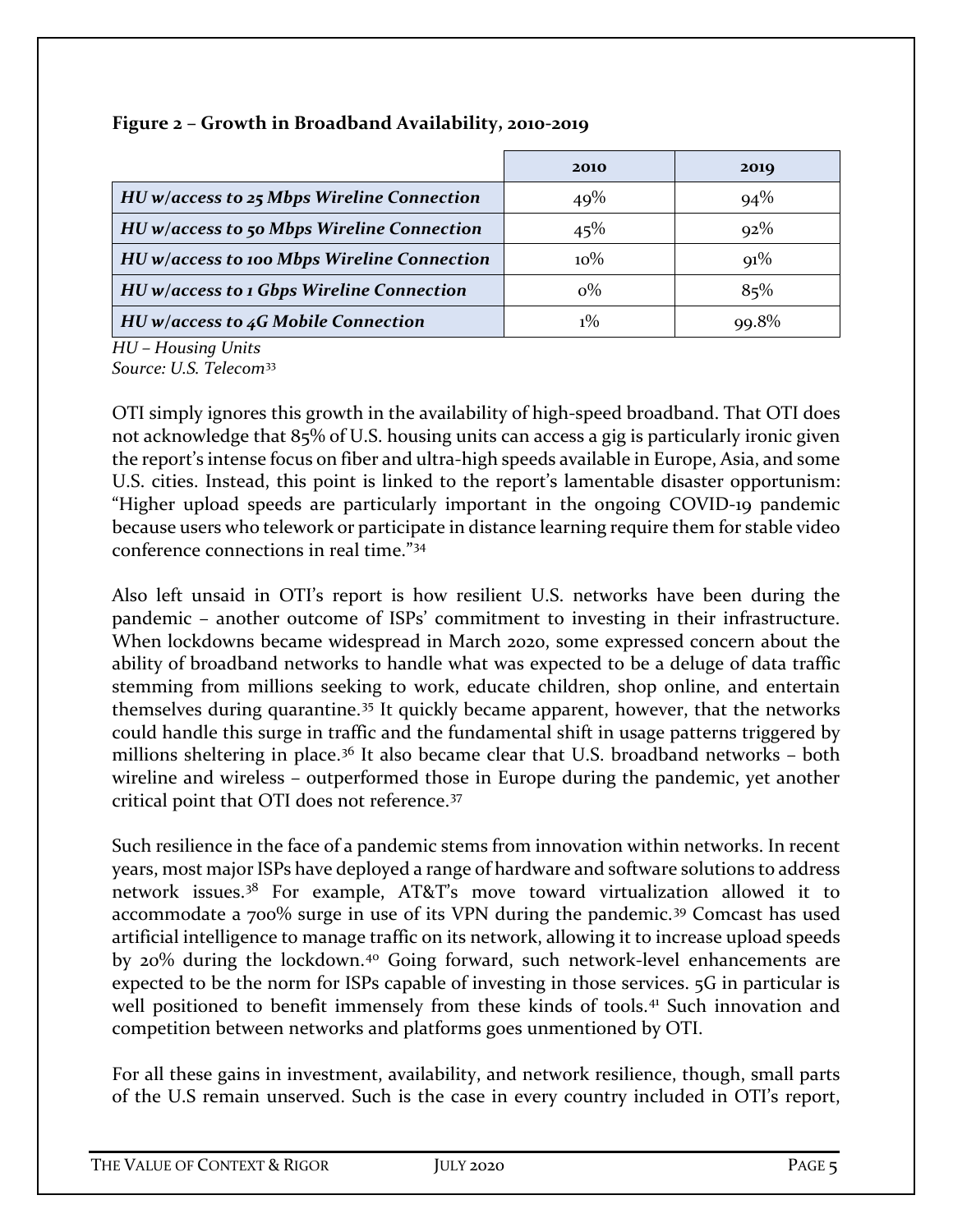another key fact that is glossed over. According to the FCC, approximately 5.5% of the U.S. population lacked access to a fixed broadband connection of at least 25/2 Mbps by the end of 2018; that figure was approximately 23% in rural areas.[42](#page-32-4) However, perspective is essential to appreciating how much progress has been made in closing this particular digital divide. In 2015, for example, some 17% of the U.S. population and 53% of the rural population was without a  $25/3$  Mbps fixed broadband connection.<sup>[43](#page-32-5)</sup> Continued progress toward closing these gaps ultimately hinges on the availability of federal and state funding programs, which are key to helping make these areas more economic to serve (see section 5).

## **2.2** *Competition*

To support its claim that the U.S. faces a broadband "affordability crisis," OTI asserts, without compelling support, that the "U.S. market for internet service is dominated by just four companies: Comcast, AT&T, Verizon, and Charter. This lack of choice directly affects the cost and quality of internet service."[44](#page-32-6) This echoes its finding in 2012, when it observed a "low level" of competition in the U.S. broadband market.[45](#page-32-7) OTI, in its 2020 report, also continues to dismiss mobile broadband as an inadequate substitute for wireline broadband,[46](#page-32-8) despite data to the contrary.

None of these assertions survive even cursory scrutiny.

Broadband competition in the U.S. continues to strengthen each year. Consider that, at the end of 2014, only 23% of Census blocks containing housing units had access to multiple options for  $25/3$  Mbps service.<sup>[47](#page-32-9)</sup> By the end of 2017, that figure, according to the FCC, rose to 96%.[48](#page-32-10) Even though these figures are inexact, they nevertheless demonstrate that significant progress has been made in bringing multiple broadband options to the vast majority of Americans.[49](#page-32-11) 

Consumers have even more choices when mobile is factored into the analysis, something OTI dismisses out of hand. Nearly 97% of the U.S. population can choose from at least three providers of 4G service.<sup>[50](#page-32-12)</sup> Those who adamantly refuse to consider mobile broadband a substitute for a wireline connection argue that it is too slow and too expensive to serve as such. In recent years, however, average download speeds over the 4G networks of AT&T, T-Mobile, and Verizon have topped 25 Mbps.<sup>[51](#page-32-13)</sup> In addition, most carriers now offer unlimited data packages for those who do not wish to run afoul of monthly data caps.<sup>[52](#page-32-14)</sup> These trends reflect consumers' embrace of wireless broadband as a critical (and often preferred) on-ramp to the internet, a dynamic that will accelerate as 5G is deployed.<sup>53</sup>

# **2.3** *Speed*

For many consumers, broadband speeds are abstract: a connection, regardless of how fast it might be, either allows a person to do what they want or it doesn't. For OTI, speed is king and serves as another facet of its tenuous argument about the quality and cost of broadband in the U.S., a point that it tries to bolster by tethering to the pandemic.[54](#page-32-16) In addition, OTI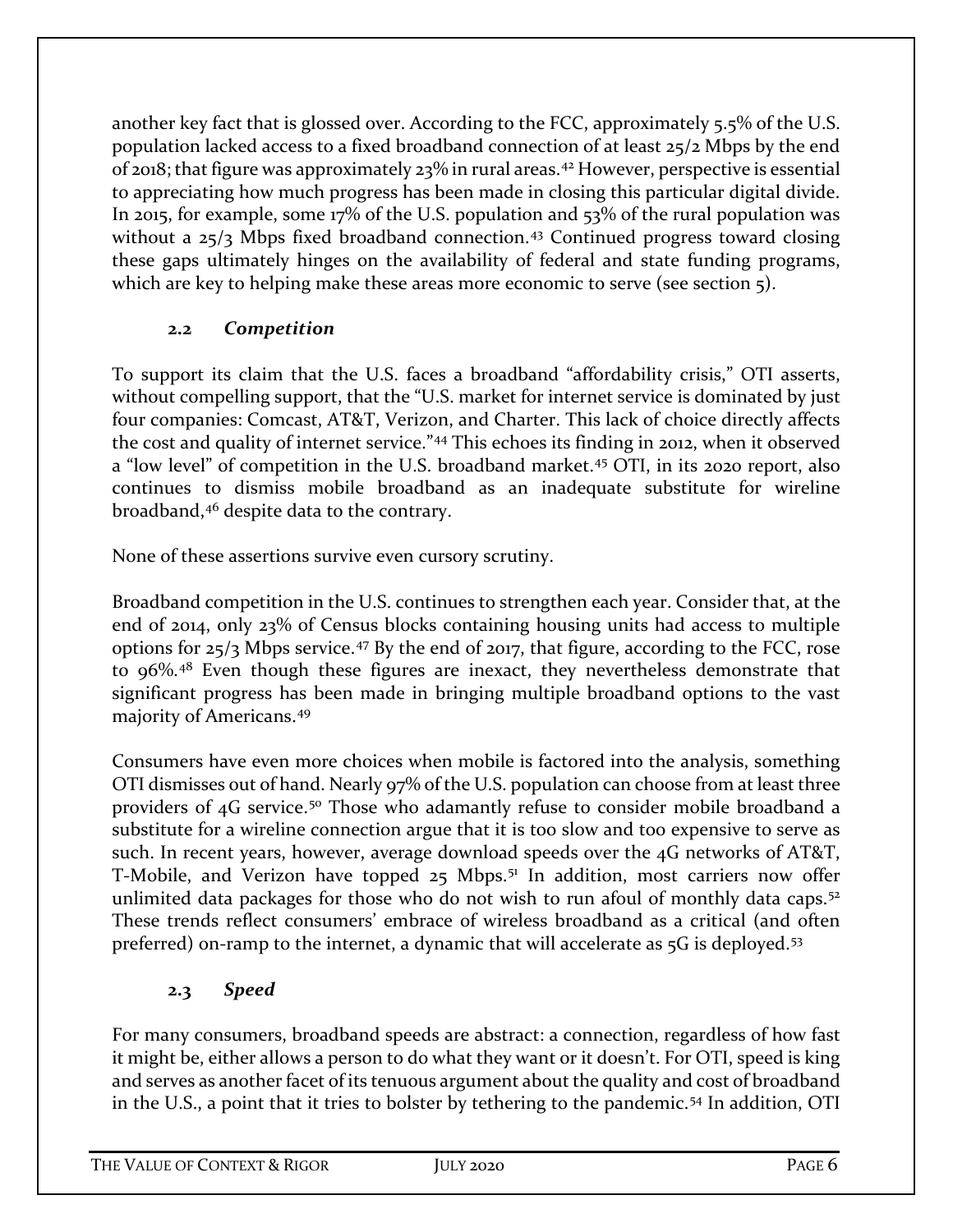asserts, based on its cherry-picked sample of five GONs, that "municipal networks…unlock[] faster advertised speeds."[55](#page-32-17)

Are consumers opting for higher speeds? As noted in Figure 2, above, ultra-high-speed broadband is available to the vast majority of Americans, with 85% having ready access to a gig. But according to the FCC, a majority of subscribers still choose connections that are in the 25-100 Mbps range. That these speeds are widely available contradicts OTI's predictions in 2012 about the likely evolution of the marketplace. As previously noted, OTI assumed that ISPs generally, and cable providers in particular, would not up their speeds due to a lack of competitive pressure. In June 2012, only 8.1% of residential connections were above 25 Mbps; a majority were in the  $3-25$  Mbps range.<sup>[56](#page-32-18)</sup> By December 2017, over 70% of residential fixed connections were at least 25 Mbps, with most in the 25-100 Mbps range.<sup>[57](#page-33-0)</sup>

Notably, adoption of gigabit speeds remains tepid. According to OpenVault, by the end of 2019, "the overall percentage of subscribers provisioned for gigabit-speed service increased…to 2.81%."[58](#page-33-1) Even in Chattanooga, the "Gig City," only about 17% of those subscribing to the city's GON opt for gig speeds.<sup>[59](#page-33-2)</sup>

Even faster speeds are on the horizon as ISPs continue to rollout new offerings and up minimum speeds in recognition of constantly changing consumer usage patterns. For example, streaming video is rapidly overtaking traditional video in the entertainment space, and video calling is ascendant as millions work from home. Cable download speeds currently exceed 2 Gbps, and new cable standards will deliver upwards of 10 Gbps in the near future.<sup>60</sup> Mobile 5G networks are expected to deliver broadband speeds in the triple-digit range.<sup>[61](#page-33-4)</sup> And alternative platforms like fixed wireless and satellite are also increasing their speeds as new hardware and standards are deployed.

In short, contrary to OTI's findings, consumers in the U.S. have a multitude of options for accessing the Internet at various speeds and prices.

#### **2.4** *Adoption*

Another foundational crack in OTI's *Cost of Connectivity 2020* analysis is its failure to examine how broadband adoption in the U.S. has evolved over the last few years.

Central to OTI's findings and recommendations is the assertion that high broadband prices in the U.S. impede greater broadband adoption by consumers, especially those who are considered low-income and those in the "Black, Indigenous, and people of color (BIPOC) communities."[62](#page-33-5) According to this reasoning, which relates back to OTI's original *Cost of Connectivity* report in 2012, one would expect broadband adoption to have retrenched because broadband prices have, according to OTI, remained "high."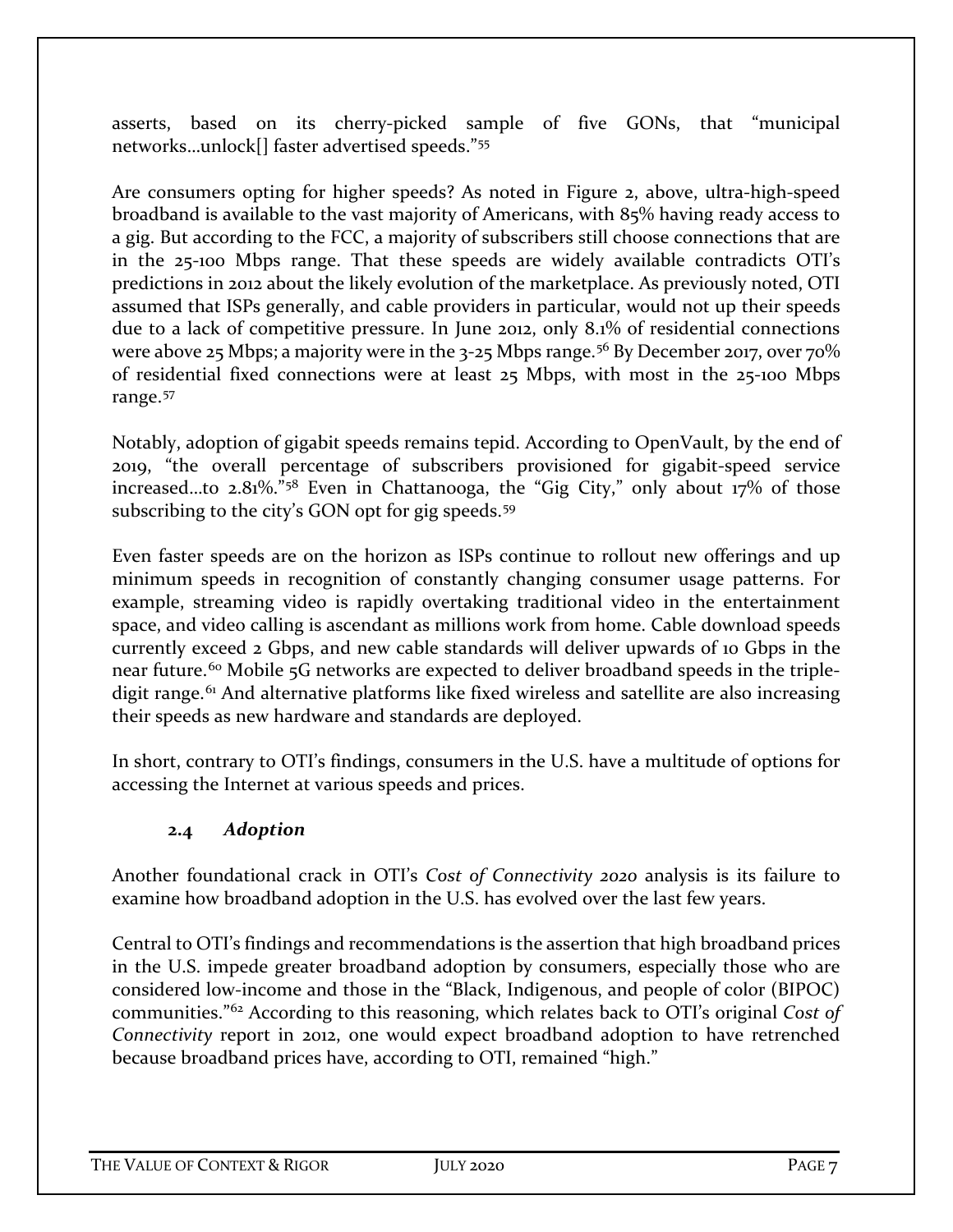A look at the Census Bureau's American Community Survey – the most robust set of data available – reveals the opposite: broadband adoption has continued to increase across every demographic and socioeconomic group. Overall broadband adoption in the U.S. has increased from 73.4% in 2013, the first year this data was collected, to 85.1% in 2018, the latest year for which data is available.<sup>[63](#page-33-6)</sup> Consistent gains have been evident across every income bracket (see Figure 3) and demographic group (see Figure 4).



**Figure 3 – US Broadband Adoption by Household Income, 2013 & 2018**[64](#page-33-7)



**Figure 4 – US Broadband Adoption by Race/Ethnicity, 2015 & 2018**[65](#page-33-8)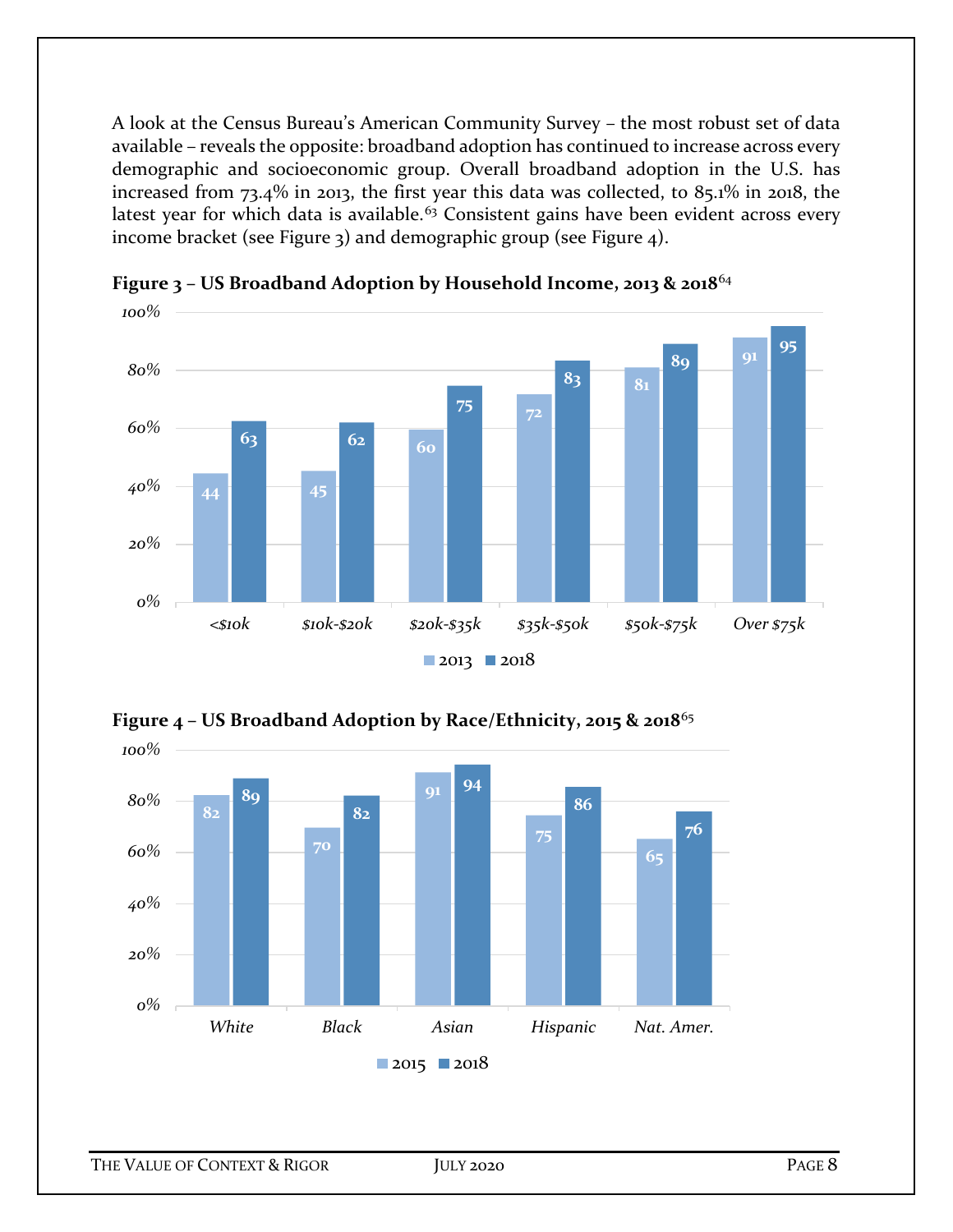These trends are also reflected in overall adoption increases within each of the cities included in OTI's 2020 report (see Figure 5).



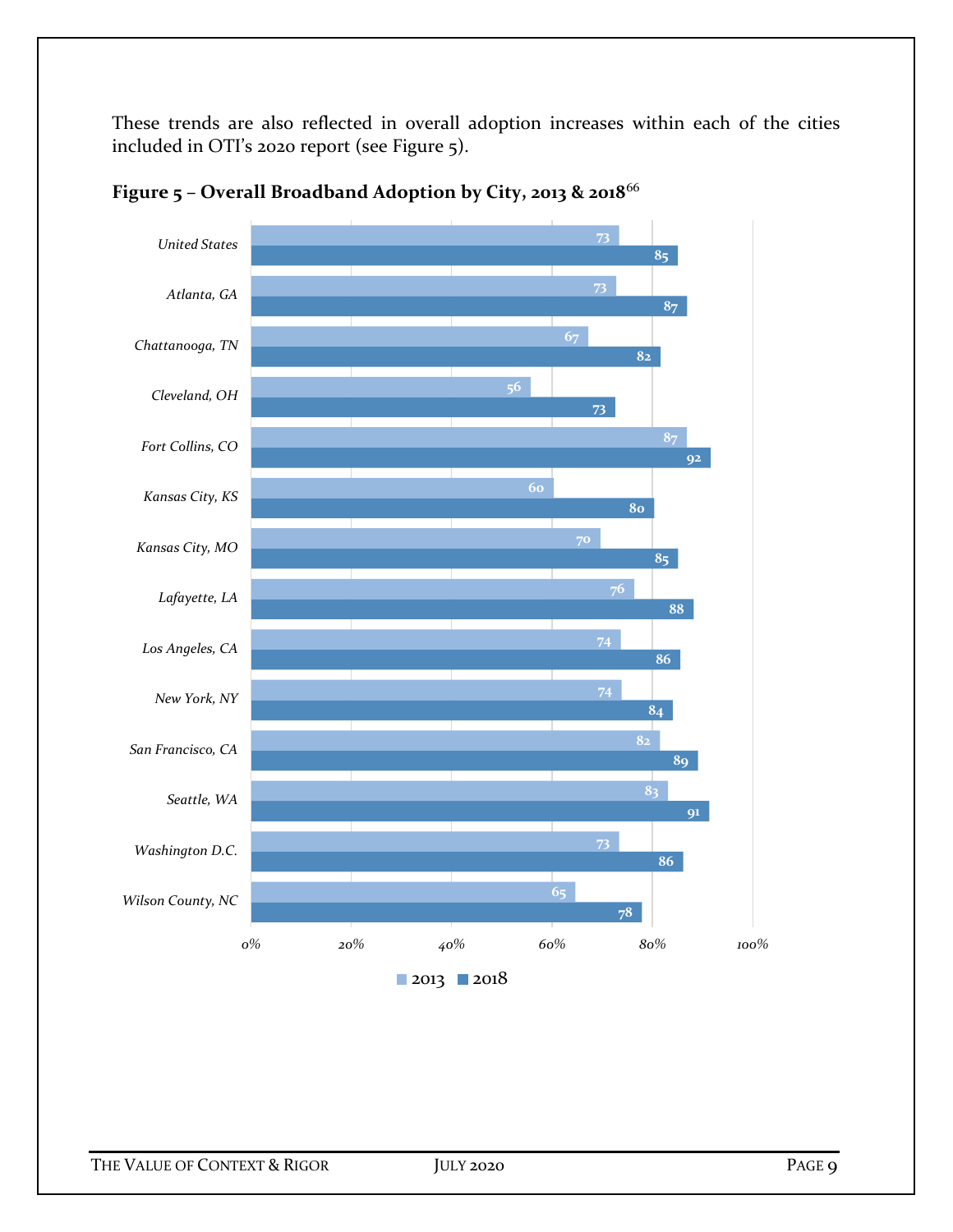Some of the most impressive gains have been in low-income populations in cities with what OTI deems to be "expensive" broadband. Figures 6, 7, and 8 plot out broadband adoption gains among low-income groups in Atlanta, New York, and Seattle, respectively.



**Figure 6 – Atlanta, GA – Broadband Adoption by Household Income, 2013 & 2018***[67](#page-33-10)*



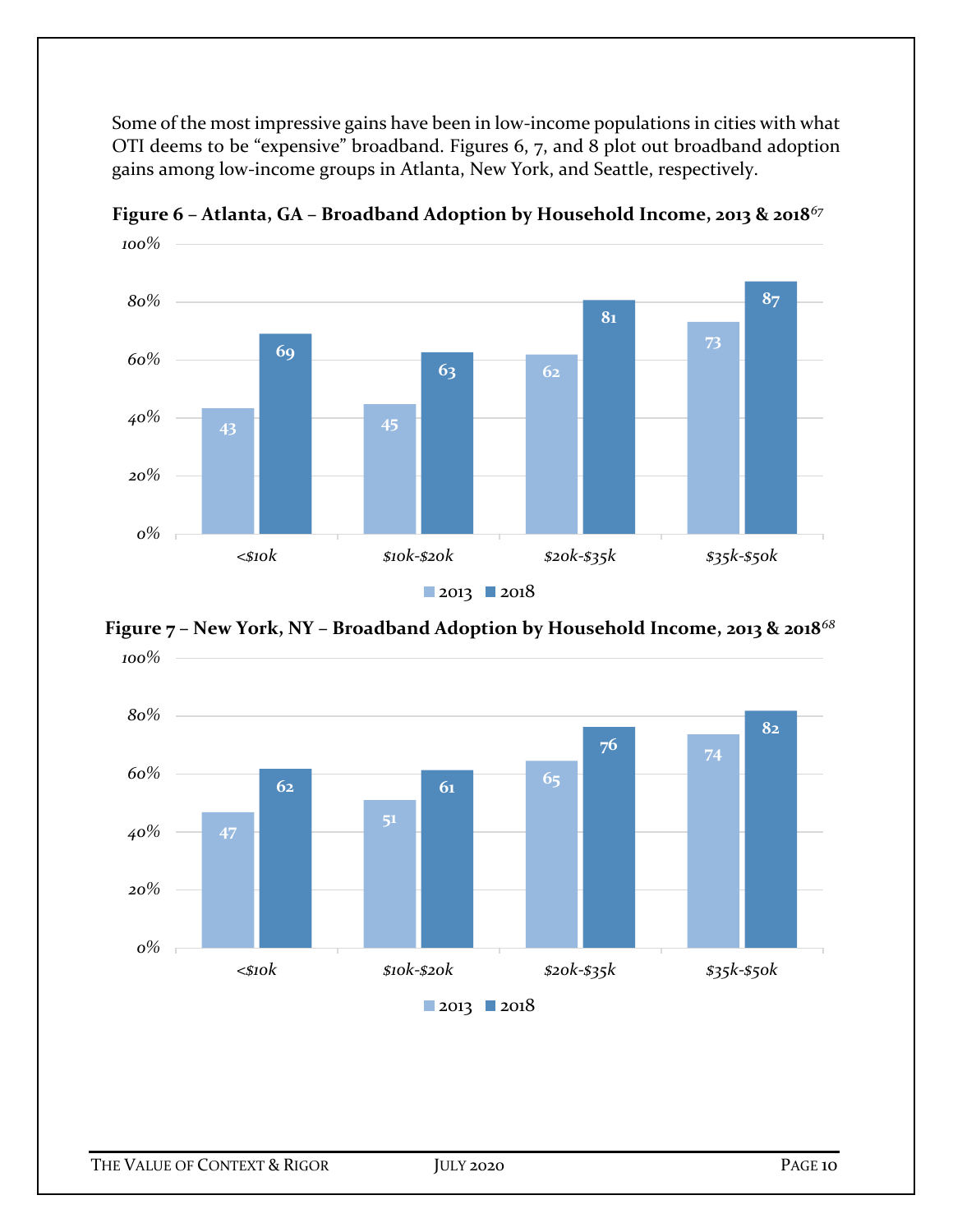

**Figure 8 – Seattle, WA – Broadband Adoption by Household Income, 2013 & 2018**[69](#page-33-12) *100%*

These impressive gains, especially among low-income households and BIPOC communities, are ignored by OTI. Ultimately, as has been chronicled extensively elsewhere, broadband adoption decisions are influenced by much more than just the cost of a broadband connection.[70](#page-33-13) Among the considerations impacting broadband adoption decisions are:

- A perception that broadband is relevant to one's life and therefore a valuable investment of resources:<sup>71</sup>
- The cost of a computing device to harness a broadband connection (*e.g.,*  laptop, desktop, tablet, etc.);[72](#page-33-15)
- A sense that being online is safe (*i.e.,* lack of fear about security and privacy threats);[73](#page-33-16) and
- **Being digitally literate and "ready."**[74](#page-33-17)

At least some portion of adoption gains among low-income and BIPOC communities can likely be linked to low-income offerings by ISPs like Comcast – offerings that OTI goes to great lengths to dismiss.[75](#page-33-18) Comcast's IE in particular has been a notable success: launched in 2011, the program has connected over two million low-income households.[76](#page-33-19) But for the program, it is reasonable to assume that many of these households would have remained offline. Indeed, according to one estimate from 2014, IE was responsible for approximately 25% of "new broadband connections among low-income families with children" between 2011 and 2013.[77](#page-33-20)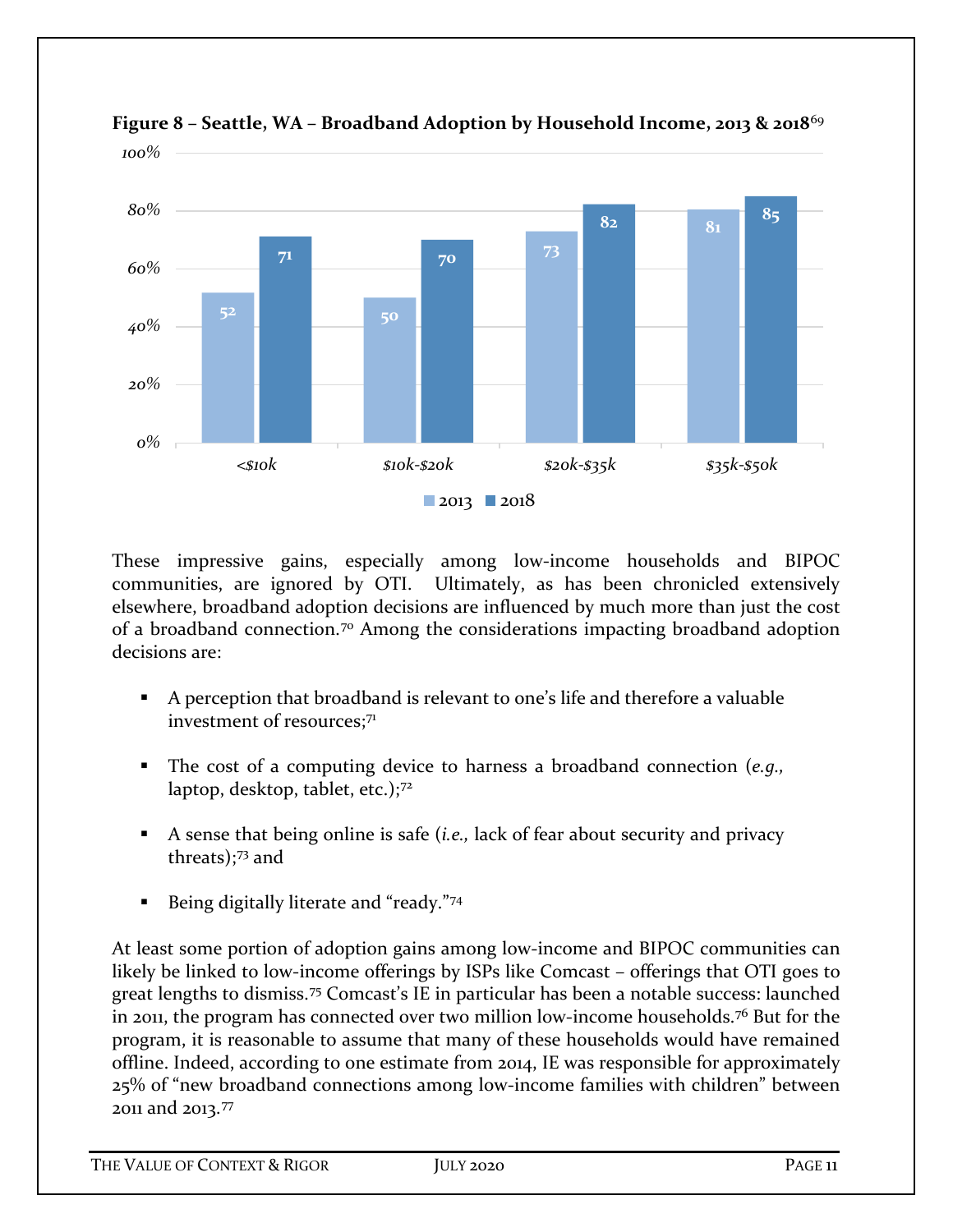In sum, OTI's attempt to link "expensive" broadband to lagging adoption in certain groups is simplistic and fails to account for a range of important contextual factors impacting adoption decisions. Instead, OTI treats broadband users as a monolithic group whose behavior is steered solely by the price of broadband. As discussed in this section, OTI's "crisis" framework does not hold up in the face of data showing continued adoption gains and an expansive literature underscoring how many forces other than price motivate or discourage Internet use.

#### **3. OTI'S SEVERELY FLAWED METHODOLOGY**

In addition to omitting key context and details about the evolution and state of the U.S. broadband market, the OTI report is grounded in numerous methodological shortcomings. Its analysis of pricing in the U.S. and abroad, which is central to the report's thesis, is misguided in numerous respects. These are detailed in *section 3.1*. A number of other methodological shortcomings, discussed in *section 3.2*, further undermine OTI's analysis.

## **3.1** *A Misguided Analysis of Price*

Setting aside the inaccurate conclusion that the U.S. is somehow lagging its international counterparts, OTI's approach to international and domestic comparisons utilizes an overly simplistic price analysis fraught with foundational flaws and executional issues. A comprehensive comparison of broadband prices across fifteen nations is no small undertaking. While OTI collects a seemingly impressive quantity of prices and fees, the method by which the data is aggregated and analyzed fails to yield any meaningful comparison of the "cost of connectivity."

Even making simple comparisons across national borders requires the analysis of a wide range of factors that influence the price, availability, and perceived affordability of a given country's broadband – including everything from demographics, politics, and physical geography to differences in consumer attitudes, taxation, and government policies.

OTI applies a few rudimentary techniques to attempt to adjust for these factors, the first of which is a purchasing power parity (PPP) adjustment for prices listed in foreign currencies. PPP is a deceptively simple metric, calculated by comparing the relative price of a "basket of goods" across countries, which yields the relative value of their currencies based on the price of that basket of goods.[78](#page-33-21) As OTI slyly states, "PPP conversion rates adjust for differences in the cost of living, price levels, and other factors that affect a consumer's purchasing power."[79](#page-34-0) It is important to note that these "other factors" do not adjust for many of the key determinants of broadband "affordability," ranging from differences in the cost of providing service to differences in income distribution, and serve only to adjust for basic differences in the value of currencies based on their ability to buy a common set of goods.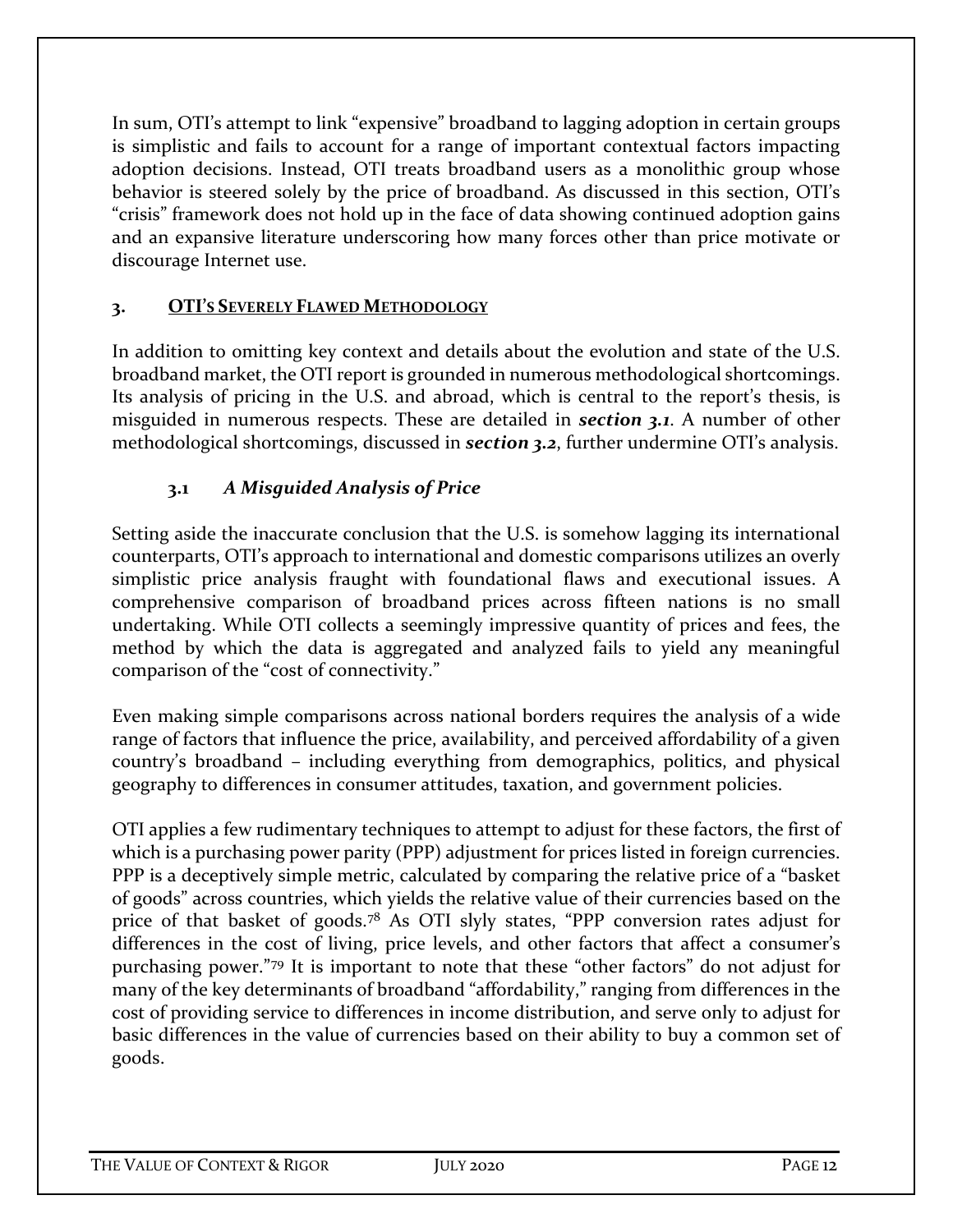OTI's PPP adjustment, while accounting for very basic price differences between nations, neglects to account for those same factors domestically. The cost of living and price levels within the U.S. vary widely, $80$  and no one would equate one income level in San Francisco to the same one in Lafayette, Louisiana. This has a peculiar effect on OTI's dataset: abroad, basic cost of living differences in countries is roughly accounted for, but in the U.S., differences between cities is entirely ignored.

Furthermore, in using simple advertised prices and fees to represent the overall "cost" of broadband, OTI fails to account for several methods by which a market's consumers might shoulder broadband costs outside of their bills. Government subsidies and tax incentives are one example, with those costs often substantially contributing to broadband deployments. Such costs are frequently borne by consumers outside of their bill.<sup>[81](#page-34-2)</sup> One does not have to dig deep into OTI's report to find additional omissions of indirect broadband costs. In the case of Ammon, Idaho, for example, OTI excludes several key costs associated with the service, namely the approximately \$3,000 fee that households must pay for their fiber connection (see section 4.1 for additional discussion).

Accounting for these myriad factors requires a much more nuanced analysis. OTI's desire for simplicity in no way justifies the report's egregious lack of analytical rigor, and in putting forth this analysis as their "most extensive to date,"[82](#page-34-3) OTI does a disservice to the communities it purports to help.

OTI's dataset, the many issues with which are further discussed in section 3.2, falls apart when subjected to even the most standard of economic analyses. Indeed, one such analysis finds no statistically significant evidence supporting "price differences by ownership type within a market" when using OTI's own data set, and argues that OTI's "claim that municipal systems charge lower prices is unsupported by the data used in its Report once the data anomalies are eliminated."[83](#page-34-4)

Haphazardly analyzing prices, which exist as a tempting and easily quantifiable metric, often serves to muddy, not elucidate, the desired notions of "affordability" and "value." Absent a rigorous methodology, the comparison of prices across countries speaks more to fundamental demographic and economic differences than to any actual differences in "fair pricing" or other, mostly intangible, notions of affordability.

Instead of attempting to undertake a proper econometric effort, OTI pushed forward with a flawed analysis that has yielded additional misinformation about our nation's increasingly politicized broadband marketplace.

# **3.2** *Additional Methodological Shortcomings*

In addition to its fundamentally misguided analysis of broadband prices, the report further sags beneath the weight of a number of egregious procedural issues.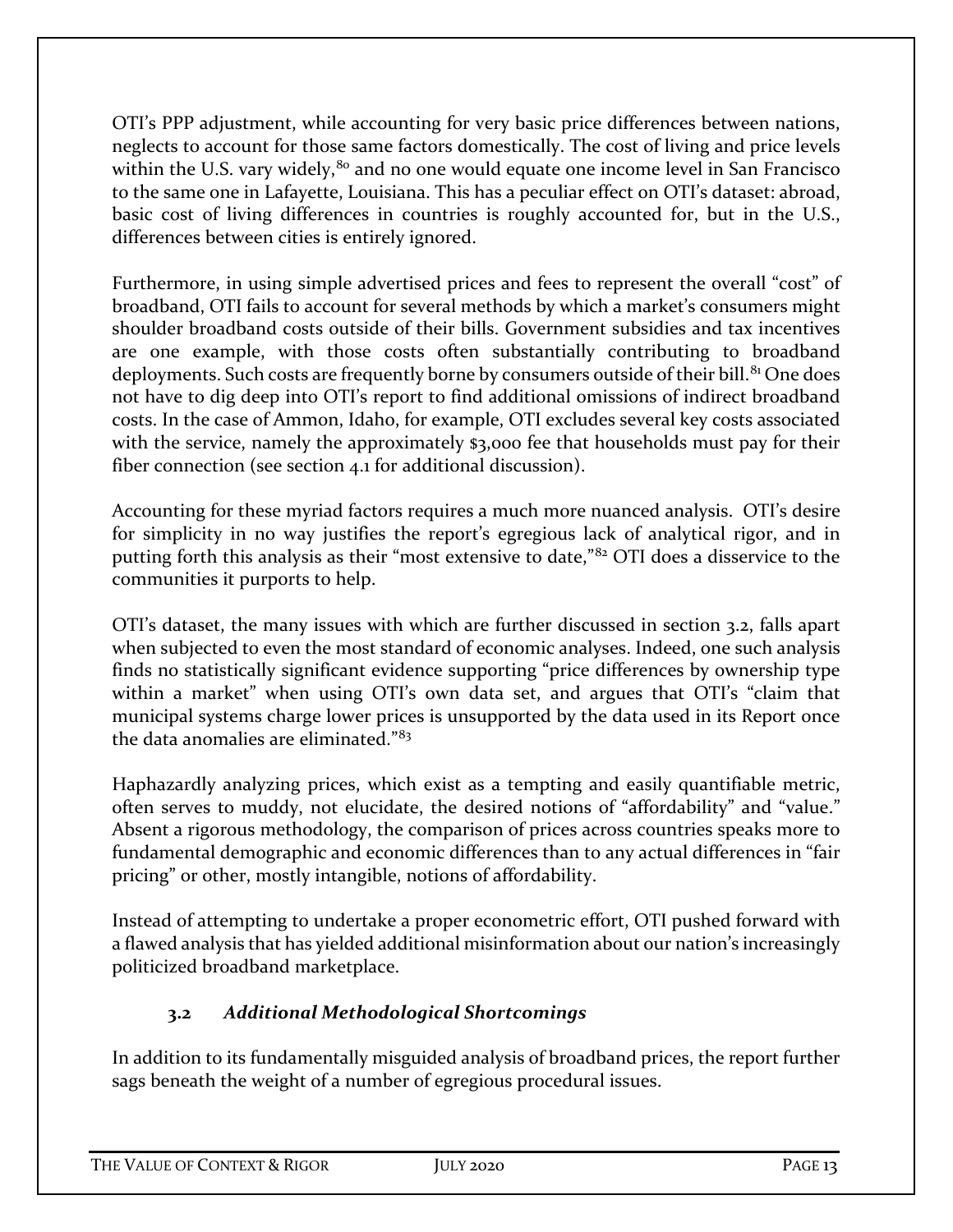The first of these is OTI's sampling of cities, both domestically and abroad, which ranges from the obviously cherry-picked to the downright odd. Internationally, the pool of cities paints a stunningly limited and non-representative picture of the world's broadband markets. The cities chosen are exclusively large, urban areas, with no analogues provided for the small and mid-sized domestic cities like Ammon, Chattanooga, Fort Collins, Lafayette, and Wilson.

In Asia, a region that constitutes roughly 60% of the world's population, the broadband market is summed up by a set of just three hyper-urban mega cities: Hong Kong, Seoul, and Tokyo. In Europe, the cities chosen are a mix of markets highly dissimilar to the U.S., like Dublin, Riga, Zurich, and Amsterdam, along with archetypical capitals like London and Paris.[84](#page-34-5)

It appears that OTI's international sample was driven primarily by convenience and not by a desire for statistical representativeness. Indeed, the researchers state that in some cases "researchers' proficiency in the operative language limited [their] ability to collect…information."[85](#page-34-6) Their actual data aggregation practices are equally varied in rigor, with the researchers encountering issues with promotional versus billed prices and undisclosed fees,<sup>[86](#page-34-7)</sup> adding more holes to a data set that is already woefully lacking.

In terms of domestic markets, the authors openly acknowledge that their choice of cities is based not on representative demographic considerations, but instead on cherry-picking of areas with "unique local attributes."[87](#page-34-8) Abroad, a degree of this cherry-picking is also evident: while the authors admit to the inclusion of cities like "Cleveland because of local allegations of digital redlining,"[88](#page-34-9) their choices abroad seem to have the opposite goal of avoiding any areas with significant broadband issues.

OTI states that the report "does not examine rural towns, as [they] determined the topic of rural connectivity was best examined through a separate report."<sup>[89](#page-34-10)</sup> The report not only omits rural towns, but restricts itself solely to populous urban cities, except for the smaller U.S. cities included specifically because of the presence of a GON. Beyond limiting the potential relevance of their international comparisons, this inclusion of primarily large metro areas does a remarkably poor job of representing global broadband markets. This is especially evident in the case of the report's primary focus, the U.S., roughly half the population of which describe their residence as being in a "suburban" area.[90](#page-34-11)

In discussing their methodology, the authors state that they "compare internet prices across cities with similar population densities."[91](#page-34-12) While it is true that the authors collected such information, its actual use as a factor in their analysis is relegated to a single table that groups cities by population density. That "analysis" is limited: of the nine density groupings, only four allow for a within-group comparison of costs in the U.S. and abroad, and of those four, all include either only one U.S. city, or one city abroad.<sup>[92](#page-34-13)</sup>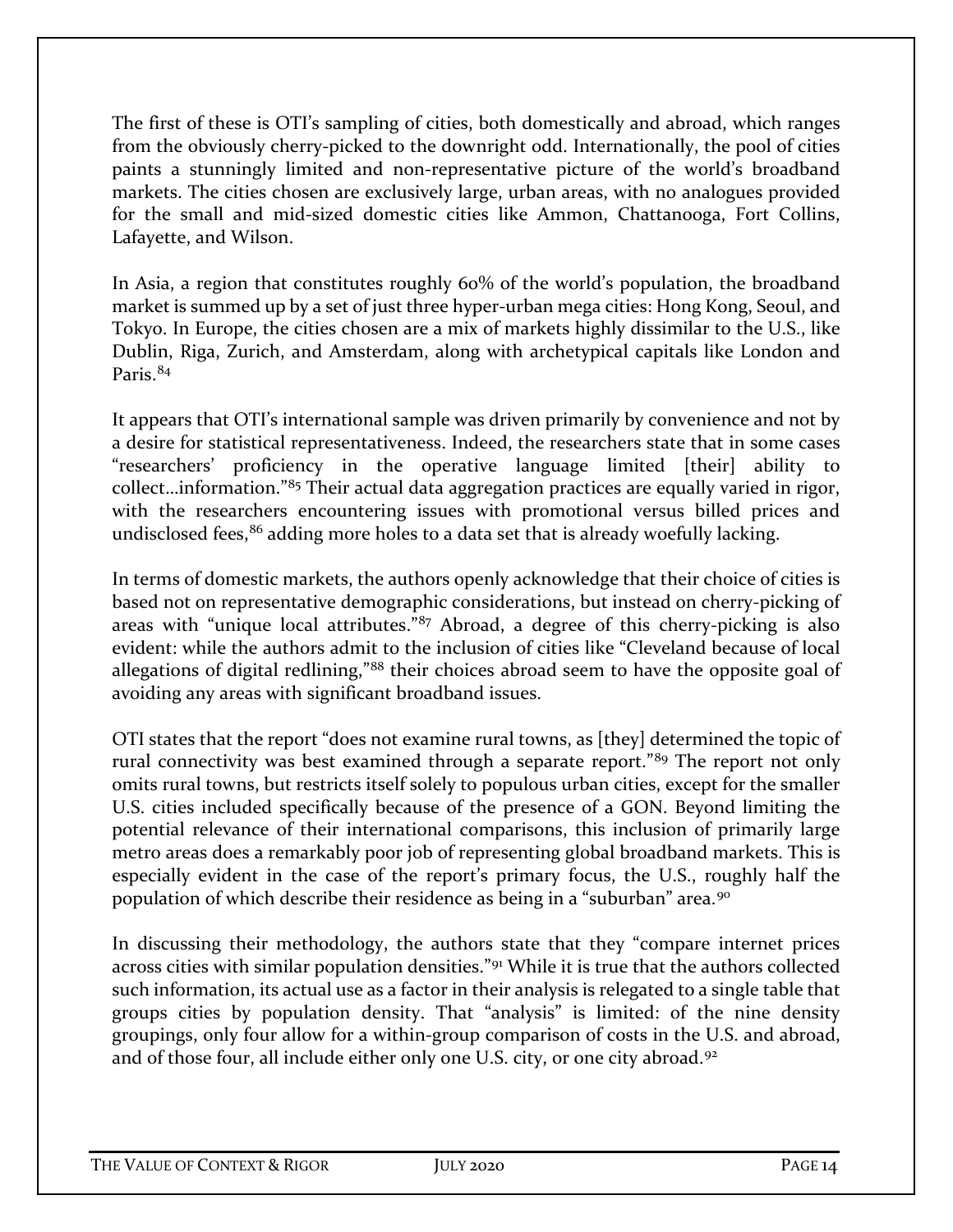OTI's mention of density also brings attention to the fact that the international markets included in the report tend to be significantly denser than their U.S. counterparts. As shown in Figure 9, the average density of the international cities is nearly three times that of the U.S. cities, and the least dense of these cities – Riga, Latvia – is still more than twice as dense as any of the six least dense U.S. cities.

| City                | Residents per km <sup>2</sup> |  |
|---------------------|-------------------------------|--|
| Kansas City (KS)    | 469                           |  |
| Chattanooga (TN)    | 479                           |  |
| Kansas City (MO)    | 590                           |  |
| Wilson (NC)         | 667                           |  |
| Ammon (ID)          | 867                           |  |
| Lafayette (LA)      | 916                           |  |
| Fort Collins (CO)   | 1,136                         |  |
| Atlanta (GA)        | 1,367                         |  |
| Cleveland (OH)      | 1,917                         |  |
| Riga                | 2,099                         |  |
| Prague              | 2,668                         |  |
| Seattle (WA)        | 3,244                         |  |
| Los Angeles (CA)    | 3,275                         |  |
| Amsterdam           | 3,752                         |  |
| Washington, DC      | 4,301                         |  |
| Zürich              | 4,654                         |  |
| Toronto             | 4,692                         |  |
| Dublin              | 4,731                         |  |
| London              | 5,175                         |  |
| <b>Mexico City</b>  | 6,030                         |  |
| Hong Kong           | 6,731                         |  |
| Copenhagen          | 7,114                         |  |
| San Francisco (CA)  | 7,170                         |  |
| <b>Bucharest</b>    | 7,612                         |  |
| New York (NY)       | 10,935                        |  |
| Tokyo               | 14,796                        |  |
| Seoul               | 16,154                        |  |
| Paris               | 21,014                        |  |
| Avg. Density - USA  | 2,667                         |  |
| Avg Density - Intl. | 7,659                         |  |

**Figure 9 – OTI Report Cities by Density**

*Source: OTI Report Data*[93](#page-34-14)

Indeed, density as a possible confounding factor is given only a passing consideration, and OTI makes no attempt to mathematically factor it or any other relevant demographic factor into their analysis.

OTI seeks to preempt criticisms of the sample by stating that while they "refer to metrics for Asia, Europe, North America, and the United States as a whole" they "recognize that these cities may not be fully representative of their countries or continents."[94](#page-34-15) Briefly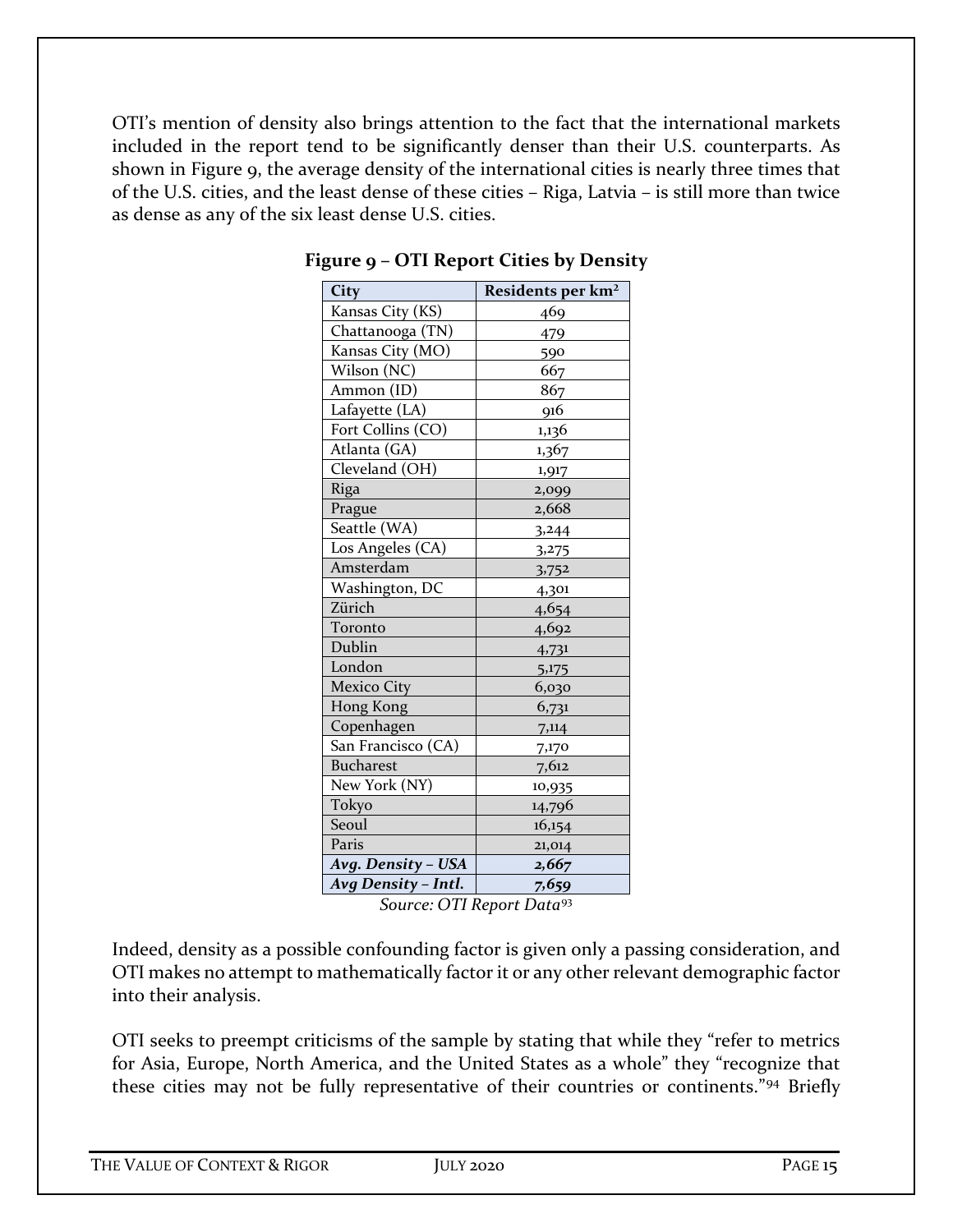mentioning these issues in the report's Methodology does little to temper actual public perception of their findings, and admitting that fact in what amounts to a footnote does not excuse OTI's overstatement of the gravity of their results. In fact, OTI proudly makes broad claims like "Europe Leads in Broadband Affordability"[95](#page-34-16) and "Asia Leads on Cost-for-Speed Value."[96](#page-34-17) This simultaneous self-awareness of serious methodological flaws and willingness to soldier on is antithetical to their claimed "commitment to research integrity and public transparency."[97](#page-34-18)

Beyond deficiencies relating to the sample of cities, the method by which OTI generalizes the availability of broadband services citywide is also improper. As the authors state, the analysis includes "all available standalone internet plans…listed publicly" by each ISP, which "does not necessarily represent the available plans for each city as a whole, as certain plans may not be available in all locations."[98](#page-34-19) This means that the inclusion of plans not actually available city-wide could drastically overstate the availability of certain price/speed tiers in each market, casting serious doubt on the report's main assertions about cost. This is especially risky given OTI's sample of cities – largely urban megacities that include pockets of under-served and under-adopting communities. OTI glosses over these issues, notwithstanding the fact that many of the international cities cited in the report, as well their home countries, struggle with the same kind of digital divide issues that continue to impact communities across the U.S. Examples of these struggles can be found in London, [99](#page-34-20) Paris,<sup>[100](#page-34-21)</sup> South Korea,<sup>[101](#page-34-22)</sup> and many parts of Asia beyond the three cities deemed to represent the entire continent  $102$ 

OTI's report is clearly aimed at supporting a pre-determined narrative and set of policy recommendations. As such, these methodological flaws are ultimately of little import for OTI. There appears to be little interest in actually contributing to constructive dialogues regarding broadband connectivity.

## **4. MUCH MORE THAN MEETS THE EYE: FILLING IN OTI'S MISSING GONS CONTEXT**

OTI focuses on five municipal broadband systems (and ignores costly failures in the space) to argue that "municipal networks offer faster, more affordable service" than private sector counterparts.[103](#page-35-1) A closer look at this selection of systems – Ammon, Idaho (*section 4.1*); Chattanooga, Tennessee (*section 4.2*); Fort Collins, Colorado (*section 4.3*); Lafayette, Louisiana (*section 4.4*); and Wilson, North Carolina (*section 4.5*) – reveals important details that ultimately undermine the case for more widespread deployment of GONs, a "solution" that OTI aggressively pushes in its *Cost of Connectivity* series and in other reports. [104](#page-35-2) Indeed, these details call into question OTI's judgment about anointing these selected systems as models that other cities might replicate.

Examining GONs closely often reveals a number of weaknesses that are usually glossed over by those advocating for more widespread public broadband. OTI's pro-GON bias reveals itself in the fact that it cherry-picked only five municipal broadband systems in the country. Such a small sample is likely to be stacked with seemingly positive examples of successful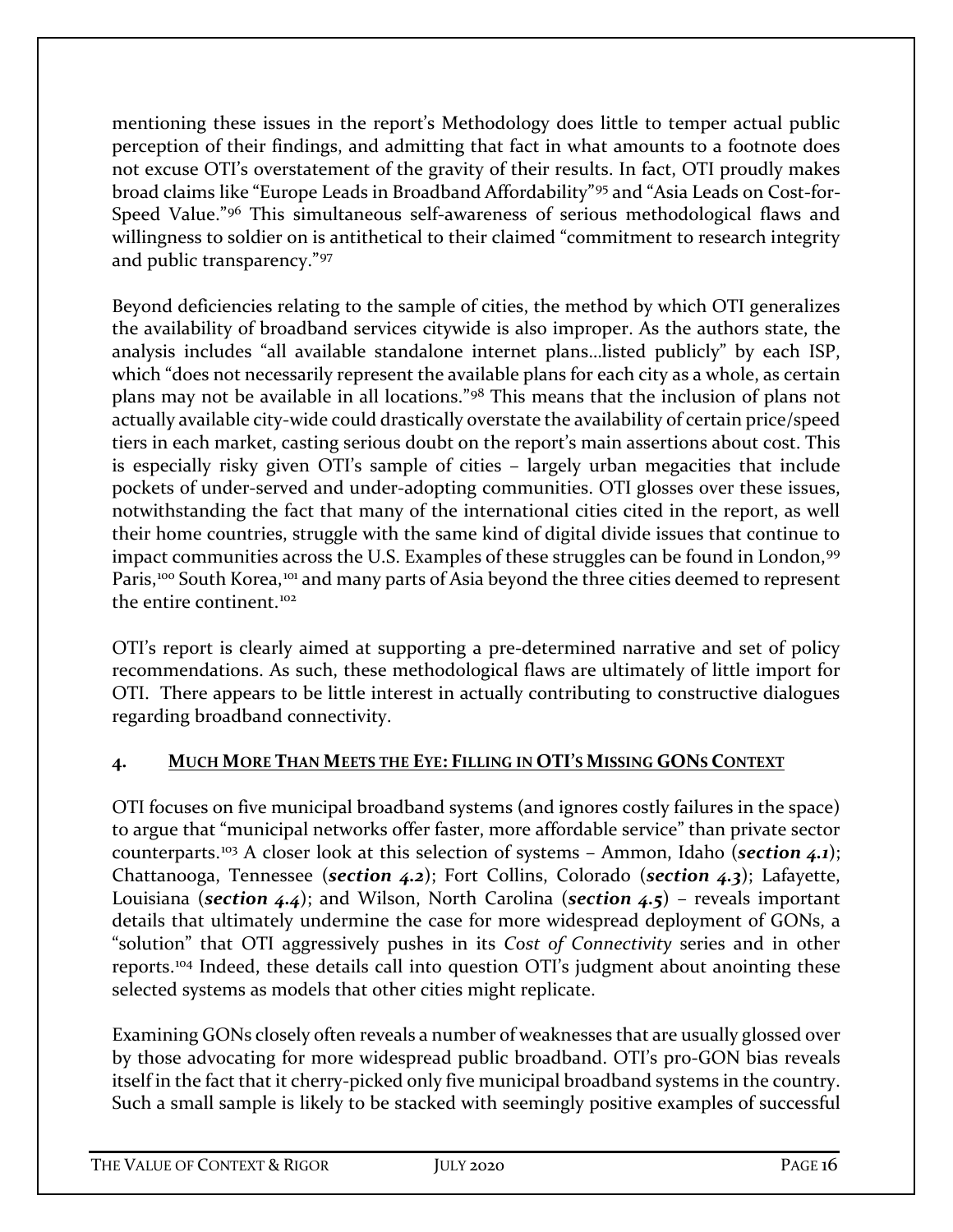GONs. But this is not the case. Of the systems included in OTI's report, only two – Chattanooga and Lafayette – are fully built out. GONs in Ammon and Fort Collins currently serve a tiny percentage of the local population. GON deployment in Wilson is much further along, but, as with several of the other systems reviewed by OTI, its financial health remains uncertain.

As demonstrated below, none of the GONs chosen by OTI is immune from financial and operational struggles. This speaks to the overall riskiness of municipal broadband. OTI's report is devoid of essential context vis-à-vis its chosen GONs and GONs generally, making it seem as though municipal broadband always succeeds and always delivers the lowest prices and highest speeds.

Such is not the case, as evidenced by OTI's previous embrace of the GON in Bristol, Virginia, which featured prominently in *Cost of Connectivity* studies released in 2012, 2013, and 2014. Bristol was also touted by former President Obama and by the FCC in its 2010 *National Broadband Plan*. However, by 2016, the GON had failed due to corruption within the municipal utility that operated the system and a range of other reasons.<sup>[105](#page-35-3)</sup> After several years of complex negotiations around how to unwind the system's many financial entanglements, the Bristol GON was sold to a private company for more than \$80 million less than it cost the city to build it – a staggering loss.<sup>106</sup> The details of Bristol's demise, a system that was once central to OTI's confidence in the ability of GONs to bolster U.S. broadband, are not included in *Cost of Connectivity 2020* save for a brief mention of the system's sale in an endnote.<sup>[107](#page-35-5)</sup>

Similar struggles and failures litter the municipal broadband landscape.<sup>[108](#page-35-6)</sup> Pushing municipalities to invest in deploying a GON without providing decision-makers with all of the details – good, bad, and ugly – of the systems being cited as models is irresponsible in the best of times and reckless in times such as these.

The pandemic, which OTI cites numerous times in support of its arguments, has devastated state and local economies.<sup>[109](#page-35-7)</sup> The National League of Cities (NLC) has estimated that cities nationwide "can expect to face a \$360 billion budget shortfall from 2020 through 2022."<sup>[110](#page-35-8)</sup> Critically, cities are increasingly slashing infrastructure spending: NLC reports that "nearly 20 percent of cities indicate public works functions could be significantly affected by revenue shortfalls."<sup>[111](#page-35-9)</sup> This is certainly not an environment within which city officials should gamble with scarce taxpayer dollars on risky GON projects.

## **4.1** *Ammon, Idaho*

That this partially-built GON has emerged as the go-to model for GON advocates like OTI is puzzling given the system's unique characteristics and the many unanswered questions about its replicability and long-term sustainability.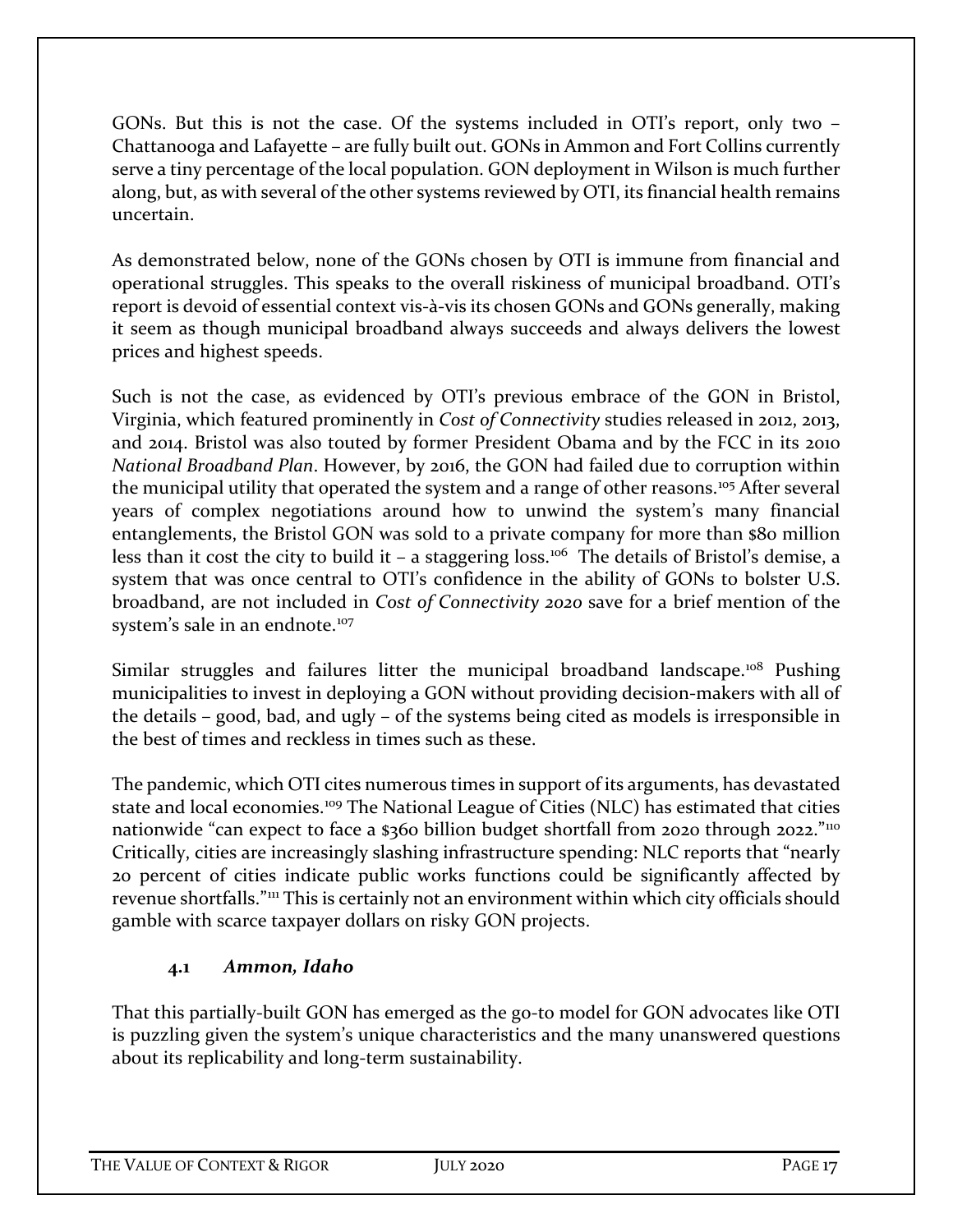In OTI's analysis, Ammon's GON offers the lowest prices for broadband among the 14 cities in its dataset.[112](#page-35-10) However, the OTI report excludes several key costs associated with the service, namely the approximately \$3,000 fee that households must pay for a fiber connection.[113](#page-35-11) This is a puzzling omission, especially since OTI referenced it in its *Cost of Connectivity in Ammon, Idaho* report released in January 2020.[114](#page-35-12) Households can choose to pay this off over 20 years, with interest, an approach that adds about \$20/month to a customer's bill[.115](#page-35-13) In addition, participating households pay a utility fee of \$16.50/month to offset O&M costs for the city.<sup>[116](#page-35-14)</sup> Without explanation, OTI states in an endnote that it excludes such fees from its analysis.<sup>[117](#page-35-15)</sup> This is a convenient methodological fudge because, taken together, these fees would almost double the average cost of service in Ammon cited in the OTI report, making it the fourth most "expensive" GON in its sample, rather than the most "affordable."

Beyond these errors, it is ironic that OTI favorably touts the Ammon GON as a model for addressing the "affordability gap" because of open questions about this model's inclusiveness. Boosters celebrate the incremental way in which the Ammon network is being built, but, in practice, such demand-driven models have resulted in concerns about the equitable deployment of broadband infrastructure. Indeed, Google Fiber, which pioneered this model, has been accused of redlining and similarly selective deployment activities in Kansas City and Atlanta, among other cities (these cities, it should be noted, are also included in OTI's analysis, but such concerns about Google Fiber's alleged redlining is not mentioned).<sup>[118](#page-35-16)</sup> Because wireline broadband adoption tends to correlate with income (among other factors), demand for new fiber offerings might never reach critical mass in lower income areas. The Ammon model compounds this dynamic because subscribers are ultimately responsible for paying for the installation of the fiber to their home. Lower income households might be put off by the 20-year installation fee payment plan and the recurring utility fee.

In addition, the homogeneous and affluent demographics of Ammon makes this GON an outlier. In short – Ammon is a very small town (pop. 17,000) that is relatively dense  $(\sim 2,250)$ people/sq. mile), overwhelmingly White (92%), and affluent (median household income:  $$65,000$ ; poverty rate:  $7\%)$ .<sup>[119](#page-35-17)</sup> In addition, broadband adoption in Ammon is already at a very robust  $89\%$ .<sup>[120](#page-35-18)</sup> In short, Ammon is not a city that has grappled with the kind of issues at the heart of OTI's report and thus probably shouldn't be positioned as a blueprint that other cities should follow.

## **4.2** *Chattanooga, Tennessee*

The Chattanooga GON is also an outlier. Although the system has captured more than half of the local broadband market; currently operates in the black; and continues to expand its offerings into surrounding towns, the perceived success of this GON stems directly from numerous factors that are likely not replicable.<sup>[121](#page-35-19)</sup>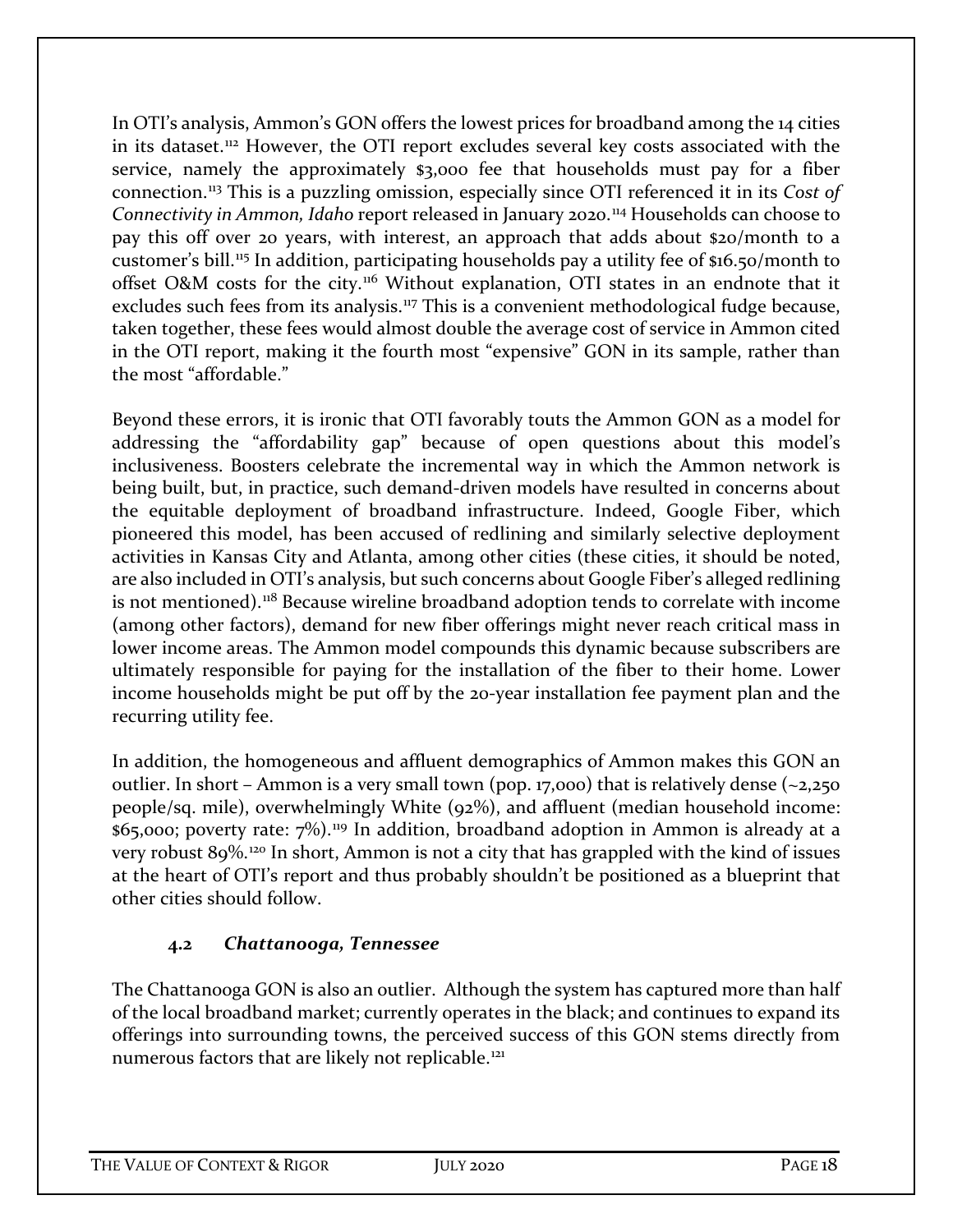In general, GONs deployed by a municipal utility – like the systems in Chattanooga, Lafayette, and Wilson – can take advantage of numerous built-in advantages. These include the ability to: leverage a captive electric customer base (*i.e.,* customers have no other choice for electric service) to socialize broadband-related costs; cross-subsidize broadband offerings by attributing fiber-related costs to smart electric grid services; access no- or lowinterest loans from deep-pocketed utility departments that might ultimately be forgiven; and access critical ROW (*e.g.*, poles) for free or at very low rates.<sup>[122](#page-36-0)</sup>

Chattanooga certainly benefits from these utility-specific advantages. Notably, the Chattanooga GON also benefited from an infusion of \$111M in federal stimulus funds, which greatly accelerated FTTH deployment. [123](#page-36-1) Also of note is that the GON in Chattanooga has been accused of cross-subsidizing its fiber network by ascribing debt and other costs to its electric department, which uses the network for smart grid purposes.[124](#page-36-2) None of these distinguishing facts are cited in the OTI report.

## **4.3** *Fort Collins, Colorado*

This GON is usually framed as a success because it overcame opposition by incumbent ISPs to win approval by voters.<sup>[125](#page-36-3)</sup> However, this system is still in the very early stages of its development – it has not succeeded by any measure. The system has struggled financially in its early days and has been criticized for a lack of transparency. And broadband adoption in the city has long been robust, having grown significantly even without a GON (see Figure 10). In short, it is too soon to consider this system a success, making it a curious addition to the OTI analysis.



**Figure 10 – Fort Collins, CO – Broadband Adoption by Household Income, 2013 & 2018**[126](#page-36-4)

Construction on the  $$143M$  system, financed with revenue bonds, began in July 2019.<sup>[127](#page-36-5)</sup> Only a miniscule portion of the network, which promises to reach 60,000+ premises, has been built.[128](#page-36-6)

Initial financial results, reported in April 2020, were disappointing. The system brought in only  $$11,000$  in revenue –  $$375,000$  less than projected.<sup>[129](#page-36-7)</sup> As a result, the system ran at a \$2+M loss.[130](#page-36-8) Operating at a loss was expected, but the significant miss in revenues was not.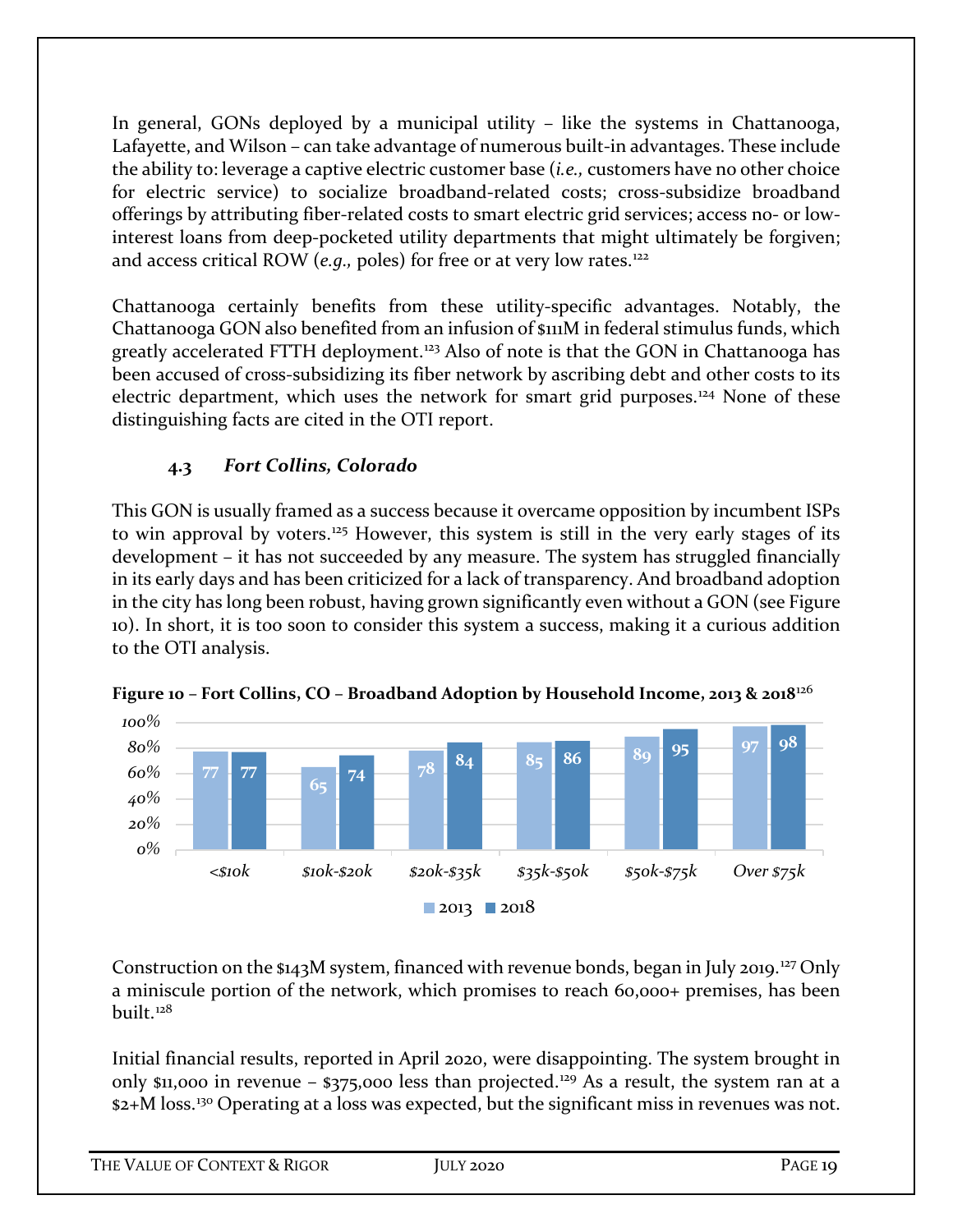Whether the system will be able to maintain its "affordable" pricing over the long term in the face of these shortfalls and competition from other ISPs remains to be seen.

More broadly, concerns remain about the secrecy of this GON. The city has been reluctant to share details regarding "which neighborhoods have gained access to service, where construction has been completed or when specific areas of the city can expect service."<sup>[131](#page-36-9)</sup> That OTI endorses such an opaque approach to doing business by a public entity contradicts the report's calls for greater transparency by private ISPs.[132](#page-36-10)

## **4.4** *Lafayette, Louisiana*

Much like the GON in Fort Collins, the municipal broadband system in Lafayette is often held out as a "success" because it persevered in the face of opposition from ISPs. However, the Lafayette GON, after more than a decade in service, has yet to prove that it is financially sustainable. Indeed, accusations of financial wrongdoing plague the municipal utility as its broadband division treads water.

The costs of building and maintaining the GON in Lafayette have far exceeded the initial \$125M bond authorized by referendum.<sup>[133](#page-36-11)</sup> In particular, the GON has benefited from at least \$27M in loans from its parent utility.<sup>[134](#page-36-12)</sup> Such a heavy debt burden has eaten into the GON's ability to self-sustain: according to the city's most recent financial report, the GON reported a negative cash flow after factoring in over \$12M in debt-related payments (principal and interest).[135](#page-36-13) The GON's long-term debt obligations (principal and interest) stand at over \$140M, which is not much less than the \$150+M that it cost to build the network.<sup>[136](#page-36-14)</sup>

These struggles were laid bare in a recent internal review of the GON's finances. According to that review, the GON "suffered more than \$49 million in losses from 2008-2018, until its finances improved from 2016-18. However, if revenue from other LUS operations and Lafayette Consolidated Government are subtracted, LUS fiber suffered \$83.7 million in losses in its first decade."<sup>[137](#page-36-15)</sup> In addition, the review found significant overcharging for services by the GON to various city entities, representing an apparent backdoor to prop up the fiber division.<sup>[138](#page-36-16)</sup> The review also revealed "about \$17 million in questionable payments by LUS [the parent electric utility] to supplement the fiber division."[139](#page-36-17)

Since these reports were made public, there have been ongoing accusations of wrongdoing on the part of those overseeing the GON.<sup>[140](#page-36-18)</sup> Taken together, these circumstances cast a long shadow over this GON – a municipal system that has yet to establish itself as financially viable and that underscores the many downsides and risks of allowing municipal utilities to deploy broadband (as noted, corruption sunk a similarly touted GON in Bristol, Virginia).

That OTI overlooks these critical details and endorses this GON because it offers seemingly "affordable" broadband undermines the analysis and recommendations.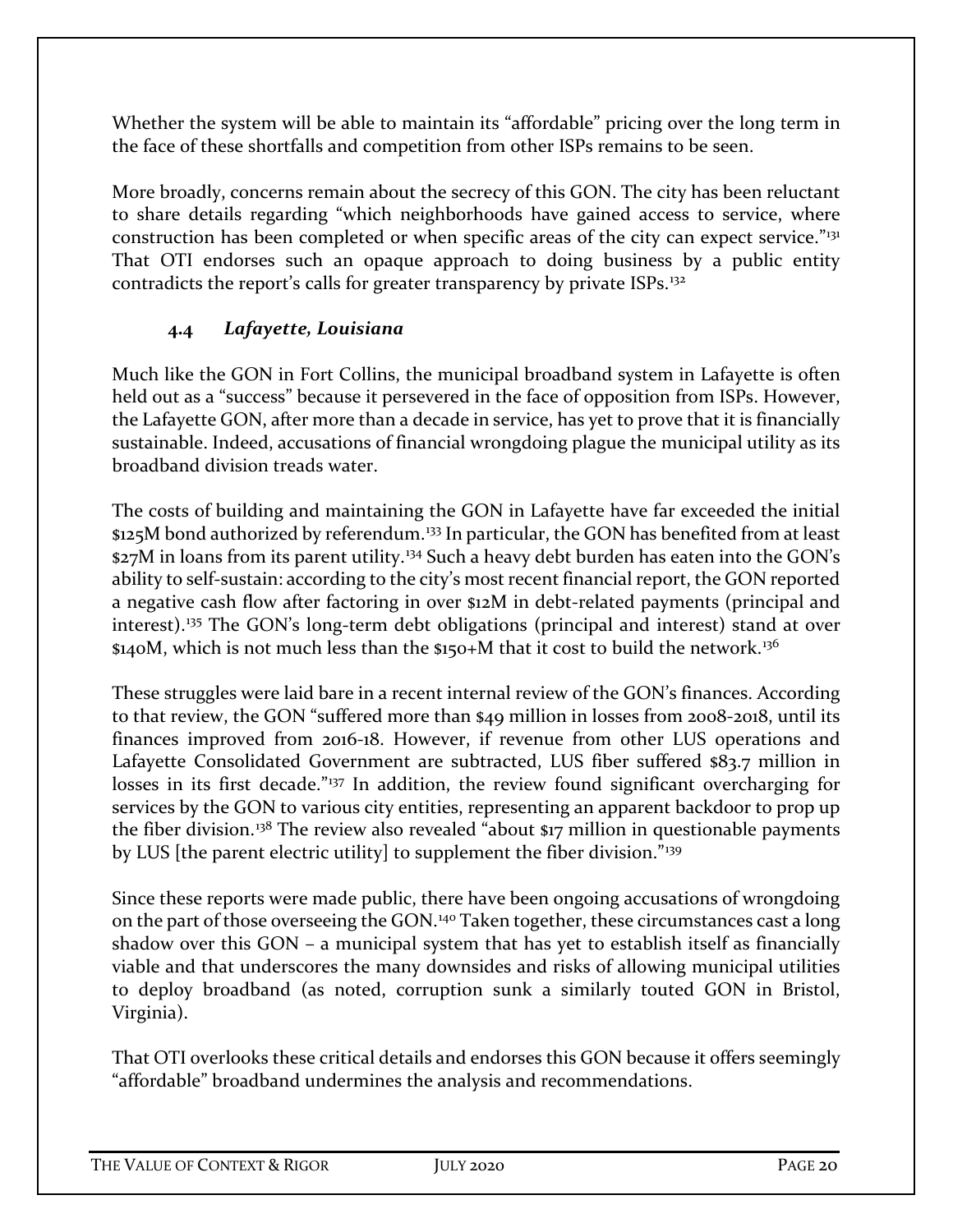## **4.5** *Wilson, North Carolina*

The GON in Wilson appears financially viable – in recent years it has generally operated in the black. However, important details regarding the genesis and financing of this GON are usually overlooked by advocates when praising this system. These details undermine the notion that this GON has been a success that ought to be replicated.

The GON was financed by certificates of participation (COP), an alternative financing mechanism that allowed the city to avoid issuing bonds, which would have required voter approval (per the state Constitution).<sup>[141](#page-36-19)</sup> In short, Wilson's financing model was not approved by a referendum; it was initiated by a City Council vote.<sup>[142](#page-36-20)</sup>

The use of COP has done little to mitigate the risk for taxpayers. The COP agreement issued by Wilson states that if revenue derived from the network is not enough to make payments, the city will use taxpayer money from the city's general fund to cover those obligations.<sup>[143](#page-36-21)</sup>

This is exactly what the city has done on several occasions. In the early years of the GON, the city transferred \$3.2M from its Gas Fund to prop up the fledgling broadband division.<sup>[144](#page-36-22)</sup> Similar "advance loans" from the Gas Fund have also been made in recent years.<sup>[145](#page-36-0)</sup>

For all the money poured into the system – \$33M in COP; millions more from inter-fund transfers by the city – more than a decade after its launch, the GON in Wilson is still not complete. Indeed, millions in funds are still necessary each year to continue expanding the network. According to BroadbandNow, the GON only serves 83% of the city, compared to over 99% by both Charter and CenturyLink.<sup>[146](#page-36-23)</sup>

Finally, while the municipal system in Wilson has managed to stay afloat, other GONs in North Carolina have fared poorly. Indeed, two spectacular failures – in Mooresville and Davidson, and in Salisbury – offer cautionary tales about building expensive broadband networks in competitive markets. The Mooresville/Davidson system was sold at a \$10M loss;<sup>[147](#page-36-24)</sup> the GON in Salisbury, which struggled for years despite millions from the city to prop it up, was recently leased to a private entity in the hopes of reviving it.<sup>[148](#page-36-2)</sup>

#### **5. A BETTER PATH FORWARD**

OTI's recommendations for addressing the "affordability crisis" in the U.S. range from relatively prosaic (*e.g.,* calling for more and better broadband data) to incredibly interventionist (*e.g.,* preempting state oversight of GONs; encouraging antitrust enforcement in what it deems to be an uncompetitive broadband market).<sup>[149](#page-36-25)</sup> Ultimately, OTI views government action – by federal and local policymakers – as the only way forward.

As discussed at length in section 2, the relative *lack* of government intervention in the U.S. broadband space has supported the emergence of a robustly competitive marketplace. To the extent government intervention is needed to address lingering issues, such action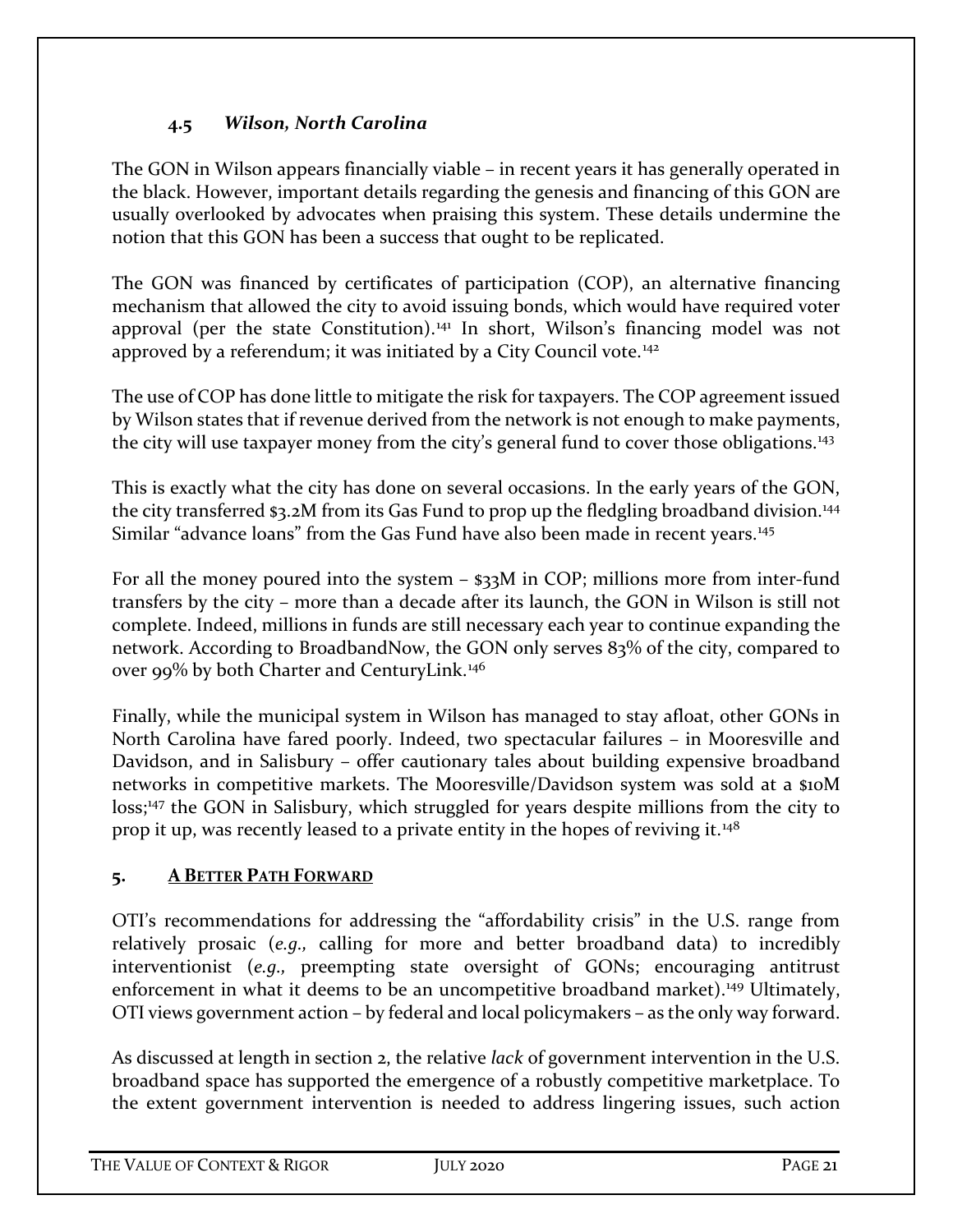should be targeted rather than, as OTI would have it, sprawling. The following offers guiding principles for how best to structure such limited but impactful government action regarding: data (*section 5.1*); oversight of GONs (*section 5.2*); subsidies to help consumers pay for broadband and to assist ISPs in reaching unserved areas (*section 5.3*); inclusivity on the supply side (*section 5.4*); and inclusivity on the demand side (*section 5.5*).

# **5.1** *Data Driven Policy*

Accurate data is essential to understanding precisely which parts of the country truly remain without any broadband options. Once those areas are identified, any and all available resources – federal subsidies, state grants, local budget allocations, etc. – should be focused on seeding partnerships with private ISPs in an effort to encourage new network deployment. But for those critical resources, these areas will remain unserved. The need to prioritize resources in this manner is especially crucial now as states and cities, with declining resources and increasing burdens, navigate the profound economic turbulence caused by the pandemic. Ongoing efforts by the FCC to improve broadband mapping across all 50 states promise to equip state and local policymakers with the tools needed for these purposes.[150](#page-36-26)

With regard to pricing data, OTI's recommendation that the FCC collect such information from ISPs is linked to its desire to see antitrust cases brought against service providers.[151](#page-36-4) This stems from its biased (and uninformed) view of the marketplace. Like others who seize every opportunity to criticize ISPs,<sup>[152](#page-36-27)</sup> OTI sees "monopoly" everywhere it looks across the U.S. broadband sector.<sup>[153](#page-36-28)</sup> This is certainly not the case. As such, mandating the collection of pricing data in the absence of clear and compelling evidence of monopoly conditions across the entire United States would be a punitive and purpose-driven exercise. And even if such were required, it would ultimately be a fool's errand because whatever data was collected could only provide a snapshot of market conditions at a particular moment in time – an "analysis" very much like what OTI puts forward in its *Cost of Connectivity* report. As discussed at length in this paper, that snapshot type of "analysis" is flawed, lacking in numerous respects, and ultimately useless to the policymaking process.

# **5.2** *Importance of Oversight*

OTI calls on Congress to preempt state laws impacting the deployment of GONs within their borders.[154](#page-36-6) This has been a goal of OTI's since at least 2012, when its inaugural *Cost of Connectivity* report cited these laws as "creat[ing] significant barriers" to additional broadband competition.[155](#page-36-29)

Preempting these laws would be an incredible intrusion on the ability of states to manage the affairs of their political subdivisions. Notwithstanding potential Constitutional vulnerabilities of such action by Congress, preempting state GON laws would be poor policy and would contradict OTI's seeming embrace of greater transparency and accountability in the broadband market.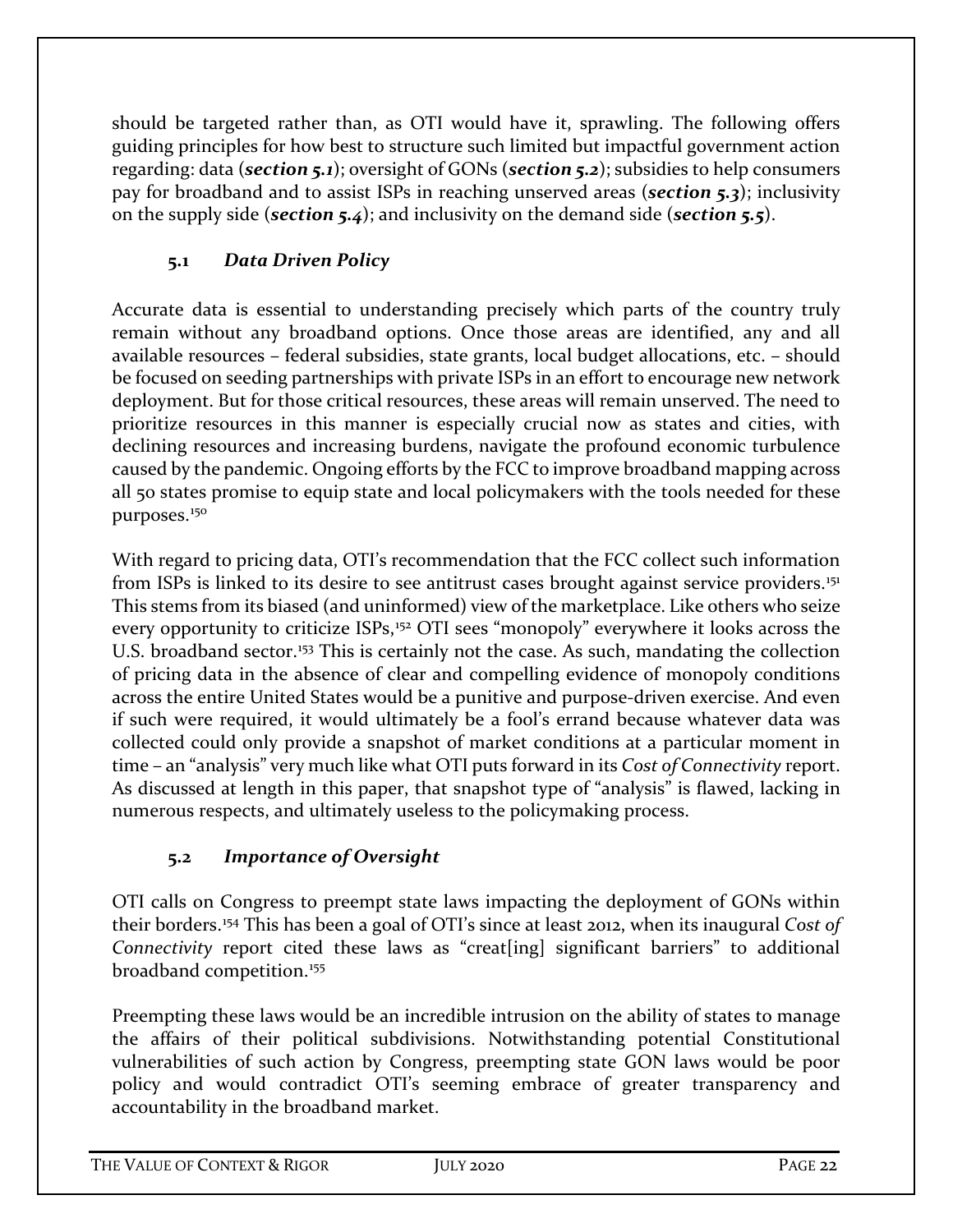In most instances, these state laws provide an important roadmap for municipalities to follow when evaluating a GONs proposal.<sup>[156](#page-36-30)</sup> Many oversight regimes involve public participation of some sort – public hearings, referenda, or other activities meant to fully apprise citizens of their local government's intention to invest public resources in a GON. Numerous others require substantial economic and financial analyses to ensure that a particular municipal project does not become a burden on local residents and the state. In short, these laws attempt to prevent waste, fraud, and abuse of public funds.

These are foundational concerns for state policymakers vis-à-vis their subdivisions, more so now as the country struggles to navigate the fiscal fallout of the COVID-19 pandemic. At a time when budgets are being cut, government employees are being let go, and tax revenues are in freefall, that states should continue to have wide latitude to enact laws aimed at preserving some semblance of financial health at the local level is axiomatic. GONs are incredibly expensive and risky undertakings, costing anywhere from a few million dollars to hundreds of millions (as in Chattanooga). In many cases, localities have stepped in with funding support to help steady a struggling or failing municipal system (*e.g.,* Lafayette). Other failed and failing systems negatively impacted local credit ratings, which increase borrowing costs and strain local finances even more. As these systems become more complex and ambitious, the costs associated with building and maintaining them rise inexorably, which raises the risk of costly – and potentially devastating – default by local government. Accordingly, states, now more than ever, have a compelling interest in overseeing the process by which GONs proposals are vetted and approved. That OTI wishes to strip the states of this authority is irresponsible.

## **5.3** *Role for Targeted Subsidies*

Overhauling the way in which the federal government subsidizes broadband deployment and adoption via the Universal Service Fund is gaining momentum. Indeed, some are calling for Congress to fund these subsidies directly rather than continue relying on consumers to pay into the USF via a "contribution factor" that has grown considerably in recent years.[157](#page-36-8) Many states are already moving toward funding broadband programs with general revenues, [158](#page-36-31) and other federal subsidy programs (*e.g.,* LIHEAP) are funded in the same manner. Congress should consider doing the same for broadband.

In addition to reforming how these initiatives are funded, consideration must also be given to how these funds are used. Regarding customer subsidies, OTI recommends aligning Lifeline subsidies so that they help bring the cost of broadband down to a specific price point, namely \$10/month for low-income households.<sup>[159](#page-36-32)</sup> Ironically, that figure is not far from the \$15/month package for low-income households offered by ISPs like Comcast and Charter. One alternative would to encourage localities to explore partnerships with ISPs in an effort to expand these offerings and to ensure that they are widely promoted. Such local action greatly helped spread the word about Comcast's IE, which, as noted above, has been remarkably successful in bringing millions of new users to the internet.<sup>[160](#page-36-12)</sup>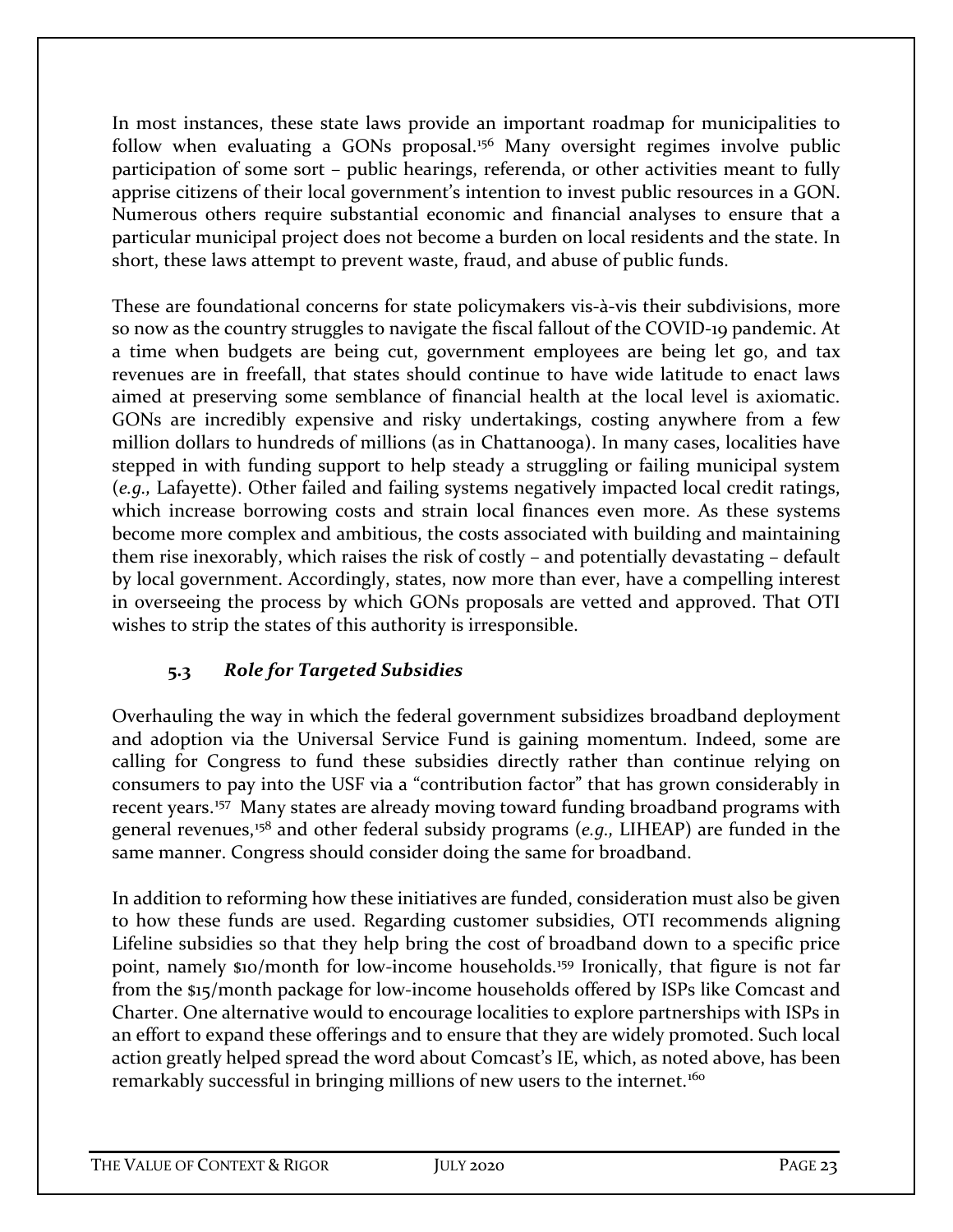### **5.4** *Inclusivity on the Supply Side*

OTI accuses "some ISPs" of "purposefully neglect[ing] low-income neighborhoods" and uses that baseless accusation as a way to call for action by the federal government to "address the willful neglect" of these communities.<sup>[161](#page-36-33)</sup> In addition to lacking credible data to support these claims, OTI fails to acknowledge that its report actually supports deployment models that could result in redlining. As discussed in section 4, the demand-driven deployment model pioneered by Google Fiber and being embraced in cities like Ammon could very well result in some neighborhoods being unserved by a new network. Indeed, Google Fiber, as noted, has been accused of redlining and selective deployment in a number of cities where it has built out its network.

Most major ISPs, on the other hand, deploy their networks under the terms of a local or state franchise agreement, which, among other things, requires universal buildout within the franchised area. Those agreements, if breached, allow a city or a state to take action against the ISP and compel it to serve everyone. Such leverage has been exerted in places like New York City, which has accused Verizon of failing to bring its FiOS service to every household in the city.<sup>[162](#page-36-34)</sup> Although Verizon disputes those allegations, the public pressure created by the lawsuit and attendant political attention appears to have helped spur further deployment by Verizon.

Some GONs lack franchise agreements because they do not offer video service. This, along with the adoption of demand-driven models and the volatile financials of many municipal systems, raises the odds that a GON might not reach every household in a city. To bolster inclusion, states might require as part of an oversight regime that GONs demonstrate an ability – financially and technically – to serve everyone within their proposed territory.

More broadly, addressing inclusion will require fundamentally rethinking how government funds and policy are used to facilitate network deployment. Plugging gaps in broadband availability will require significantly more public funding than is currently available via the federal USF and related state grant programs. An important first step, as noted in section 5.1, is identifying, with as much precision as possible, the location of truly unserved areas and then marshaling all resources – federal, state, and local – to develop an approach that will result in broadband service being deployed to that area.

State and local government can act on numerous additional fronts in support of broadband deployment. Foremost among the areas of greatest need for government action is the modernization of policies impacting access to rights-of-way (ROW). ROW is of foundational importance to network construction as ISPs seek to thread broadband wiring across utility poles, street lamps, ducts, and other public and private structures. Too often, though, the terms and conditions for accessing these resources are onerous, leading to delays in network deployment and higher costs, which are inevitably passed onto consumers. Overdue reforms include continuing to rationalize the array of public and private ROW procedures to assure uniformity and consistency, and addressing variability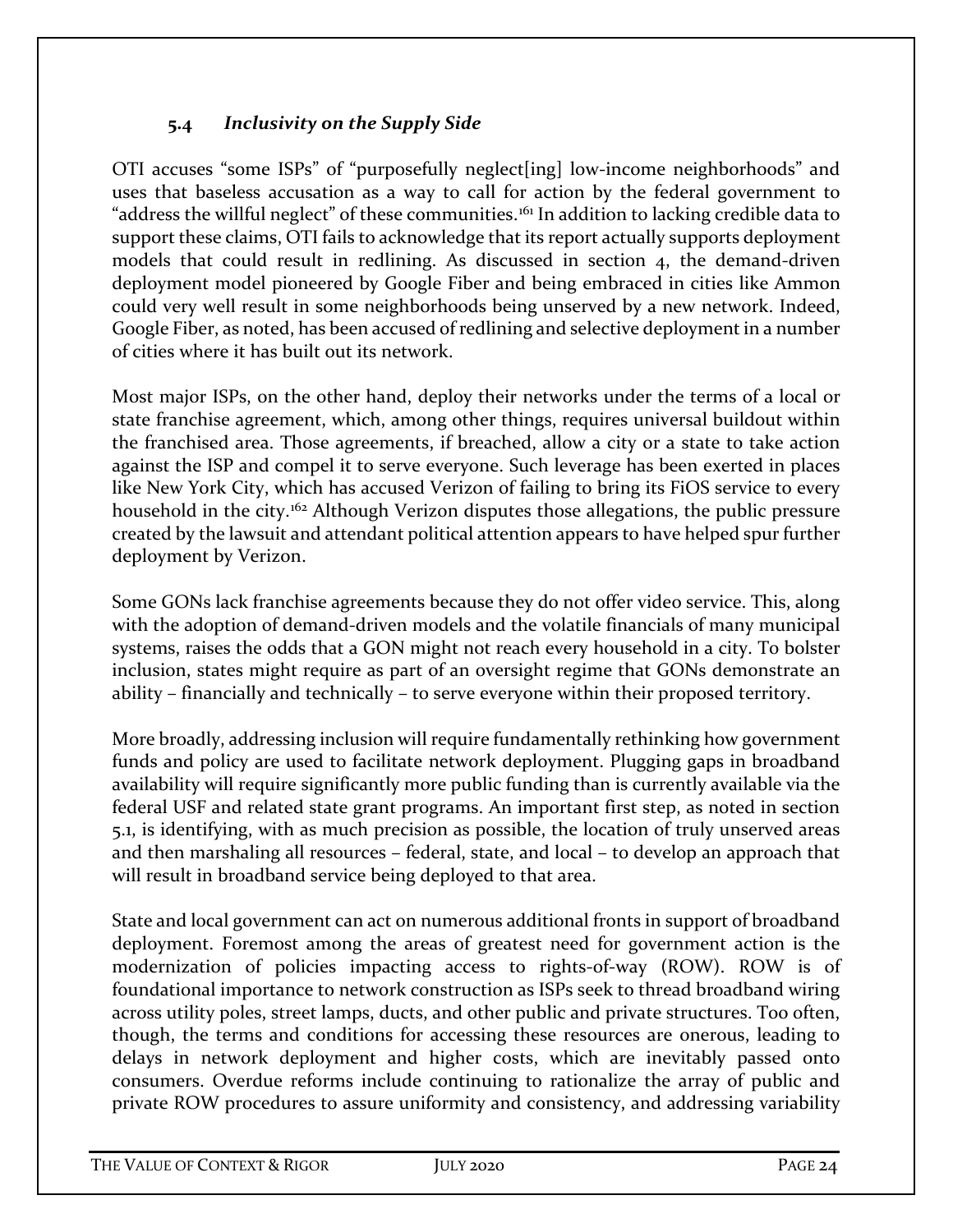in pricing and access criteria related to utility poles. These issues are of particular importance in rural areas, where already high broadband deployment costs can grow exponentially if a pole owner (*e.g.*, a utility company) seeks to extract unreasonably high fees and related costs (*e.g.*, for make-ready work or pole replacement).[163](#page-36-35) States that are serious about unlocking additional private investment in rural broadband deployment should address these issues immediately.

## **5.5** *Inclusivity on the Demand Side*

Broadband is available throughout the vast majority of the country. Networks are expanding and speeds are increasing. Policy should focus on those who have not yet adopted broadband – and the myriad reasons for that dynamic. Harnessing the transformative potential of broadband requires not just access to a high-speed connection but also hardware, software, content, digital literacy – *and relevancy* (see section 2 for additional discussion).

A critical first step in addressing these demand-side issues is acknowledging that broadband adoption is a hyperlocal issue that defies sweeping generalizations like those in the OTI report and one-size-fits-all solutions.<sup>[164](#page-36-36)</sup> That broadband adoption varies from neighborhood to neighborhood in many cities speaks to this dynamic (as noted above, these challenges are evident in most cities – in the U.S. and abroad – included in OTI's report). In addition, numerous barriers – from lack of a computing device, to lack of digital literacy, to a fear of being online – still impede broadband adoption despite significant progress in closing digital divides evident in certain demographic and socioeconomic groups.[165](#page-36-37)

The most impactful broadband adoption efforts tend to be those that address these myriad factors and tailor outreach and education accordingly. Comcast's IE would likely not have been as successful had it not created and leveraged relationships within the communities it serves. Equally as critical, it has continued to adjust its eligibility criteria and its target audiences – key factors that OTI neglects to mention when criticizing the program as inadequate.<sup>166</sup>

Another successful broadband adoption model is the one pioneered by Older Adults Technology Services (OATS), a nonprofit that helps seniors, among the lowest-adopting demographic groups, embrace new technologies. OATS has developed curricula and other resources to demonstrate the value and relevance of broadband to older adults via training classes, workshops, and hands-on demonstrations. These tailored offerings have yielded impressive results, including not only increased broadband adoption but in ensuring that its members are able to use technology in meaningful and life-enhancing ways.<sup>[167](#page-36-39)</sup>

Effective broadband planning and policymaking is incomplete unless it focuses on ensuring that residents and businesses are actually adopting and productively using available Internet connections. Policymakers at all levels of government should work to ensure that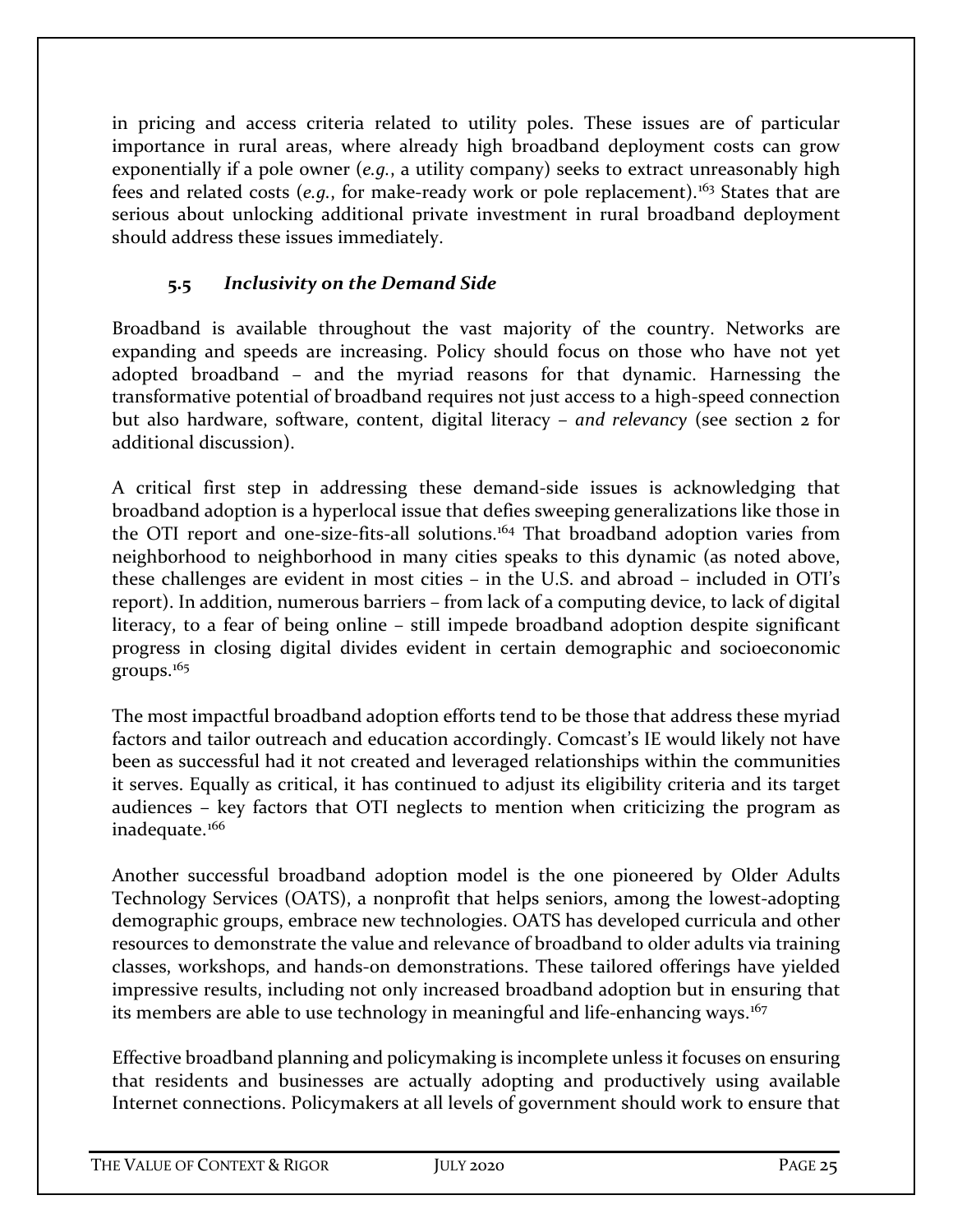any discussion about broadband deployment is balanced by an equally robust inquiry into the nature of local demand (or lack of demand as the case may be). Simply relying on generalizations (*e.g.,* broadband is "unaffordable") will not result in impactful broadband policy. Digging deeper, via surveys and other data collection, is essential to precisely identifying pockets of under-adoption and learning why residents choose not to adopt. Officials should also work to identify local resources – nonprofits, ISPs, anchor institutions, philanthropies, etc. – that might be harnessed when developing tailored strategies for closing remaining digital divides. Engaging in such comprehensive efforts will ensure that a more diverse group of stakeholders, especially those with expertise in providing digital literacy training and other such services, have ample opportunities to play impactful roles.

#### **6. CONCLUSION**

As an advocacy document, OTI's *Cost of Connectivity 2020* report appears to succeed in providing its intended audience with fodder for continuing to push a false narrative about broadband in the United States. From an analytical standpoint, however, OTI's report lacks rigor. It is riddled with methodological flaws; it cherry-picks convenient data points; it eschews important developments spearheaded by private ISPs; and it embraces vast government intervention at time when targeted policy responses and collaboration with the private sector are likely to address connectivity issues in a more expedient and efficient manner.

This paper is meant to fill in the many gaps in the OTI report and provide a semblance of balance to the larger policy discussion around how to bolster broadband availability and adoption in the United States. OTI suggests that cheap, fast broadband on its own will solve these issues. This is not true. Broadband in the U.S. continues to become faster and cheaper and more widely available each year, and yet millions remain offline. The same is true in the European and Asian cities and countries profiled by OTI. These are universal struggles that defy simple solutions.

As the policy debate advances, it is essential that discussion and debate be as balanced and informed as possible. Telecommunications policy in the U.S. has always benefited from bipartisanship and collaboration. OTI's document wishes to upend that balance by pushing for policies that will likely only resonate with a small subset of policymakers. Consumers, especially those who remain in the digital dark, deserve better.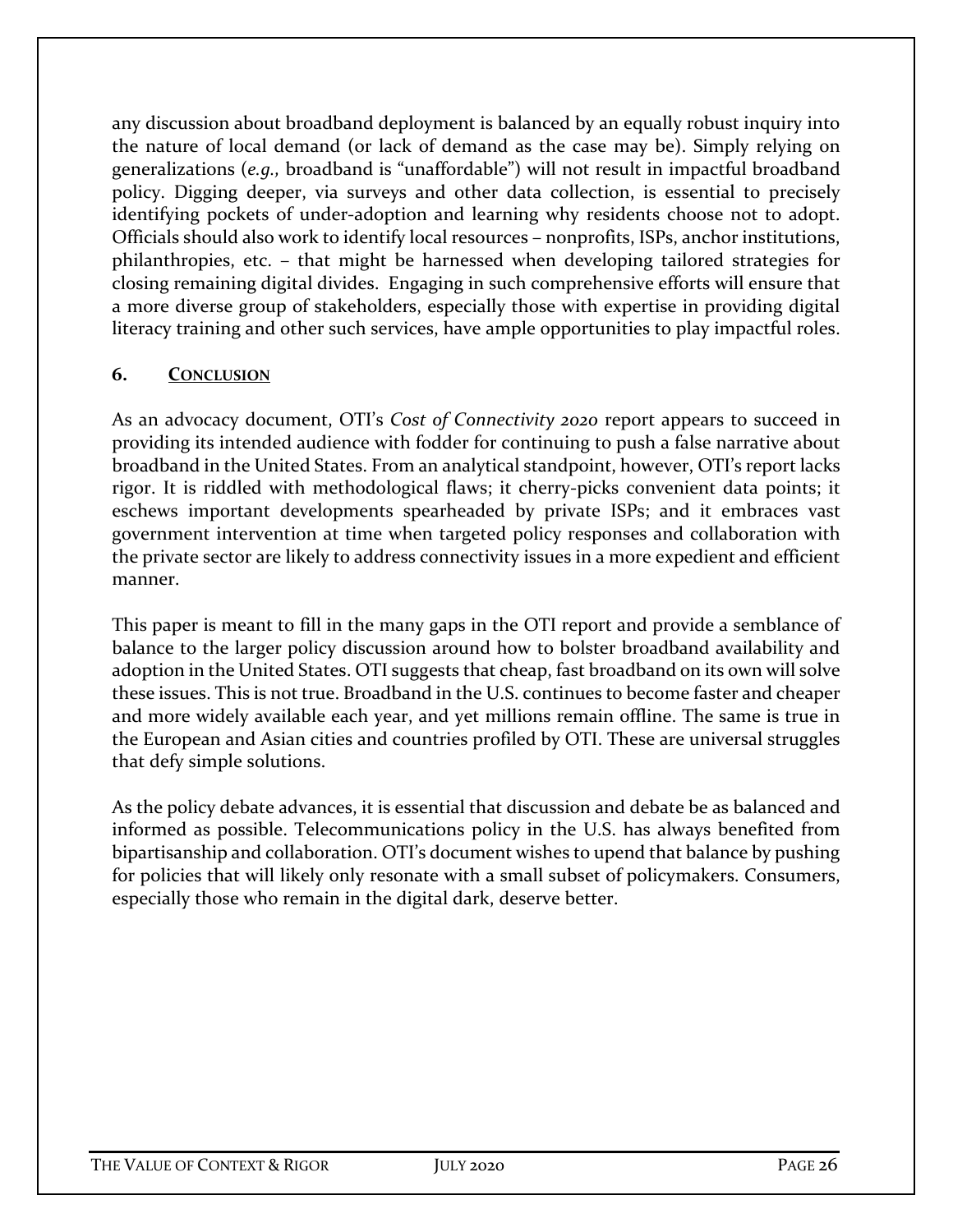#### **ENDNOTES**

<sup>1</sup> *See, e.g.,* Lawrence Lessig, *The Internet Under Siege*, Foreign Policy, Nov. 1, 2001, [https://foreignpolicy.com/2009/11/16/the-internet-under-siege/;](https://foreignpolicy.com/2009/11/16/the-internet-under-siege/) Charles H. Ferguson, *The U.S. Broadband*  Problem, Policy Brief #105, The Brookings Institution (2001), [https://www.brookings.edu/wp](https://www.brookings.edu/wp-content/uploads/2016/06/pb105.pdf)[content/uploads/2016/06/pb105.pdf;](https://www.brookings.edu/wp-content/uploads/2016/06/pb105.pdf) Lawrence Lessig, *Why Your Broadband Sucks,* March 1, 2005, Wired, [https://www.wired.com/2005/03/why-your-broadband-sucks/;](https://www.wired.com/2005/03/why-your-broadband-sucks/) *Why Broadband Service in the U.S. is So Awful,* Oct. 1, 2010, Scientific American, [https://www.scientificamerican.com/article/competition-and-the](https://www.scientificamerican.com/article/competition-and-the-internet/)[internet/;](https://www.scientificamerican.com/article/competition-and-the-internet/) Paul Waldman, *Highway Robbery for High-Speed Internet*, June 24, 2013, American Prospect, [https://prospect.org/environment/highway-robbery-high-speed-internet/.](https://prospect.org/environment/highway-robbery-high-speed-internet/) 

<sup>2</sup> *See, e.g.,* Mark A. Lemley and Lawrence Lessig, *The End of End-to-End: Preserving the Architecture of the Internet in the Broadband Era*, 48 UCLA L. Rev. 925 (2001).

<sup>3</sup> *See, e.g.,* Tim Wu, *Network Neutrality, Broadband Discrimination,* 2 J. on Telecomm. & High Tec. L. 141  $(2003)$ .

<sup>4</sup> *See, e.g.,* Christopher Mitchell, *Publicly Owned Broadband Networks: Averting the Looming Broadband Monopoly*, Institute for Local Self-Reliance (March 2011), [https://muninetworks.org/reports/publicly-owned](https://muninetworks.org/reports/publicly-owned-broadband-networks-averting-looming-broadband-monopoly)[broadband-networks-averting-looming-broadband-monopoly.](https://muninetworks.org/reports/publicly-owned-broadband-networks-averting-looming-broadband-monopoly)

<sup>5</sup> *See infra* for further discussion.

<sup>6</sup> *See, e.g.,* Robert W. Crandall, COMPETITION AND CHAOS: U.S. TELECOMMUNICATIONS SINCE THE 1996 TELECOM ACT (2005); Daniel F. Spulber & Christopher S. Yoo, *Rethinking Broadband Internet Access,* 22 Harv. J. Law & Tech. 1 (2008), http://jolt.law.harvard.edu/articles/pdf/v22/22HarvJLTechoo1.pdf.

<sup>7</sup> *See, e.g.,* Hal Singer, *Bad Bet by FCC Sparks Capital Flight From Broadband,* March 2, 2017, Washington Bytes blog, Forbes.com, [https://www.forbes.com/sites/washingtonbytes/2017/03/02/capital-flight-from](https://www.forbes.com/sites/washingtonbytes/2017/03/02/capital-flight-from-broadband-in-the-title-ii-era/#660e1dae35cf)[broadband-in-the-title-ii-era/#660e1dae35cf](https://www.forbes.com/sites/washingtonbytes/2017/03/02/capital-flight-from-broadband-in-the-title-ii-era/#660e1dae35cf) ("*Bad Bet by FCC*").

<sup>8</sup> *See, e.g.,* Charles M. Davidson & Michael J. Santorelli, *Understanding the Debate over Government-Owned Broadband Networks: Context, Lessons Learned, and a Way Forward for Policy Makers,* ACLP at New York Law School (June 2014), [http://www.nyls.edu/advanced-communications-law-and-policy-institute/wp](http://www.nyls.edu/advanced-communications-law-and-policy-institute/wp-content/uploads/sites/169/2013/08/ACLP-Government-Owned-Broadband-Networks-FINAL-June-2014.pdf)[content/uploads/sites/169/2013/08/ACLP-Government-Owned-Broadband-Networks-FINAL-June-2014.pdf](http://www.nyls.edu/advanced-communications-law-and-policy-institute/wp-content/uploads/sites/169/2013/08/ACLP-Government-Owned-Broadband-Networks-FINAL-June-2014.pdf) ("*Understanding the Debate*").

<sup>9</sup> *See* Becky Chao & Claire Park, *The Cost of Connectivity,* Open Technology Institute, New America (July 2020), https://div8sb8igg2f8e.cloudfront.net/documents/The Cost\_of\_Connectivity\_2020\_XatkXnf.pdf ("*Cost 0f Connectivity – 2020*").

<sup>10</sup> *See* Hibah Hussain, Danielle Kehl, Benjamin Lennett, Chiehyu Li, and Patrick Lucey, *The Cost of Connectivity 2012,* Open Technology Institute, New America (July 2012), <https://d1y8sb8igg2f8e.cloudfront.net/documents/the-cost-of-connectivity-2012.pdf> ("*Cost 0f Connectivity – 2012*"); Hibah Hussain, Nick Russo, Danielle Kehl, and Patrick Lucey, *The Cost of Connectivity 2013,* Open Technology Institute, New America (Oct. 2013), [https://www.newamerica.org/oti/policy-papers/the-cost-of](https://www.newamerica.org/oti/policy-papers/the-cost-of-connectivity-2013/)[connectivity-2013/](https://www.newamerica.org/oti/policy-papers/the-cost-of-connectivity-2013/) ("*Cost of Connectivity – 2013*"); Nick Russo and Robert Morgus with Sarah Morris and Danielle Kehl, *The Cost of Connectivity – 2014,* Open Technology Institute, New America (Oct. 2014), <https://d1y8sb8igg2f8e.cloudfront.net/documents/the-cost-of-connectivity-2014.pdf> ("*Cost of Connectivity 2014*").

<sup>11</sup> New America, Open Technology Institute – Publications, [https://www.newamerica.org/oti/publications/.](https://www.newamerica.org/oti/publications/)

<sup>12</sup> *Cost of Connectivity – 2012* at 1.

<sup>13</sup> *Cost of Connectivity – 2013.* 

<sup>14</sup> *Cost of Connectivity – 2012* at 11; *Cost of Connectivity – 2014* at 28-31; *Cost of Connectivity – 2020* at 66-67.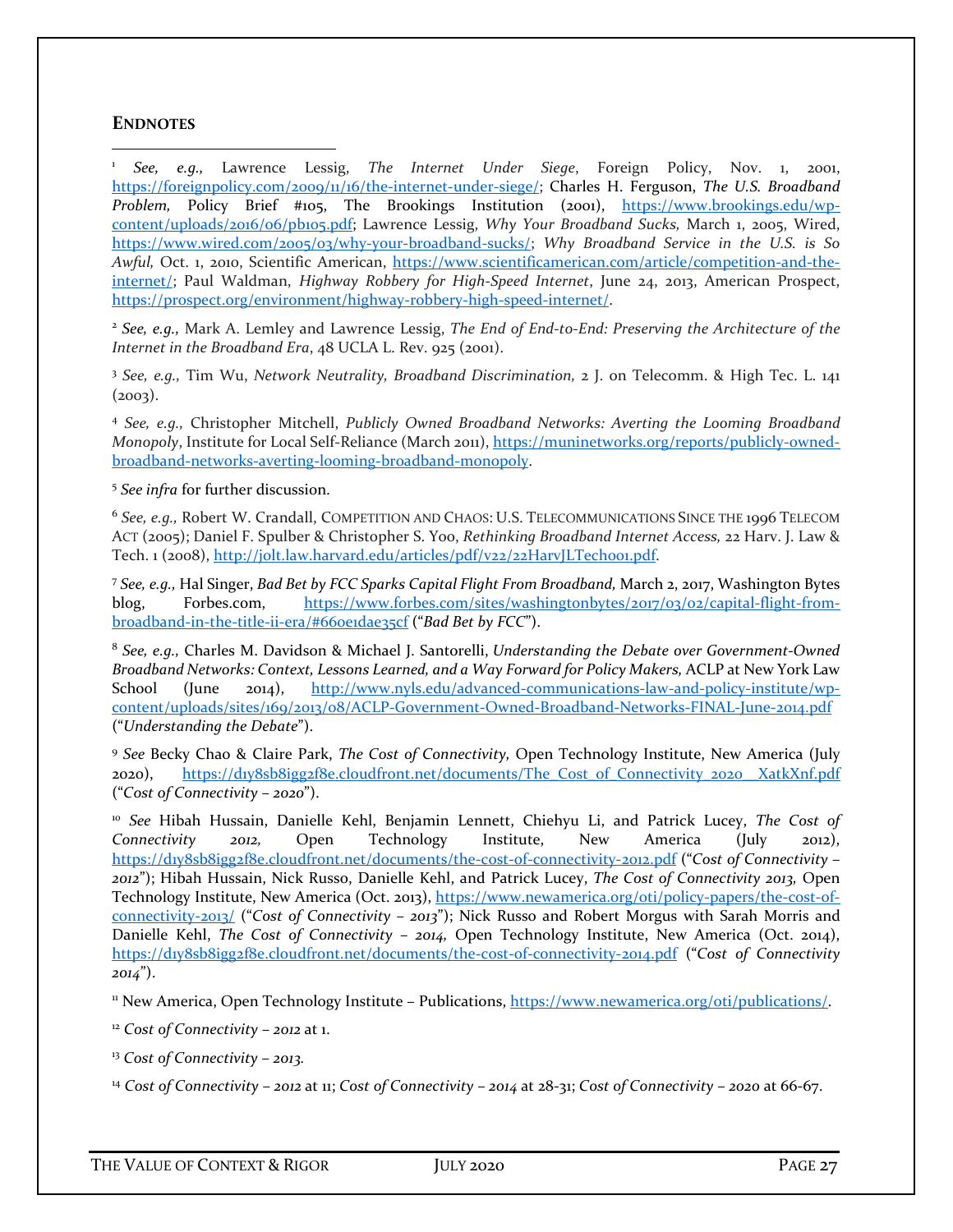<sup>15</sup> *Cost of Connectivity – 2020* at 10.

<span id="page-30-0"></span><sup>16</sup> *Id.* at 12-13.

<sup>17</sup> For a discussion of how broadband connectivity contours have evolved over the last three decades, *see Understanding the Debate* at 28-34.

<sup>18</sup> *Cost of Connectivity – 2020* at 65.

<sup>19</sup> *Id.* at 6.

<span id="page-30-1"></span><sup>20</sup> *See* Michael J. Santorelli, *How to Fight COVID-Inspired Disaster Opportunism in the Broadband Space,* May 4, 2020, Washington Bytes blow, Forbes.com, [https://www.forbes.com/sites/washingtonbytes/2020/05/04/how-to-fight-covid-inspired-disaster](https://www.forbes.com/sites/washingtonbytes/2020/05/04/how-to-fight-covid-inspired-disaster-opportunism-in-the-broadband-space/#77fcada417e0)[opportunism-in-the-broadband-space/#77fcada417e0.](https://www.forbes.com/sites/washingtonbytes/2020/05/04/how-to-fight-covid-inspired-disaster-opportunism-in-the-broadband-space/#77fcada417e0)

<span id="page-30-3"></span><span id="page-30-2"></span><sup>21</sup> *See, e.g., Companies Have Gone Above and Beyond the Call to Keep Americans Connected During Pandemic,*  FCC, [https://www.fcc.gov/companies-have-gone-above-and-beyond-call-keep-americans-connected](https://www.fcc.gov/companies-have-gone-above-and-beyond-call-keep-americans-connected-during-pandemic)[during-pandemic.](https://www.fcc.gov/companies-have-gone-above-and-beyond-call-keep-americans-connected-during-pandemic) 

<sup>22</sup> *Cost of Connectivity – 2020* at 58-59.

<span id="page-30-4"></span><sup>23</sup> Internet Essentials, Our Mission, [https://www.internetessentials.com/our-mission.](https://www.internetessentials.com/our-mission)

<span id="page-30-5"></span><sup>24</sup> *See infra,* section 2, for additional discussion.

<sup>25</sup> *Cost of Connectivity – 2020* at 7.

<span id="page-30-6"></span><sup>26</sup> *Id.* 

<sup>27</sup> *See, e.g., Cost of Connectivity – 2012* at 1 (the report's findings "suggest[] that policymakers need to reevaluate our current policy approaches to increase competition and encourage more affordable high-speed Internet service in the U.S.").

<span id="page-30-7"></span><sup>28</sup> *Industry Metrics and Trends 2020,* at slide 7, U.S. Telecom (April 2020) [https://www.ustelecom.org/wp](https://www.ustelecom.org/wp-content/uploads/2020/04/USTelecom-State-of-Industry-2020-Update.pptx)[content/uploads/2020/04/USTelecom-State-of-Industry-2020-Update.pptx.](https://www.ustelecom.org/wp-content/uploads/2020/04/USTelecom-State-of-Industry-2020-Update.pptx)

<sup>29</sup> *Id.*

<span id="page-30-8"></span><sup>30</sup> See Bad Bet by FCC; In the Matter of Restoring Internet Freedom, Declaratory Ruling, Report and Order, and Order, 33 FCC Rcd 311, ¶¶ 87-98 (Jan. 4, 2018), [https://docs.fcc.gov/public/attachments/FCC-17-166A1.pdf.](https://docs.fcc.gov/public/attachments/FCC-17-166A1.pdf) 

<sup>31</sup> *Investment Heroes 2019: Boosting U.S. Growth,* Dec. 12, 2019, PPI, [https://www.progressivepolicy.org/issues/economy/investment-heroes-2019-boosting-u-s-growth/.](https://www.progressivepolicy.org/issues/economy/investment-heroes-2019-boosting-u-s-growth/)

<span id="page-30-9"></span><sup>32</sup> *Cost of Connectivity – 2012* at 11.

<sup>33</sup> *Industry Metrics* at slide 15.

<sup>34</sup> *See, e.g., Cost of Connectivity – 2020* at 18.

<sup>35</sup> *See, e.g.,* Davey Alba & Cecilia Kang, *So We're Working from Home. Can the Internet Handle it?*, March 16, 2020, N.Y. Times, [https://www.nytimes.com/2020/03/16/technology/coronavirus-working-from-home](https://www.nytimes.com/2020/03/16/technology/coronavirus-working-from-home-internet.html)[internet.html.](https://www.nytimes.com/2020/03/16/technology/coronavirus-working-from-home-internet.html) 

<span id="page-30-10"></span><sup>36</sup> *See, e.g.,* John Hendel, *The Internet is Surviving the Pandemic – Let the Feuding Begin,* April 11, 2020, Politico, [https://www.politico.com/news/2020/04/11/internet-surviving-pandemic-feuding-begin-179611.](https://www.politico.com/news/2020/04/11/internet-surviving-pandemic-feuding-begin-179611)

<span id="page-30-12"></span><span id="page-30-11"></span><sup>37</sup> *See* Anna-Maria Kovacs, *U.S. Broadband Networks Rise to the Challenge of Surging Traffic During the Pandemic,* Center for Business and Public Policy at Georgetown University's McDonough School of Business (June 2020), [https://georgetown.app.box.com/s/8e76udzd1ic0pyg42fqsc96r1yzkz1jf;](https://georgetown.app.box.com/s/8e76udzd1ic0pyg42fqsc96r1yzkz1jf) Roger Entner, *A Tale of Two Continents and the Internet During COVID-19*, April 29, 2020, Fierce Telecom, [https://www.fiercetelecom.com/telecom/industry-voices-entner-a-tale-two-continents-and-internet](https://www.fiercetelecom.com/telecom/industry-voices-entner-a-tale-two-continents-and-internet-during-covid-19)[during-covid-19.](https://www.fiercetelecom.com/telecom/industry-voices-entner-a-tale-two-continents-and-internet-during-covid-19)

<span id="page-30-13"></span>THE VALUE OF CONTEXT & RIGOR JULY 2020 JULY 2020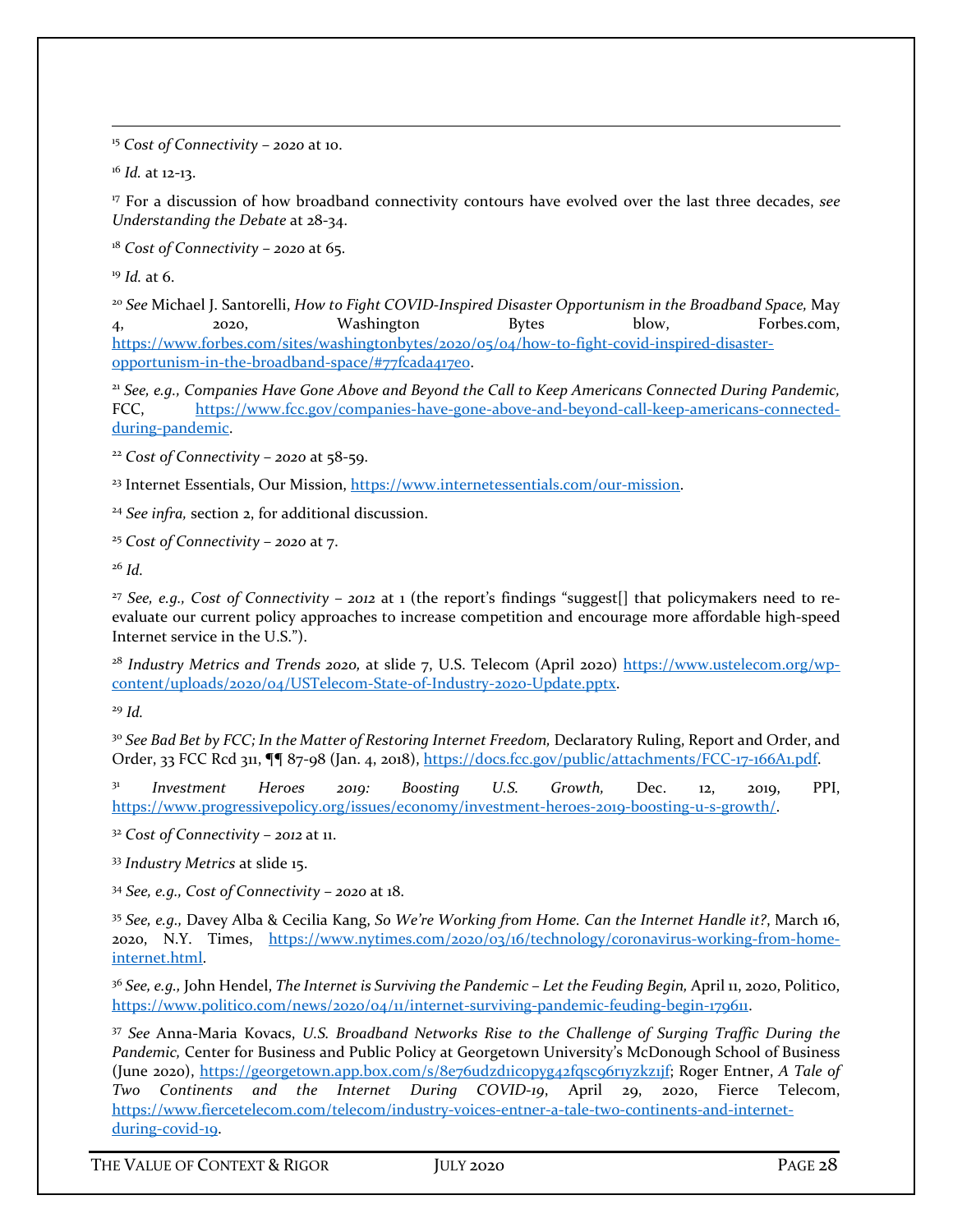<span id="page-31-1"></span><span id="page-31-0"></span><sup>38</sup> *See, e.g.,* Kyle Wiggers, *How ISPs are Using AI to Address the Coronavirus-Driven Surge in Traffic,* March 27, 2020, VentureBeat, [https://venturebeat.com/2020/03/27/how-isps-are-using-ai-to-address-the-coronavirus](https://venturebeat.com/2020/03/27/how-isps-are-using-ai-to-address-the-coronavirus-driven-surge-in-traffic/)[driven-surge-in-traffic/.](https://venturebeat.com/2020/03/27/how-isps-are-using-ai-to-address-the-coronavirus-driven-surge-in-traffic/) 

<span id="page-31-2"></span><sup>39</sup> *See* Mike Dano, *AT&T: SDN, NFV Helped Meet COVID-19 Traffic Demans,* April 2, 2020, Light Reading, [https://www.lightreading.com/cloud-native-nfv/atandt-sdn-nfv-helped-meet-covid-19-traffic](https://www.lightreading.com/cloud-native-nfv/atandt-sdn-nfv-helped-meet-covid-19-traffic-demands/d/d-id/758661)[demands/d/d-id/758661.](https://www.lightreading.com/cloud-native-nfv/atandt-sdn-nfv-helped-meet-covid-19-traffic-demands/d/d-id/758661)

<span id="page-31-5"></span><span id="page-31-4"></span><span id="page-31-3"></span><sup>40</sup> *See* Jared Newman, *As Remote Work Exploded, Comcast Turned to AI to Keep the Internet Running,* June 24, 2020, Fast Company, [https://www.fastcompany.com/90519167/as-remote-work-exploded-comcast-turned](https://www.fastcompany.com/90519167/as-remote-work-exploded-comcast-turned-to-ai-to-keep-the-internet-running)[to-ai-to-keep-the-internet-running.](https://www.fastcompany.com/90519167/as-remote-work-exploded-comcast-turned-to-ai-to-keep-the-internet-running) 

<sup>41</sup> *See, e.g., Sustaining Continuity During COVID-19 and How Mobile Networks Can Help,* May 8, 2020, Forbes.com, [https://www.forbes.com/sites/tmobile/2020/05/08/sustaining-continuity-during-covid-19-and](https://www.forbes.com/sites/tmobile/2020/05/08/sustaining-continuity-during-covid-19-and-how-mobile-networks-can-help/#667bac2a29f6)[how-mobile-networks-can-help/#667bac2a29f6.](https://www.forbes.com/sites/tmobile/2020/05/08/sustaining-continuity-during-covid-19-and-how-mobile-networks-can-help/#667bac2a29f6)

<span id="page-31-6"></span><sup>42</sup> *Inquiry Concerning Deployment of Advanced Telecommunications Capability to All Americans in a Reasonable and Timely Fashion,* 2020 Broadband Deployment Report, Appendix 1, GN Docket 19-285 FCC (April 24, 2020), [https://docs.fcc.gov/public/attachments/FCC-20-50A2.pdf.](https://docs.fcc.gov/public/attachments/FCC-20-50A2.pdf) 

<span id="page-31-9"></span><span id="page-31-8"></span><span id="page-31-7"></span><sup>43</sup> *Inquiry Concerning the Deployment of Advanced Telecommunications Capability to All Americans in a Reasonable and Timely Fashion, and Possible Steps to Accelerate Such Deployment Pursuant to Section 706 of*  the Telecommunications Act of 1996, as Amended by the Broadband Data Improvement Act, 2015 Broadband Progress Report and Notice of Inquiry on Immediate Action to Accelerate Deployment, at Table 4, GN Docket No. 14-126, FCC (Feb. 4, 2015), [https://docs.fcc.gov/public/attachments/FCC-15-10A1.pdf.](https://docs.fcc.gov/public/attachments/FCC-15-10A1.pdf)

<span id="page-31-11"></span><span id="page-31-10"></span><sup>44</sup> *Cost of Connectivity – 2020* at 68.

<span id="page-31-12"></span><sup>45</sup> *Cost of Connectivity – 2012* at 9.

<sup>46</sup> *Id.* at 10; *Cost of Connectivity – 2020* at 69.

<span id="page-31-13"></span><sup>47</sup> *Internet Access Services: Status as of December 31, 2014,* at Figure 5, FCC (March 2016), <https://docs.fcc.gov/public/attachments/DOC-338630A1.pdf> ("*Internet Access Services: Status as of December 31, 2014*").

<span id="page-31-15"></span><span id="page-31-14"></span><sup>48</sup> Internet Access Services: Status as of December 31, 2017, at Figure 4, FCC (Aug. 2019), <https://docs.fcc.gov/public/attachments/DOC-359342A1.pdf> ("*Internet Access Services: Status as of December 31, 2017*").

<span id="page-31-17"></span><span id="page-31-16"></span><sup>49</sup> The FCC notes in its analysis that "A provider that reports offering service in a particular census block may not offer service, or service at that speed, to all locations in the census block. Accordingly, the number of providers shown in Figure 4 does not necessarily reflect the number of choices available to a particular household and does not purport to measure competition." *Id.* at p. 6.

<span id="page-31-19"></span><span id="page-31-18"></span><sup>50</sup> CITA, Spectrum, [https://www.ctia.org/spectrum-channel.](https://www.ctia.org/spectrum-channel)

<span id="page-31-20"></span><sup>51</sup> *Mobile Network Experience Report – USA,* January 2020, OpenSignal, [https://www.opensignal.com/reports/2020/01/usa/mobile-network-experience.](https://www.opensignal.com/reports/2020/01/usa/mobile-network-experience)

<sup>52</sup> *See, e.g.,* Jeffrey Van Camp and Matt Jancer, *What's the Best Unlimited Data Plan?*, July 10, 2020, Wired, [https://www.wired.com/story/best-unlimited-data-plans/.](https://www.wired.com/story/best-unlimited-data-plans/) 

<span id="page-31-21"></span><sup>53</sup> *See Internet/Broadband Fact Sheet,* June 12, 2019, Pew Research Center, [https://www.pewresearch.org/internet/fact-sheet/internet-broadband/.](https://www.pewresearch.org/internet/fact-sheet/internet-broadband/)

<span id="page-31-22"></span><sup>54</sup> *See, e.g., Cost of Connectivity – 2020* at 9, 10, 18.

<sup>55</sup> *Id.* at 54.

<sup>56</sup> *Internet Access Services: Status as of December 31, 2014* at Figure 9.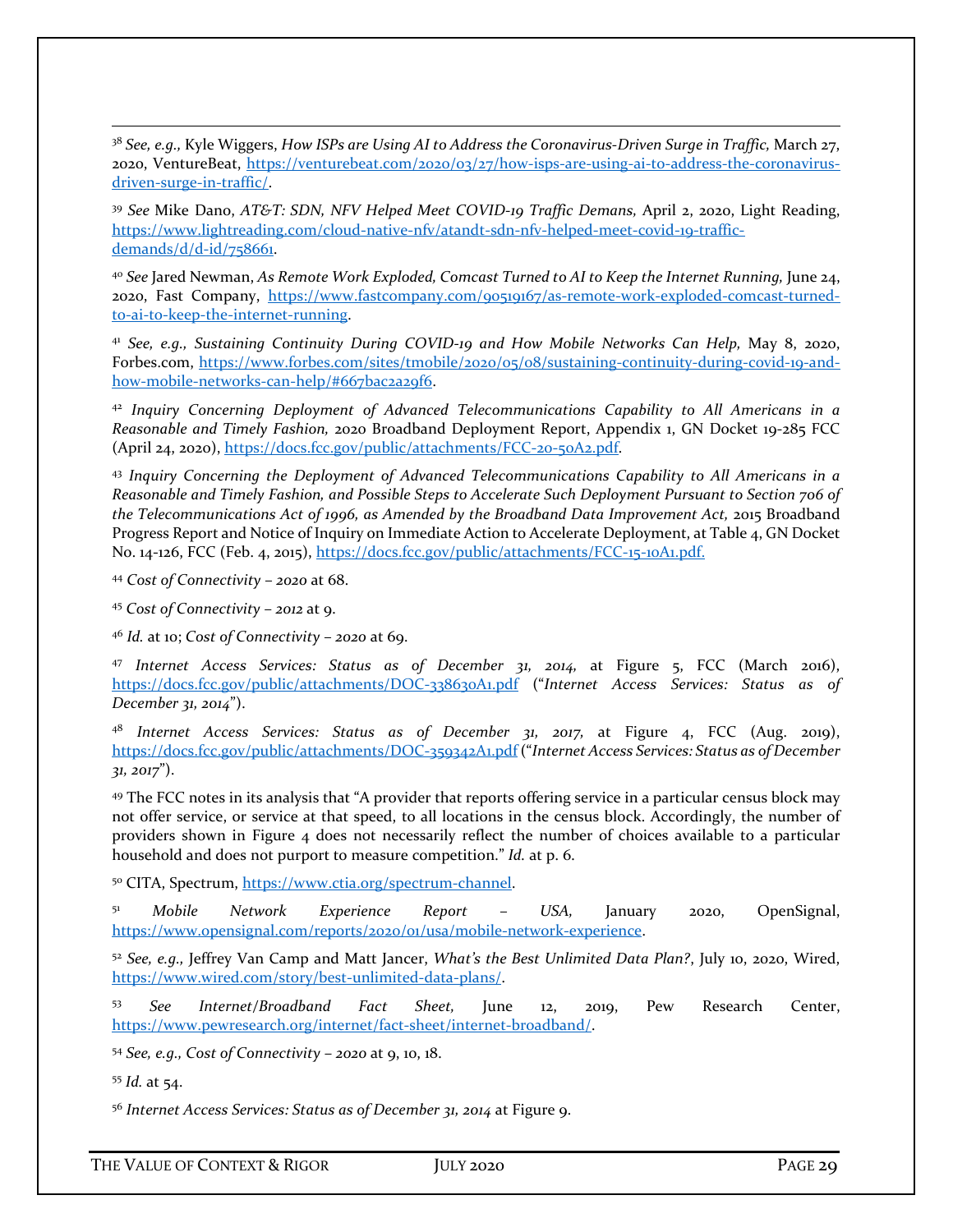<span id="page-32-0"></span><sup>57</sup> *Internet Access Services: Status as of December 31, 2017* at Figure 8.

<sup>58</sup> *See Broadband Industry Report (OVBI) – 4G 2019,* at 5, OpenVault (Feb. 2020), [https://openvault.com/wp](https://openvault.com/wp-content/uploads/2020/02/Openvault_Q419_OVBI.pdf)[content/uploads/2020/02/Openvault\\_Q419\\_OVBI.pdf.](https://openvault.com/wp-content/uploads/2020/02/Openvault_Q419_OVBI.pdf)

<span id="page-32-1"></span><sup>59</sup> EPB, By the Numbers, [https://static.epb.com/annual-reports/2019/by-the-numbers/.](https://static.epb.com/annual-reports/2019/by-the-numbers/)

<span id="page-32-2"></span><sup>60</sup> *See, e.g., Tracking Cable's Top Internet Speeds,* NCTA, [https://www.ncta.com/chart/tracking-cables-top](https://www.ncta.com/chart/tracking-cables-top-internet-speeds?share_redirect=%2Ftopics#colorbox=node-2798)[internet-speeds?share\\_redirect=%2Ftopics#colorbox=node-2798;](https://www.ncta.com/chart/tracking-cables-top-internet-speeds?share_redirect=%2Ftopics#colorbox=node-2798) **2020 Progress Report: The 10G Platform,** Jan. 3, 2020, NCTA, [https://www.ncta.com/whats-new/2020-progress-update-the-10g-platform.](https://www.ncta.com/whats-new/2020-progress-update-the-10g-platform)

<sup>61</sup> See, e.g., Roger Cheng, *5G: Everything You Need to Now About the Wireless Revolution*, June 29, 2020, CNET, [https://www.cnet.com/news/5g-everything-you-need-to-know-about-the-wireless-revolution/.](https://www.cnet.com/news/5g-everything-you-need-to-know-about-the-wireless-revolution/) 

<span id="page-32-3"></span><sup>62</sup> *Cost of Connectivity – 2020* at 6.

<sup>63</sup> ACLP Analysis of ACS Data, 2013-2018.

<span id="page-32-4"></span><sup>64</sup> *Id.*

<sup>65</sup> *Id.*

<span id="page-32-5"></span><sup>66</sup> *Id.* 

<sup>67</sup> *Id.* 

<sup>68</sup> *Id.* 

<sup>69</sup> *Id.* 

<span id="page-32-7"></span><span id="page-32-6"></span><sup>70</sup> *See, e.g*., John B. Horrigan, *Reaching the Unconnected: Benefits for Kids and Schoolwork Drive Broadband Subscriptions, But Digital Skills Training Opens Doors to Household Internet Use for Jobs and Learning*, Technology Policy Institute (Aug. 2019), [https://techpolicyinstitute.org/wp](https://techpolicyinstitute.org/wp-content/uploads/2019/08/Horrigan_Reaching-the-Unconnected.pdf)[content/uploads/2019/08/Horrigan\\_Reaching-the-Unconnected.pdf.](https://techpolicyinstitute.org/wp-content/uploads/2019/08/Horrigan_Reaching-the-Unconnected.pdf) 

<span id="page-32-9"></span><span id="page-32-8"></span><sup>71</sup> *See* Rafi Goldberg, *Unplugged: NTIA Survey Finds Some Americans Still Avoid Home Internet Use,* April 15, 2019, NTIA, [https://www.ntia.gov/blog/2019/unplugged-ntia-survey-finds-some-americans-still-avoid](https://www.ntia.gov/blog/2019/unplugged-ntia-survey-finds-some-americans-still-avoid-home-internet-use)[home-internet-use](https://www.ntia.gov/blog/2019/unplugged-ntia-survey-finds-some-americans-still-avoid-home-internet-use) 

<span id="page-32-10"></span> $72$  Like broadband, computer ownership tends to correlate with certain demographic and socioeconomic factors. *See, e.g., Camille Ryan, Computer and Internet Use in the United States: 2016, at Table 4, U.S. Census* Bureau (Aug. 2018), [https://www.census.gov/content/dam/Census/library/publications/2018/acs/ACS-](https://www.census.gov/content/dam/Census/library/publications/2018/acs/ACS-39.pdf)[39.pdf.](https://www.census.gov/content/dam/Census/library/publications/2018/acs/ACS-39.pdf)

<span id="page-32-11"></span><sup>73</sup> *See, e.g.,* Rafi Goldberg, *Lack of Trust in Internet Privacy and Security May Deter Economic and Other Online Activities,* May 13, 2016, NTIA, [https://www.ntia.doc.gov/blog/2016/lack-trust-internet-privacy-and-security](https://www.ntia.doc.gov/blog/2016/lack-trust-internet-privacy-and-security-may-deter-economic-and-other-online-activities)[may-deter-economic-and-other-online-activities.](https://www.ntia.doc.gov/blog/2016/lack-trust-internet-privacy-and-security-may-deter-economic-and-other-online-activities) 

<span id="page-32-13"></span><span id="page-32-12"></span><sup>74</sup> *Reaching the Unconnected*. *See also* John B. Horrigan, *Digital Readiness: Nearly One-Third of Americans*  Lack the Skills to Use Next-Generation "Internet of Things" Applications, June 2014, [https://jbhorrigan.weebly.com/uploads/3/0/8/0/30809311/digital\\_readiness.horrigan.june2014.pdf.](https://jbhorrigan.weebly.com/uploads/3/0/8/0/30809311/digital_readiness.horrigan.june2014.pdf)

<span id="page-32-14"></span><sup>75</sup> *Cost of Connectivity – 2020* at 17, 68.

<span id="page-32-15"></span><sup>76</sup> *See Comcast Announces Largest Ever Expansion of its Internet Essentials Program,* Aug. 6, 2019, Comcast, [https://corporate.comcast.com/press/releases/largest-expansion-internet-essentials-low-income-americans.](https://corporate.comcast.com/press/releases/largest-expansion-internet-essentials-low-income-americans) 

<span id="page-32-16"></span><sup>77</sup> *See* John B. Horrigan, *Analysis of Uptake Rates of Comcast Internet Essentials,* Sept. 18, 2014, [https://ecfsapi.fcc.gov/file/7522899320.pdf.](https://ecfsapi.fcc.gov/file/7522899320.pdf) 

<span id="page-32-17"></span><sup>78</sup> *See Adjusting for Prices Differences Across the World,* Oct. 6, 2018, The World Bank, [https://datatopics.worldbank.org/world-development-indicators/stories/adjusting-for-price-differences](https://datatopics.worldbank.org/world-development-indicators/stories/adjusting-for-price-differences-across-the-world.html)[across-the-world.html;](https://datatopics.worldbank.org/world-development-indicators/stories/adjusting-for-price-differences-across-the-world.html) Michelle A. Vachris and James Thomas, *International Price Comparisons Based on* 

<span id="page-32-18"></span>THE VALUE OF CONTEXT & RIGOR JULY 2020 **PAGE 30**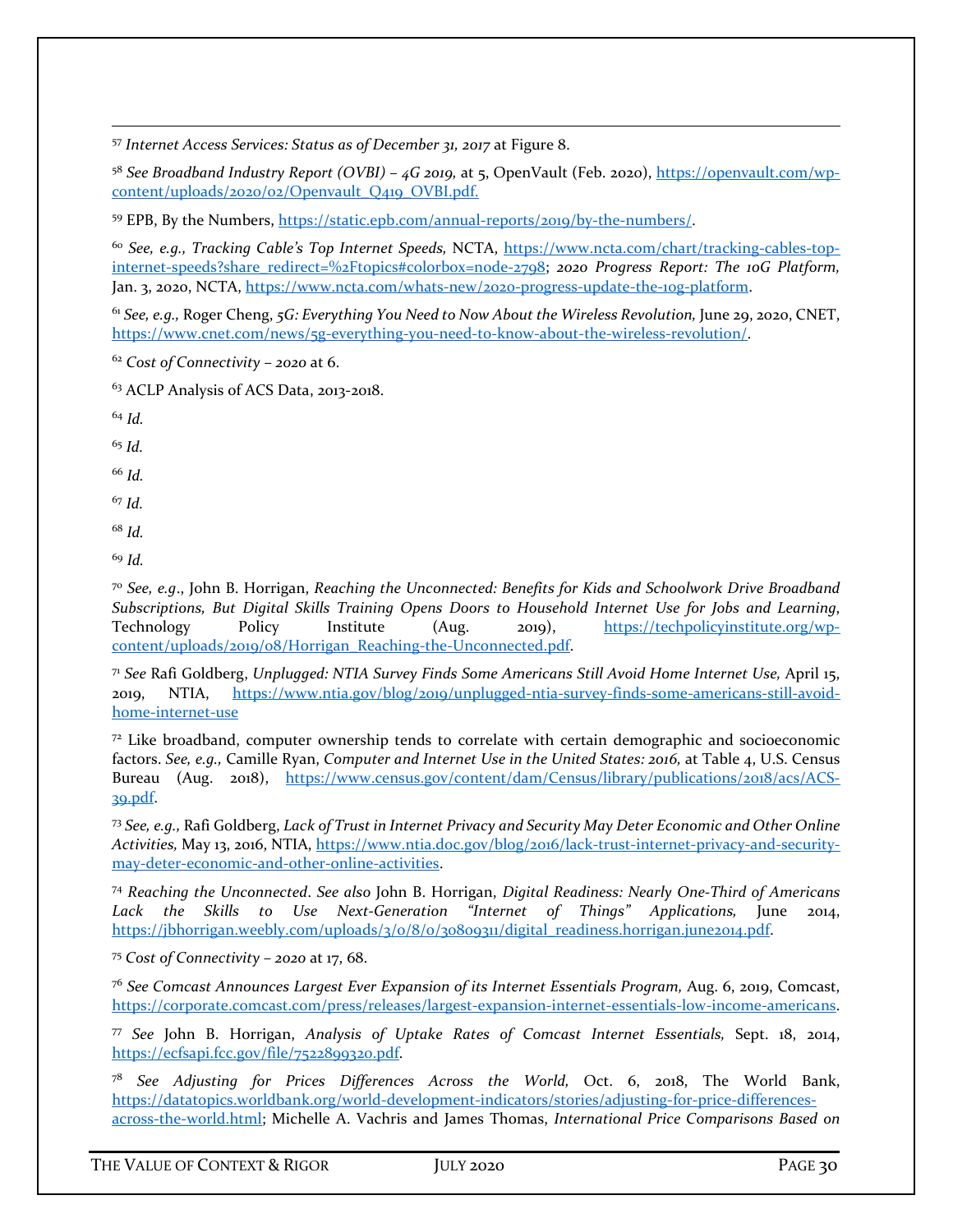<span id="page-33-0"></span>*Purchasing Power Parity,* Bureau of Labor Statistics, Monthly Labor Review (Oct. 1999), [https://stats.bls.gov/opub/mlr/1999/10/art1full.pdf.](https://stats.bls.gov/opub/mlr/1999/10/art1full.pdf) 

<span id="page-33-1"></span><sup>79</sup> *Cost of Connectivity – 2020* at 17.

<span id="page-33-3"></span><span id="page-33-2"></span><sup>80</sup> Differences between even large metropolitan areas can reach nearly 50%. *See, e.g., Regional Price Parities by State and Metro Area,* Bureau of Economic Analysis, U.S. Dept. of Commerce, [https://www.bea.gov/data/prices-inflation/regional-price-parities-state-and-metro-area.](https://www.bea.gov/data/prices-inflation/regional-price-parities-state-and-metro-area)

<span id="page-33-4"></span><sup>81</sup> Both domestically and abroad, such subsidies are common. *See, e.g., The French Broadband Programme: A Network of Opportunities,* Oct. 3, 2017, Ashurst, [https://www.ashurst.com/en/news-and](https://www.ashurst.com/en/news-and-insights/insights/the-french-broadband-programme-a-network-of-opportunities/)[insights/insights/the-french-broadband-programme-a-network-of-opportunities/;](https://www.ashurst.com/en/news-and-insights/insights/the-french-broadband-programme-a-network-of-opportunities/) *The Connecting Europe Broadband Fund,* Oct. 12, 2018, European Commission, [https://ec.europa.eu/digital-single](https://ec.europa.eu/digital-single-market/en/news/connecting-europe-broadband-fund)[market/en/news/connecting-europe-broadband-fund;](https://ec.europa.eu/digital-single-market/en/news/connecting-europe-broadband-fund) OpenReach, Grants and Funding, [https://www.openreach.com/fibre-broadband/community-fibre-partnerships/grants-and-funding.](https://www.openreach.com/fibre-broadband/community-fibre-partnerships/grants-and-funding)

<span id="page-33-7"></span><span id="page-33-6"></span><span id="page-33-5"></span><sup>82</sup> *Cost of Connectivity – 2020* at 6.

<span id="page-33-8"></span><sup>83</sup> *See* George S. Ford, *OTI's* Cost of Connectivity 2020 *Report: A Critical Review,* Perspective 20-06, The Phoenix Center (July 20, 2020)[, https://www.phoenix-center.org/perspectives/Perspective20-06Final.pdf.](https://www.phoenix-center.org/perspectives/Perspective20-06Final.pdf)

<span id="page-33-9"></span><sup>84</sup> *Cost of Connectivity – 2020* at 11.

<span id="page-33-10"></span><sup>85</sup> *Id.* at 14.

<span id="page-33-11"></span><sup>86</sup> *Id.* at 16.

<span id="page-33-13"></span><span id="page-33-12"></span><sup>87</sup> *Id.* at 13.

<sup>88</sup> *Id*.

<sup>89</sup> *Id.* 

<span id="page-33-14"></span><sup>90</sup> *See, e.g.,* Jed Kolko, *America Really is a Nation of Suburbs,* Nov. 14, 2018, Citylab, Bloomberg, [https://www.bloomberg.com/news/articles/2018-11-14/u-s-is-majority-suburban-but-doesn-t-define-suburb.](https://www.bloomberg.com/news/articles/2018-11-14/u-s-is-majority-suburban-but-doesn-t-define-suburb)

<sup>91</sup> *Cost of Connectivity – 2020* at 19.

<span id="page-33-15"></span><sup>92</sup> *Id.* at 31.

<sup>93</sup> *Cost of Connectivity – 2020,* Appendices, [https://www.newamerica.org/oti/reports/cost-connectivity-](https://www.newamerica.org/oti/reports/cost-connectivity-2020/appendices)[2020/appendices.](https://www.newamerica.org/oti/reports/cost-connectivity-2020/appendices)

<sup>94</sup> *Cost of Connectivity – 2020* at 13.

<span id="page-33-16"></span><sup>95</sup> *Id.* at 38.

<sup>96</sup> *Id.* at 35.

<span id="page-33-17"></span><sup>97</sup> *Id.* at 11.

<sup>98</sup> *Id.* at 17.

<span id="page-33-18"></span><sup>99</sup> *See, e.g.,* Annie Kelly, *Digital Divide 'Isolates and Endangers' Millions of UK's Poorest,* April 28, 2020, The Guardian, [https://www.theguardian.com/world/2020/apr/28/digital-divide-isolates-and-endangers](https://www.theguardian.com/world/2020/apr/28/digital-divide-isolates-and-endangers-millions-of-uk-poorest)[millions-of-uk-poorest.](https://www.theguardian.com/world/2020/apr/28/digital-divide-isolates-and-endangers-millions-of-uk-poorest)

<span id="page-33-20"></span><span id="page-33-19"></span><sup>100</sup> *See, e.g.,* Lara Marlowe, *Coronavirus: France's 'Lost' School Year Highlights Issues with its Education System,*  July 20, 2020, The Irish Times, [https://www.irishtimes.com/news/world/europe/coronavirus-france-s-lost](https://www.irishtimes.com/news/world/europe/coronavirus-france-s-lost-school-year-highlights-issues-with-its-education-system-1.4308247)[school-year-highlights-issues-with-its-education-system-1.4308247.](https://www.irishtimes.com/news/world/europe/coronavirus-france-s-lost-school-year-highlights-issues-with-its-education-system-1.4308247) 

<span id="page-33-21"></span><sup>101</sup> *See, e.g., Digital Divide Still High in S. Korea,* March 5, 2020, Yonhap News Agency, [https://en.yna.co.kr/view/AEN20200305004400320.](https://en.yna.co.kr/view/AEN20200305004400320)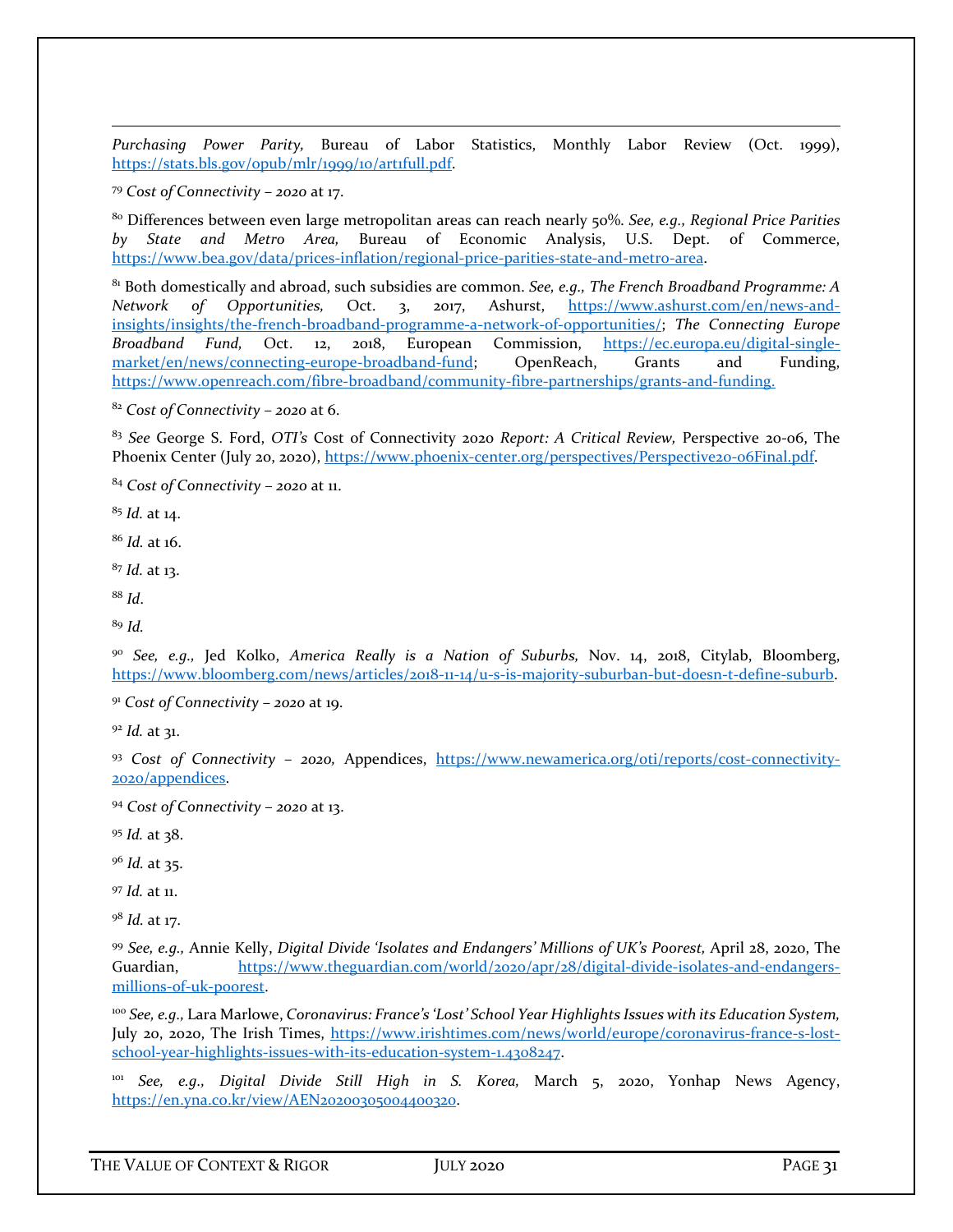<span id="page-34-0"></span><sup>102</sup> *See, e.g., Chart of the Week: The Digital Divide in Asia, Sept. 25, 2018, IMFBlog, The International Monetary* Fund, [https://blogs.imf.org/2018/09/25/chart-of-the-week-the-digital-divide-in-asia-2/;](https://blogs.imf.org/2018/09/25/chart-of-the-week-the-digital-divide-in-asia-2/) Nuurrianti Jalli, *Lack of Internet Access in Southeast Asia Poses Challenges for Students to Study Online Amid COVID-19 Pandemic,* March 17, 2020, The Conversation, [https://theconversation.com/lack-of-internet-access-in](https://theconversation.com/lack-of-internet-access-in-southeast-asia-poses-challenges-for-students-to-study-online-amid-covid-19-pandemic-133787)[southeast-asia-poses-challenges-for-students-to-study-online-amid-covid-19-pandemic-133787.](https://theconversation.com/lack-of-internet-access-in-southeast-asia-poses-challenges-for-students-to-study-online-amid-covid-19-pandemic-133787)

<span id="page-34-1"></span><sup>103</sup> *Cost of Connectivity – 2020* at 53.

<span id="page-34-2"></span><sup>104</sup> *See, e.g.,* Becky Chao and Lukas Pietrzak, *The Cost of Connectivity in Ammon, Idaho,* Open Technology Institute, New America (Jan. 2020), [https://www.newamerica.org/oti/reports/cost-connectivity-ammon](https://www.newamerica.org/oti/reports/cost-connectivity-ammon-idaho/)[idaho/](https://www.newamerica.org/oti/reports/cost-connectivity-ammon-idaho/) ("*Cost of Connectivity in Ammon*"); Claire Park, *Community Broadband,* Open Technology Institute, New America (May 2020), [https://www.newamerica.org/oti/reports/community-broadband/.](https://www.newamerica.org/oti/reports/community-broadband/) 

<sup>105</sup> *See Bristol Case Study (Updated),* ACLP at New York Law School (Dec. 2016), [http://www.nyls.edu/advanced-communications-law-and-policy-institute/wp](http://www.nyls.edu/advanced-communications-law-and-policy-institute/wp-content/uploads/sites/169/2013/08/ACLP-Bristol-Case-Study-Update-December-2016.pdf)[content/uploads/sites/169/2013/08/ACLP-Bristol-Case-Study-Update-December-2016.pdf.](http://www.nyls.edu/advanced-communications-law-and-policy-institute/wp-content/uploads/sites/169/2013/08/ACLP-Bristol-Case-Study-Update-December-2016.pdf) 

<span id="page-34-4"></span><span id="page-34-3"></span><sup>106</sup> *Id.* 

<sup>107</sup> *Cost of Connectivity – 2020*, fn. 18.

<span id="page-34-5"></span><sup>108</sup> *See, e.g., Understanding the Debate.* 

<span id="page-34-7"></span><span id="page-34-6"></span><sup>109</sup> See, e.g., Mark Muro, As COVID-19 Resurges, So Does the Threat to Local Budgets, June 20, 2020, The Avenue blog, Brookings Institution, [https://www.brookings.edu/blog/the-avenue/2020/06/30/as-covid-19](https://www.brookings.edu/blog/the-avenue/2020/06/30/as-covid-19-resurges-so-does-the-threat-to-local-budgets/) [resurges-so-does-the-threat-to-local-budgets/.](https://www.brookings.edu/blog/the-avenue/2020/06/30/as-covid-19-resurges-so-does-the-threat-to-local-budgets/)

<span id="page-34-9"></span><span id="page-34-8"></span><sup>110</sup> *What COVID-19 Means for City Finances,* at 4, National League of Cities (June 2020), [https://covid19.nlc.org/wp-content/uploads/2020/06/What-Covid-19-Means-For-City-Finances\\_Report-](https://covid19.nlc.org/wp-content/uploads/2020/06/What-Covid-19-Means-For-City-Finances_Report-Final.pdf)[Final.pdf.](https://covid19.nlc.org/wp-content/uploads/2020/06/What-Covid-19-Means-For-City-Finances_Report-Final.pdf)

<span id="page-34-11"></span><span id="page-34-10"></span><sup>111</sup> *Id.* at 15.

<sup>112</sup> *Cost of Connectivity – 2020* at 52.

<span id="page-34-12"></span><sup>113</sup> Cost of Connectivity in Ammon at 6.

<span id="page-34-13"></span><sup>114</sup> *Id.* 

<span id="page-34-15"></span><span id="page-34-14"></span><sup>115</sup> *See Transcript: Community Broadband Bits Episode 259*, June 20, 2017, Institute for Local Self-Reliance, [https://muninetworks.org/content/transcript-community-broadband-bits-episode-259.](https://muninetworks.org/content/transcript-community-broadband-bits-episode-259) *See also* Bruce Patterson, *What is the 'Ammon Model'?,* Broadband Communities Magazine (May/June 2018), <https://www.bbcmag.com/community-broadband/what-is-the-ammon-model> ("*What is the Ammon Model?*").

<span id="page-34-17"></span><span id="page-34-16"></span><sup>116</sup> *What is the Ammon Model?*

<span id="page-34-18"></span><sup>117</sup> *Cost of Connectivity – 2020* at fn. 95.

<span id="page-34-20"></span><span id="page-34-19"></span><sup>118</sup> Regarding Atlanta, *see* Jim Burress, *The Big Disconnect: Google Fiber's Unfulfilled Promise in Atlanta,* May 14, 2018, WABE, [https://www.wabe.org/googlefiber/?mc\\_cid=ffeba59434&mc\\_eid=d4bbc38d0d.](https://www.wabe.org/googlefiber/?mc_cid=ffeba59434&mc_eid=d4bbc38d0d) Regarding Kansas City, *see* Kaleigh Rogers, *Kansas City Was First to Embrace Google Fiber, Now its Broadband Future is 'TBD,'* Aug. 30, 2017, Motherboard, Vice.com, [https://www.vice.com/en\\_us/article/xwwmp3/kansas-city](https://www.vice.com/en_us/article/xwwmp3/kansas-city-was-first-to-embrace-google-fiber-now-its-broadband-future-is-tbd)[was-first-to-embrace-google-fiber-now-its-broadband-future-is-tbd.](https://www.vice.com/en_us/article/xwwmp3/kansas-city-was-first-to-embrace-google-fiber-now-its-broadband-future-is-tbd)

<span id="page-34-21"></span><sup>119</sup> Census Quick Facts, Ammon city, Idaho, [https://www.census.gov/quickfacts/fact/table/ammoncityidaho/POP010210.](https://www.census.gov/quickfacts/fact/table/ammoncityidaho/POP010210)

<span id="page-34-22"></span><sup>120</sup> ACLP Analysis of ACS 5-Year Data, 2013-2018.

<sup>121</sup> EPB, By the Numbers, [https://static.epb.com/annual-reports/2019/by-the-numbers/.](https://static.epb.com/annual-reports/2019/by-the-numbers/)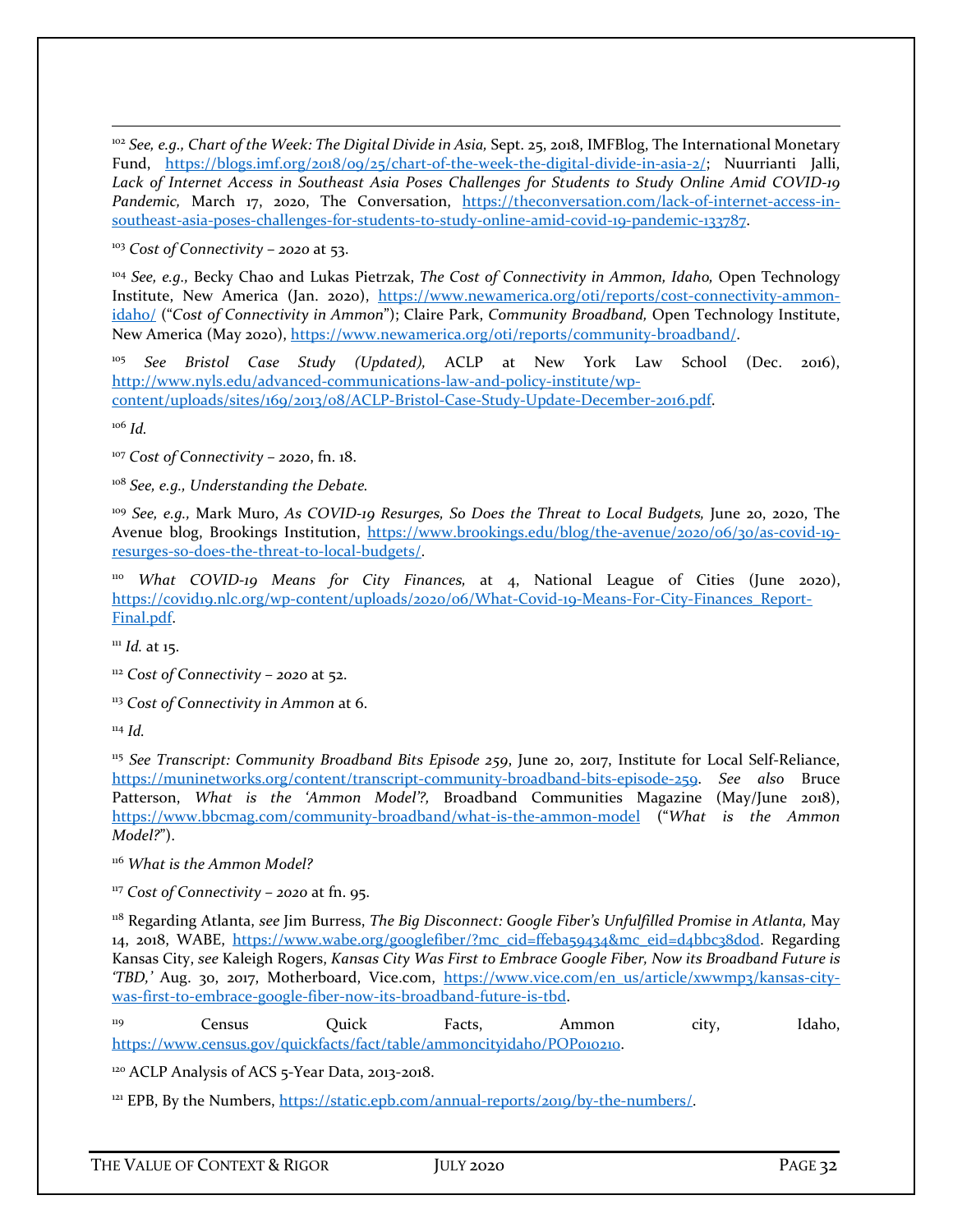<span id="page-35-0"></span><sup>122</sup> *See, e.g., Understanding the Debate; Chattanooga Case Study (Updated), ACLP at New York Law School* (Oct. 2015), [http://www.nyls.edu/advanced-communications-law-and-policy-institute/wp](http://www.nyls.edu/advanced-communications-law-and-policy-institute/wp-content/uploads/sites/169/2013/08/ACLP-Chattanooga-Case-Study-updated-October-2015.pdf)[content/uploads/sites/169/2013/08/ACLP-Chattanooga-Case-Study-updated-October-2015.pdf.](http://www.nyls.edu/advanced-communications-law-and-policy-institute/wp-content/uploads/sites/169/2013/08/ACLP-Chattanooga-Case-Study-updated-October-2015.pdf) ("*Chattanooga Case Study*").

<sup>123</sup> *Chattanooga Case Study.*

<span id="page-35-2"></span><span id="page-35-1"></span>*<sup>124</sup> See, e.g.,* George S. Ford*, Why Chattanooga is not the "Poster Child" for Municipal Broadband*, at 2, Phoenix Center Perspectives 15-01, Phoenix Center for Advanced Legal & Economic Public Policy Studies (Jan. 2015), [http://www.phoenix-center.org/perspectives/Perspective15-01Final.pdf.](http://www.phoenix-center.org/perspectives/Perspective15-01Final.pdf)

<sup>125</sup> *See, e.g.,* Nick Coltrain, *\$900k Spent on Failed Fight Against Fort Collins Broadband,* Dec. 8, 2017, Coloradoan, [https://www.coloradoan.com/story/news/2017/12/08/fort-collins-broadband-vote](https://www.coloradoan.com/story/news/2017/12/08/fort-collins-broadband-vote-spending/934967001/)[spending/934967001/.](https://www.coloradoan.com/story/news/2017/12/08/fort-collins-broadband-vote-spending/934967001/)

<span id="page-35-3"></span><sup>126</sup> ACLP Analysis of ACS Data, 2013 & 2018.

<span id="page-35-4"></span><sup>127</sup> See, e.g., Jacy Marmaduke, *Fort Collins Unveils New Details About Municipal Broadband Rollout*, July 31, 2019, Coloradoan, [https://www.coloradoan.com/story/news/2019/07/30/fort-collins-unveils-new-details](https://www.coloradoan.com/story/news/2019/07/30/fort-collins-unveils-new-details-municipal-broadband-rollout/1873652001/)[municipal-broadband-rollout/1873652001/.](https://www.coloradoan.com/story/news/2019/07/30/fort-collins-unveils-new-details-municipal-broadband-rollout/1873652001/) 

<span id="page-35-6"></span><span id="page-35-5"></span><sup>128</sup> Connexion Quarterly Report - Q1 2020, Fort Collins, [https://www.fcgov.com/connexion/files/q1-2020](https://www.fcgov.com/connexion/files/q1-2020-quarterly-report.pdf?20200428) [quarterly-report.pdf?20200428.](https://www.fcgov.com/connexion/files/q1-2020-quarterly-report.pdf?20200428)

<span id="page-35-7"></span><sup>129</sup> *Id.* 

<sup>130</sup> *Id*.

<span id="page-35-8"></span><sup>131</sup> *See, e.g.,* Jacy Marmaduke, *Why Fort Collins Connexion Has Been So Quiet on the Municipal Broadband Buildout,* March 27, 2020, Coloradoan, [https://www.coloradoan.com/story/news/2020/03/27/connexion](https://www.coloradoan.com/story/news/2020/03/27/connexion-fort-collins-broadband-progress-quiet-how-many-customers-debt/5002661002/)[fort-collins-broadband-progress-quiet-how-many-customers-debt/5002661002/.](https://www.coloradoan.com/story/news/2020/03/27/connexion-fort-collins-broadband-progress-quiet-how-many-customers-debt/5002661002/)

<span id="page-35-9"></span><sup>132</sup> *Cost of Connectivity – 2020* at 63-65.

<span id="page-35-10"></span><sup>133</sup> *Understanding the Debate* at 61.

<span id="page-35-11"></span><sup>134</sup> *Id.* 

<span id="page-35-13"></span><span id="page-35-12"></span><sup>135</sup> Comprehensive Annual Financial Report – For the Year Ended October 31, 2019, at 29, Lafayette Consolidated Government 2020), and 2020, and 2020, and 2020, and 2020, and 2020, and 2020, and 2020, and 2020, and 2020, and 2020, and 2020, and 2020, and 2020, and 2020, and 2020, and 2020, and 2020, and 2020, and 2020, and 2020, and [http://app.lla.state.la.us/PublicReports.nsf/0/5533202A8E4B5FA286258562005C9759/\\$FILE/0001FE28.pdf.](http://app.lla.state.la.us/PublicReports.nsf/0/5533202A8E4B5FA286258562005C9759/$FILE/0001FE28.pdf)

<sup>136</sup> *Id.* at 64, 67, 70.

<span id="page-35-14"></span><sup>137</sup> *See* Claire Taylor, *LUS Fiber Internal Investigation Reveals \$17 Million in Questionable Payments,* Dec. 17, 2019, The Acadiana Advocate, [https://www.theadvocate.com/acadiana/news/article\\_8b04323e-20ee-11ea](https://www.theadvocate.com/acadiana/news/article_8b04323e-20ee-11ea-b0ca-5b2f38b81676.html)[b0ca-5b2f38b81676.html.](https://www.theadvocate.com/acadiana/news/article_8b04323e-20ee-11ea-b0ca-5b2f38b81676.html)

<span id="page-35-15"></span><sup>138</sup> *Id.* 

<span id="page-35-16"></span><sup>139</sup> *Id*.

<sup>140</sup> *See* Claire Taylor, *Guillory Requests Investigation into LUS for Alleged Theft, Public Records Desctruction,*  Feb. 6, 2020, The Acadiana Advocate[, https://www.theadvocate.com/acadiana/news/article\\_9d6e22ea-48e4-](https://www.theadvocate.com/acadiana/news/article_9d6e22ea-48e4-11ea-85fb-d37946fe683a.html) [11ea-85fb-d37946fe683a.html.](https://www.theadvocate.com/acadiana/news/article_9d6e22ea-48e4-11ea-85fb-d37946fe683a.html) 

<span id="page-35-17"></span><sup>141</sup> *Understanding the Debate.* 

<sup>142</sup> *Id.* 

<span id="page-35-18"></span><sup>143</sup> *Id*.

<span id="page-35-19"></span><sup>144</sup> *Comprehensive Annual Financial Report – Fiscal Year Ending June 30, 2019,* at 63, City of Wilson, [https://www.wilsonnc.org/home/showdocument?id=2267.](https://www.wilsonnc.org/home/showdocument?id=2267)

THE VALUE OF CONTEXT & RIGOR JULY 2020